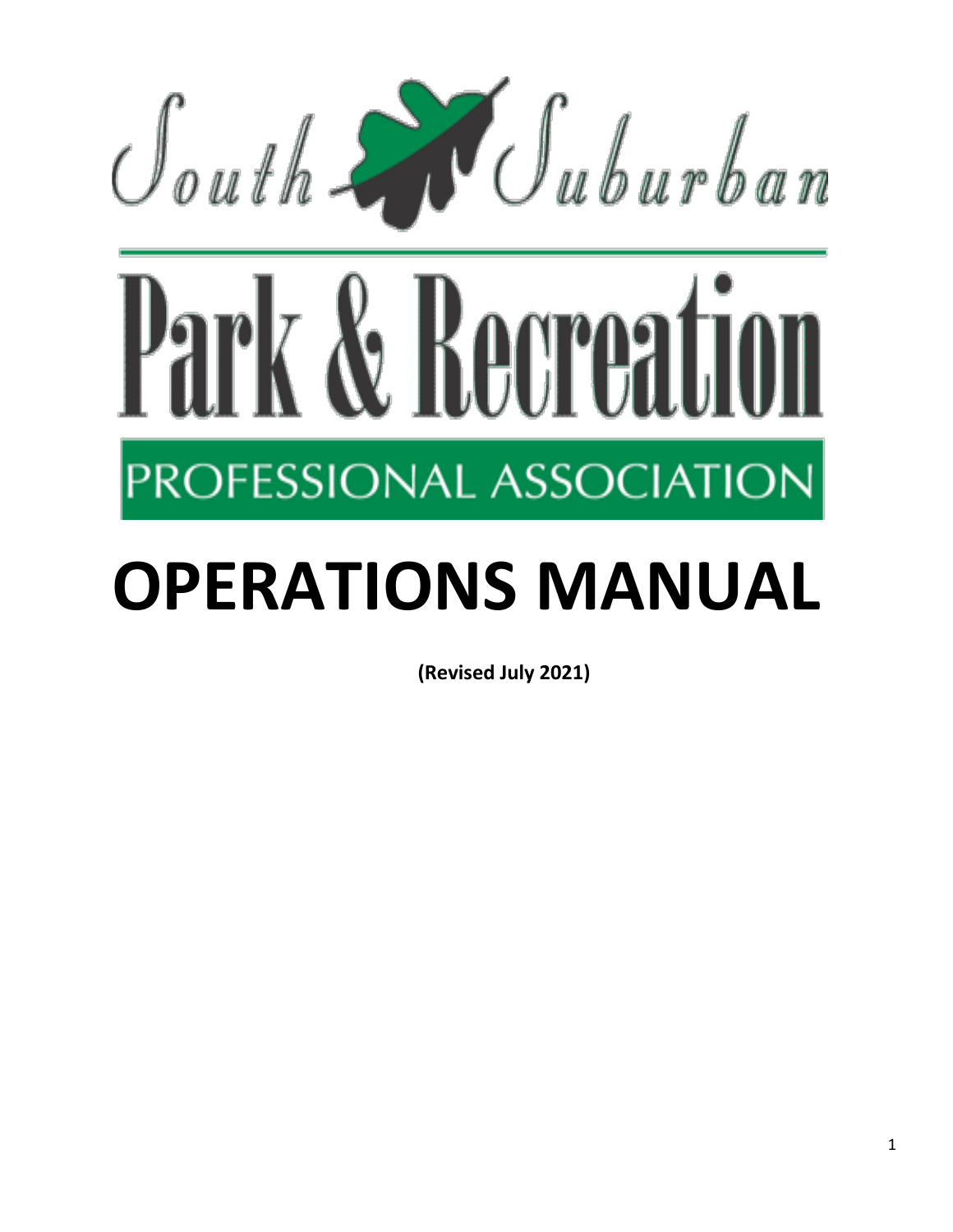# **Table of Contents**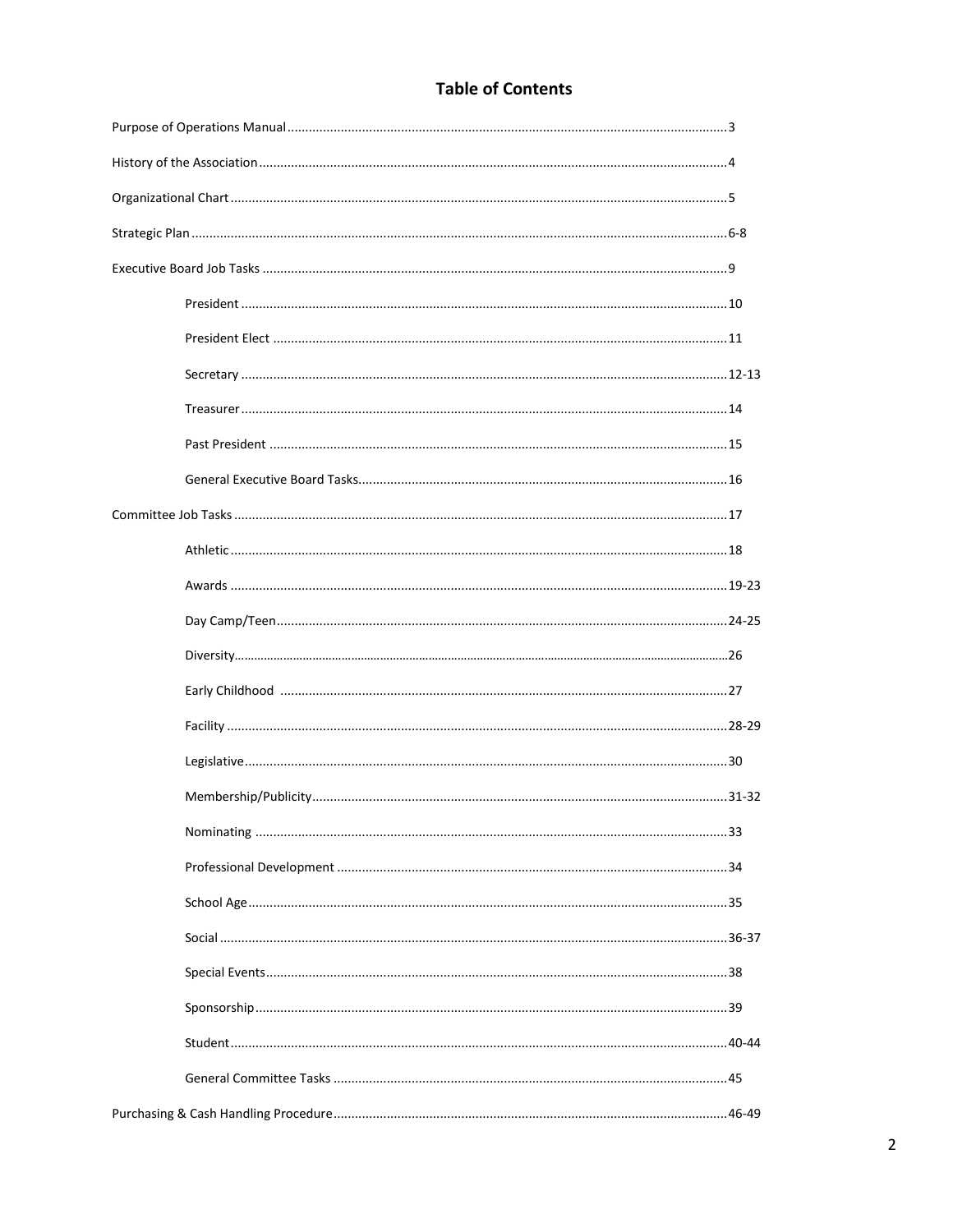# **PURPOSE OF THE SOUTH SUBURBAN PARK & RECREATION PROFESSIONAL ASSOCIATION OPERATIONS MANUAL**

In 2010-2011 the Executive Board established a Strategic Plan Committee to review the operation of SSPRPA and to set the Association in a new direction that would ensure the Association's status as a leader of parks and recreation services in the State of Illinois. Part of the charge for this committee was to review and possibly update the bylaws of the Association. In the review process it was easily determined that the bylaws needed to be revised. A major revision to the bylaws - the actual operational job duties of the Executive Board, Executive Committee and the various standing committees were excluded from the revised bylaws of SSPRPA that were official approved on April 14, 2011.

With the determination that operational job duties be excluded from the bylaws and a belief from the members of the Strategic Plan Committee that incoming standing committee chairs should have a guide to follow when assuming their duties – this Operation Manual was developed.

This Operation Manual is being given to you as a member of the Executive Board or a chairperson of one of the standing committees of the South Suburban Park and Recreation Professional Association. CONGRATULATIONS!

This Manual should serve as a guide for you when serving in your leadership position on the Executive Board and/or one of the standing committees. The one thing this manual is not….*it is not a static document.* This is a working guide that will provide suggested timelines for your committee's mission. It should not stall or eliminate any creativity for future new program offerings. As a leader of the Association, you should continue to think outside the box for improving the mission of your committee.

It is important that you use this as a guide throughout the year. If there is ever a need to revise the mission statement and or listed timelines in your committee, do so within this manual by making notes during your leadership year. In May/June of each year based upon your notes/suggestions for improving this Manual, the Executive Board will be reviewing all facets of this Manual. Your input is truly needed in this process to continue the worthiness of this Manual and to guarantee a smooth transition between Executive Board Members and committee chairs.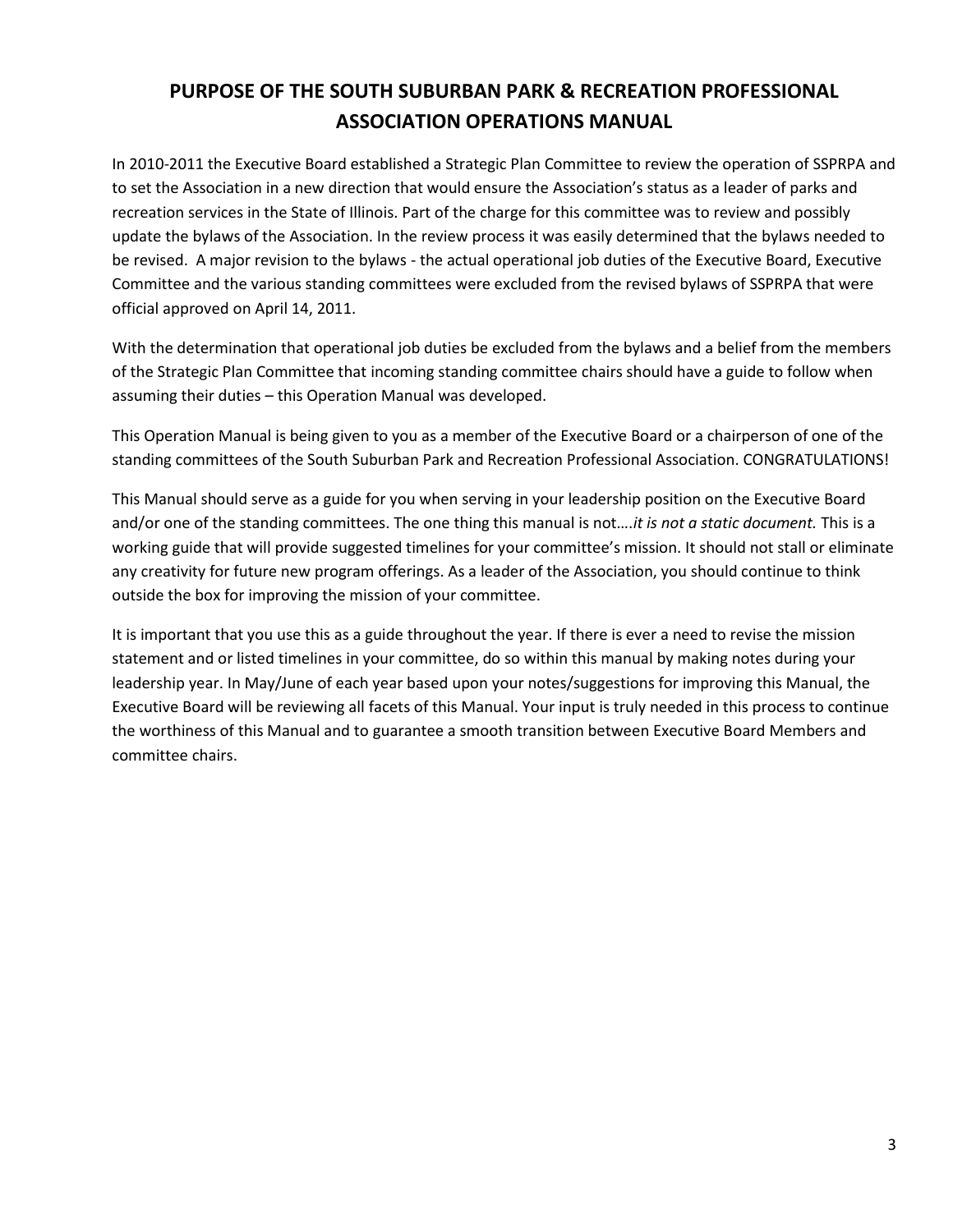# **A LITTLE HISTORY OF SOUTH SUBURBAN PARK & RECREATION PROFESSIONAL ASSOCIATION**

Every entity, every object has its beginning. A flower has its seed, a river has its creek, and the South Suburban Park & Recreation Professional Association had five young professionals with an idea/vision who wanted to make a difference said, we need a group to network and pursue legislation matters beneficial to the parks and recreation profession, and in particular, to the south suburban region. Years later we can proudly say their vision is still alive and very strong.

Formed in 1974 in the basement of the Blue Island Park District by our "founding fathers" Scott McNally (Oak Lawn Park District), Tim Schroeder (Alsip Park District), Chuck Hoscheit (Lockport Township Park District), John Murphy (Blue Island Park District) and Spencer McKinney (Hickory Hills Park District) the SSPRPA was organized to be an active group of park districts and recreation agencies of Chicago's south suburban metropolitan area. Back in 1974 the main focus was legislative issues and to gain respectability among our peers in the parks & recreation profession. Today, not only are we keeping a keen eye on the state & federal legislative process, we are highly involved in the legislative process. As for the respectability issue, our membership over the years, have shown their dedication to the promotion of the profession through various program offerings by our association, their unending dedication to their communities, some members have had leadership positions within our parent associations - IPRA, IAPD, and NRPA, and many members have served on committees of our parent associations. Their involvement and leadership has earned the strong respect SSPRPA has today amongst our professional peers.

In the early beginnings, it was John Murphy who organized bus trips to Springfield to go down and lobby the legislators for more money for parks and recreation. Truth be told, these trips were way ahead of the times…innovative. At the 2011 Legislative Breakfast in Tinley Park, John Murphy said, "…this is what it was all about forming SSPRPA. Getting the legislators here to listen to us and work with us."

Over the years the membership has grown with staff members, park board members, vendors, and students coming together for networking and educational opportunities. But it was not that easy. To have an association the group needed members to buy into their concept. That help was given by a playground vendor, Garry Graham (Game Time). Garry offered to do a steak fry for the first meeting. The terms of the free steak fry…you had to join SSPRPA. The September steak fry initiated by Mr. Graham was a tradition for many years and enjoyed by many SSPRPA members. In 2007, Garry became a sponsor of the Park Board Member Community Leader Dinner.

Today, the main goal of the SSPRPA is to serve all communities in this region through better parks and recreation. It is believed through professional ties and exchange of ideas established by the membership in the SSPRPA that individual park and recreation agencies will benefit by improved recreational and leisure services. This reads pretty much like the "founding 5" had in mind back in the early 70's. We became a strong affiliate over the years following and keeping the same beliefs stated here first and foremost as our guide.

One could go on about our proud history. A history that is still in the making because of people like you and our membership. Don't lose sight of a vision you may have for the SSPRPA. Discuss it with the Executive Board and all must remember that SSPRPA started out with a vision of "what if", in essence, our seed. Do not depend on the status quo, think outside the box for the association and continue to grow the networking and educational opportunities for all. Be bold and promote the benefits of parks and recreation throughout the region. The "what if" vision will remain alive and grow for future generations of professionals coming through the SSPRPA region.

You are a member of one of the most respected affiliate organizations in the State of Illinois. Be very proud and continue the vision of our founding fathers initiated in 1974. And by all means remember...

#### **YOU ARE THE SOUTH SUBURBAN PARK & RECREATION PROFESSIONAL ASSOCIATION**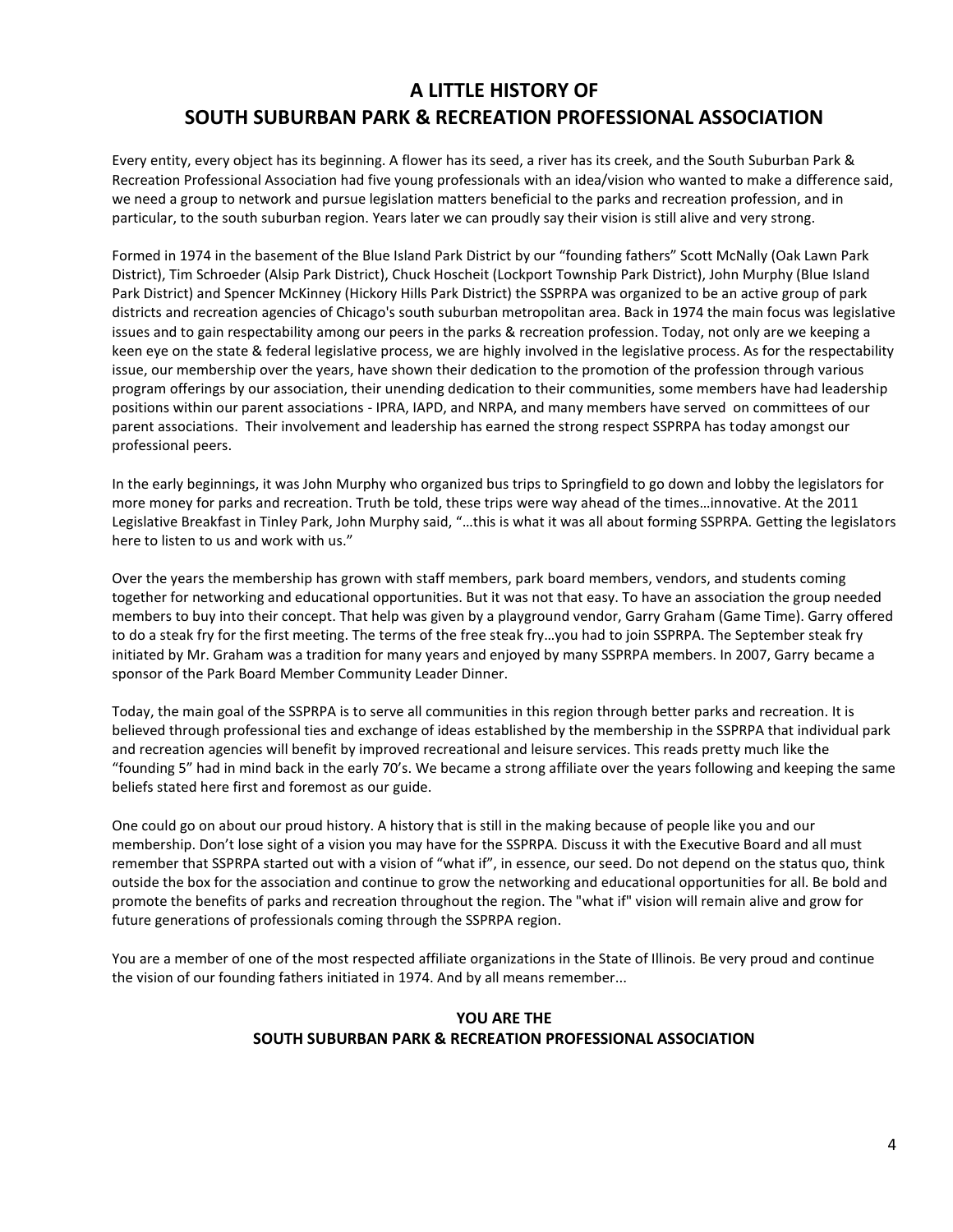# **ORGANIZATIONAL CHART**

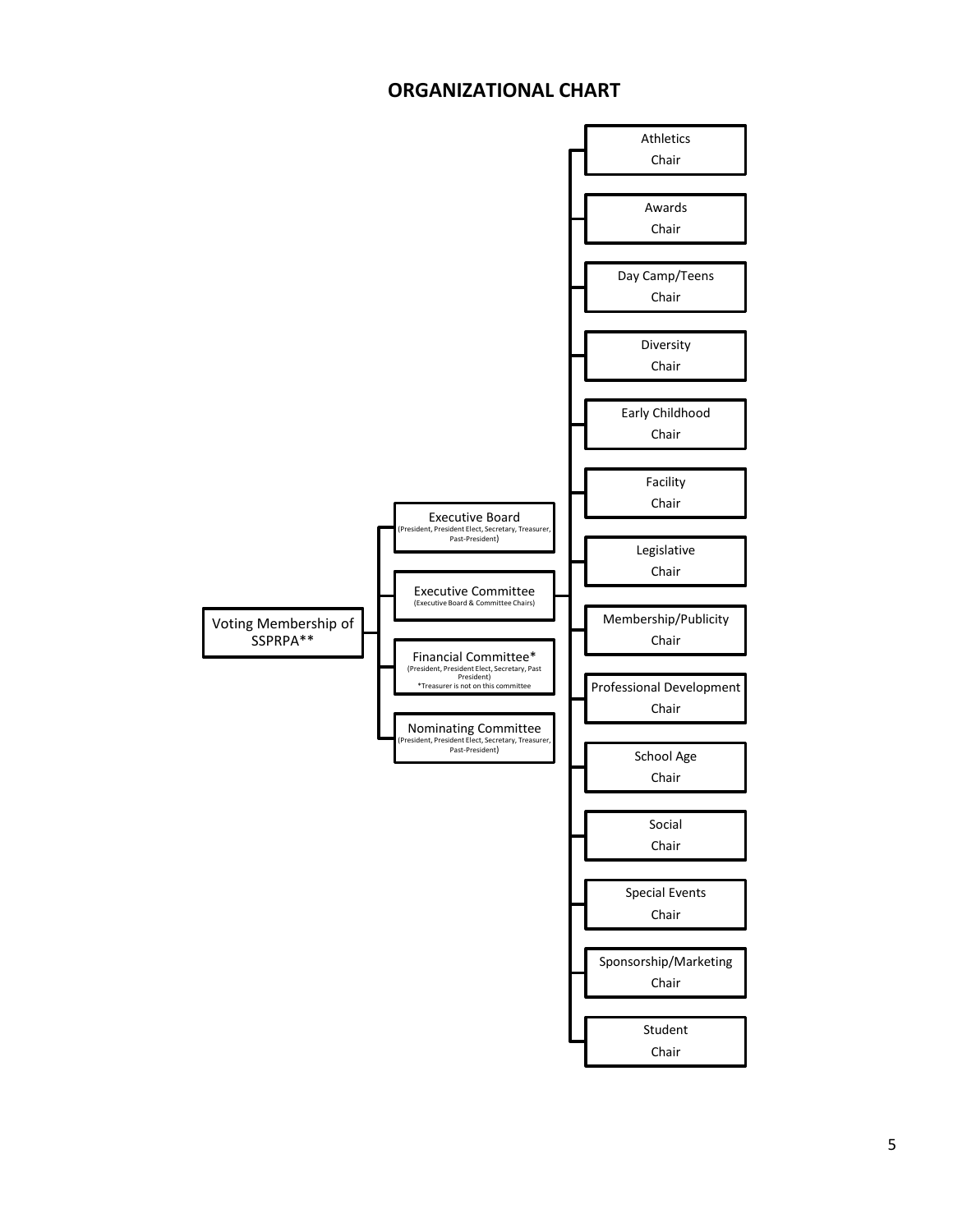

# **Strategic Plan 2018-2021**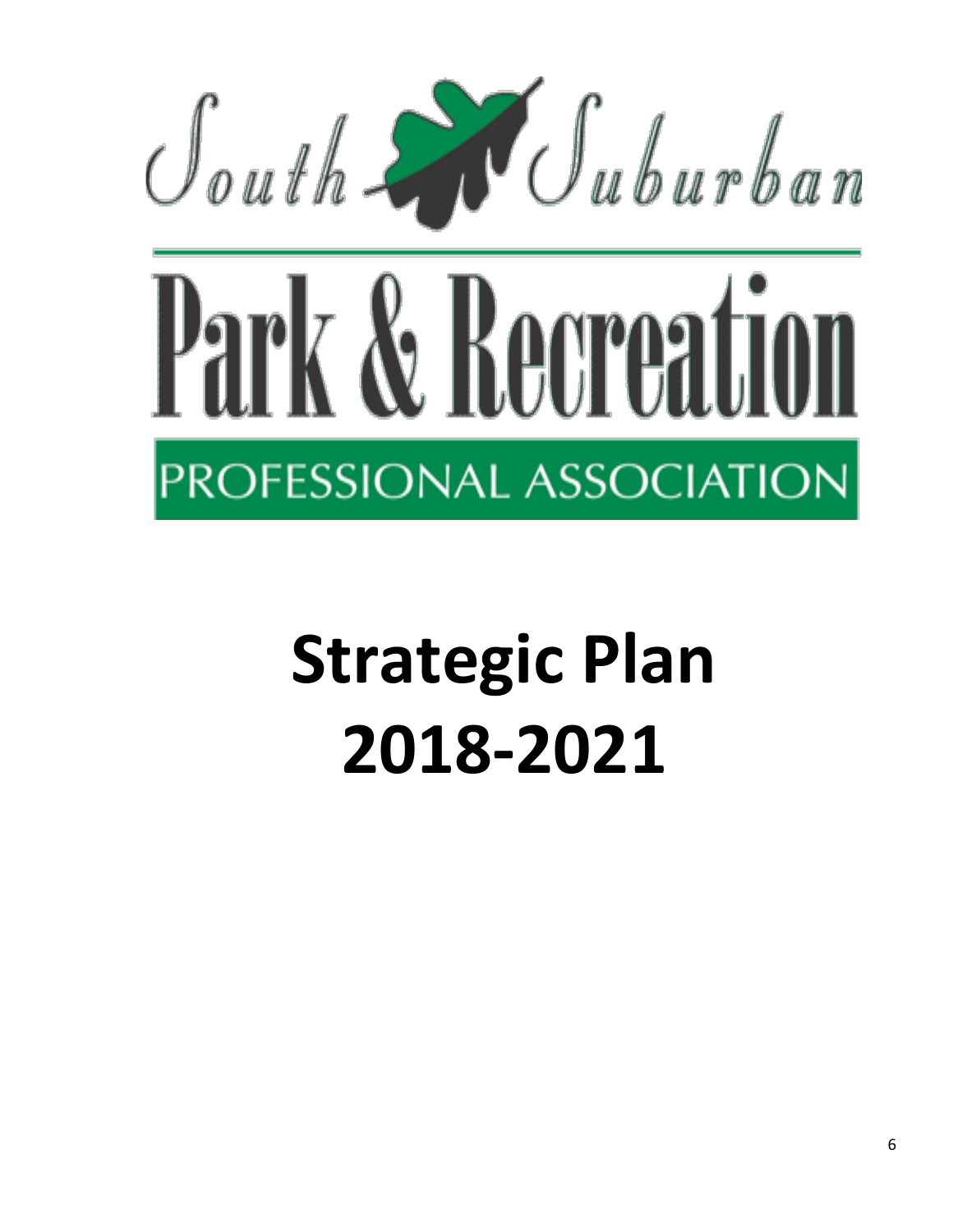

#### **Strategy 1**

Evaluate and update the use of digital media to enhance member service.

- Create a newsletter to be sent out to the memberships on at least a quarterly basis. (2018)
- Include links to Facebook, website, and other pertinent information in correspondence. (2018)
- Create an online payment option for meetings, membership, events, and sponsorships. (2019)
- Optimize the website for mobile use. (2018)
- Survey member needs and opinions of website and digital use (annually)

#### **Strategy 2**

Provide orientation and training for committee chairs to help provide structure to committee operations.

- Create and schedule Board and Committee chair retreat
	- o Review and update operations manual
	- $\circ$  Introduce and train chairs and new board members on the budget process
	- o Review and train proper financial procedures
	- $\circ$  Schedule committee meetings for the year to combine and or prevent duplication of meetings and content
	- o Review with chairs the importance of reports at meetings
- Create committee intent categories on memberships registration forms so that information can be sent to members based on their interest
	- o **Start strategy 2 summer of 2018, making improvements each year.**

#### **Strategy 3**

Offer efficient and effective meetings that provide useful learning opportunities and networking for members.

- $\circ$  Continue to provide professional speakers and programs that provide relevant topics
- $\circ$  Require all board, chairs, and speakers to stand so that all members can hear them during the meeting
- $\circ$  Inform members in advance when CEU programs will extend the overall length of a meeting
- o Start all meetings on time
- $\circ$  Provide nametags at meetings so that members can learn each other's names easier
- o Assign members to tables periodically to encourage members to network with others that are not from their agency
- o Continue to offer general meetings at different locations and search for new facilities to host
- o Continue to offer lunch at meetings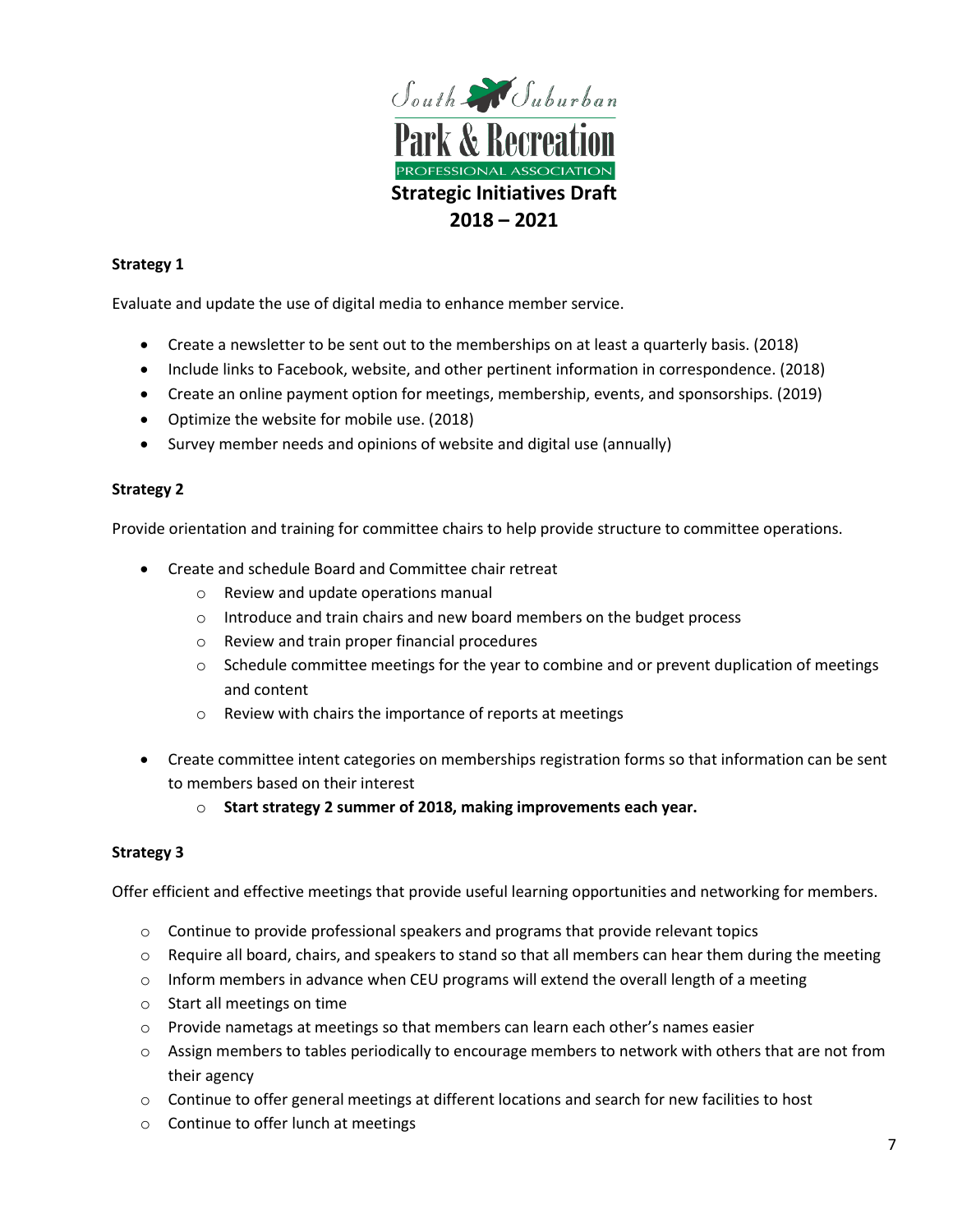- o Educate members on the availability of using the announcement portion of general meetings for the benefit of the membership or their agency.
	- o **Strategy 3 will be ongoing, this information can effectively be shared with members via communication goals. (2018-2021)**

#### **Strategy 4**

Create an organizational annual benchmarking report in order to show the current trends, strengths, and challenges of South Suburban Parks and Recreation Professional Association. (2018-2021)

- o Track total annual membership
- o Track meeting attendance
- o Track active members
- o Track special event attendance
- o Track Sponsorships
- o Track committee involvement

Each year this report should be made public to the membership during the summer months, and should be continually reviewed and expanded upon.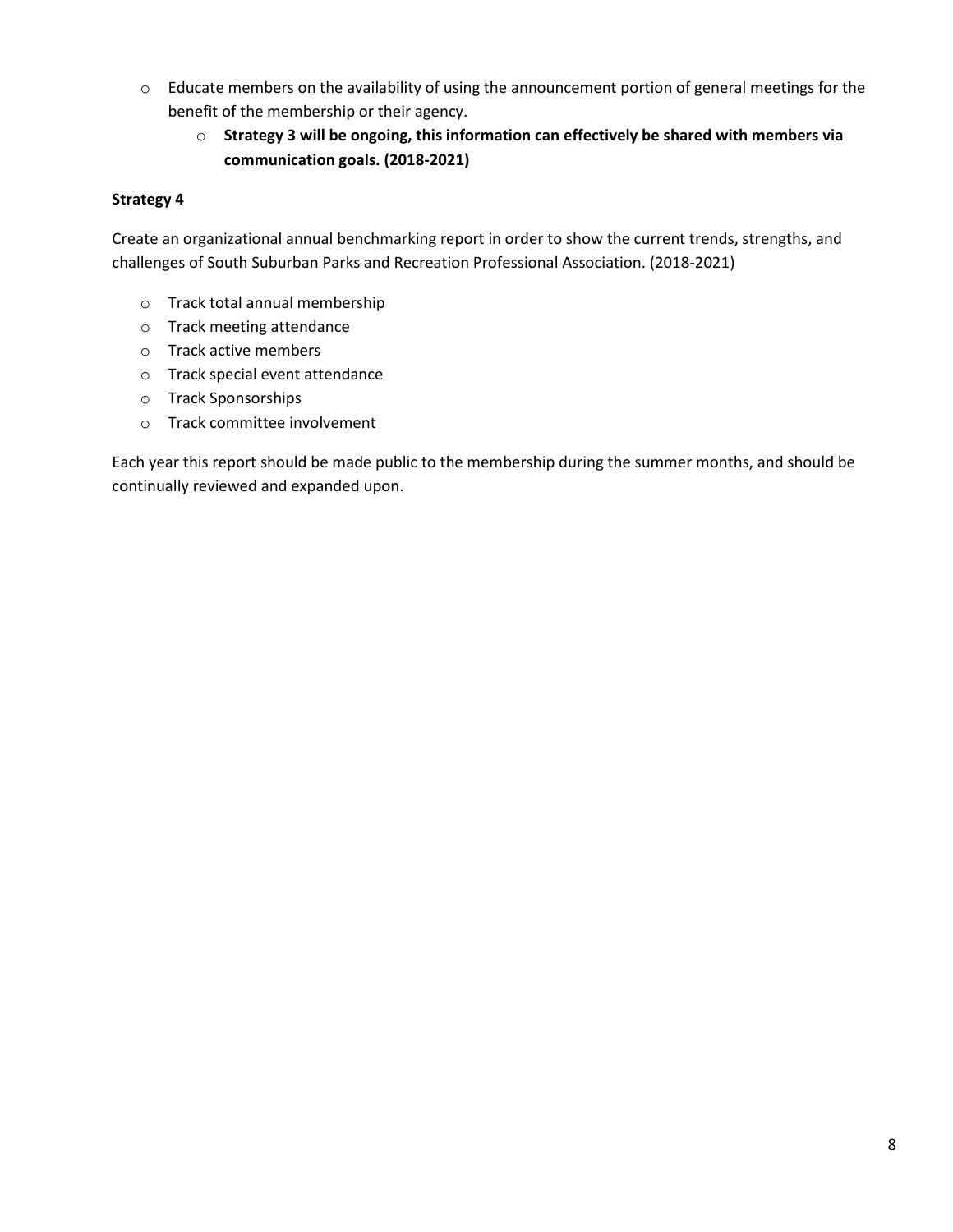

# **EXECUTIVE BOARD JOB TASKS**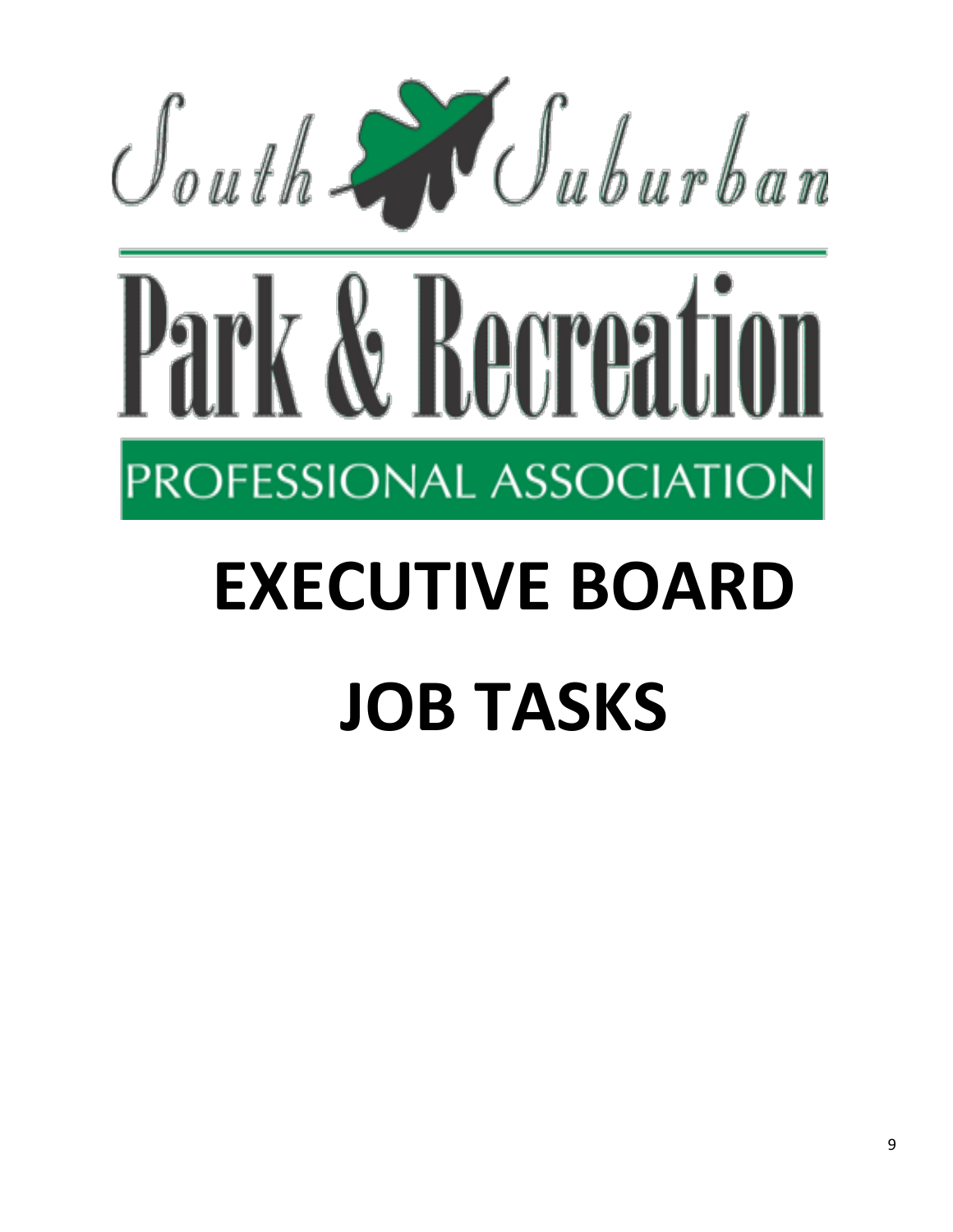# **South Suburban Park & Recreation Professional Association President**

- Preside over all monthly meetings of the membership and also serves as the Chairperson of Executive Committee
- Conduct monthly meetings with the Executive Board and Executive Committee Members
- Conduct a budget & goals meeting in July with the Executive Board and Executive Committee Members
- Oversee the accomplishment of current Strategic Plan objectives
- See that all workshops, seminars, and special programming and events are carried out through the appointment of committee chair people
- Assist the Treasurer in formulating the working budget for the fiscal year
- Must review and comment on each committee budget requests with Treasurer before submitting preliminary budget to Executive Committee
- A member of the Financial Comparison Committee (committee meets only one time in the fiscal year to review fiscal year financial transactions and prepare the annual year-end financial report(s) for the membership)
- Purchase, as approved in the budget, and prepare Certificates of Appreciation for Committee Chairs and Co-Chairs where they will be presented at the monthly general meeting in April of each year. In addition, select and purchase, as approved in the budget, Committee awards and gifts for Committee Chairs, Co-Chairs and sponsors.
- Follow the accepted procedure for cash handling
- Attend as many SSPRPA sponsored events as possible
- Promote SSPRPA mission, goals and sponsored activities throughout the year
- Prepare and submit the agenda for the general monthly meeting.
- Will maintain the backup of all official communications, documents and any other form of communication for record of keeping. Copies will these documents will be supplied by the Secretary.
- Keep an organized file to be given to the incoming President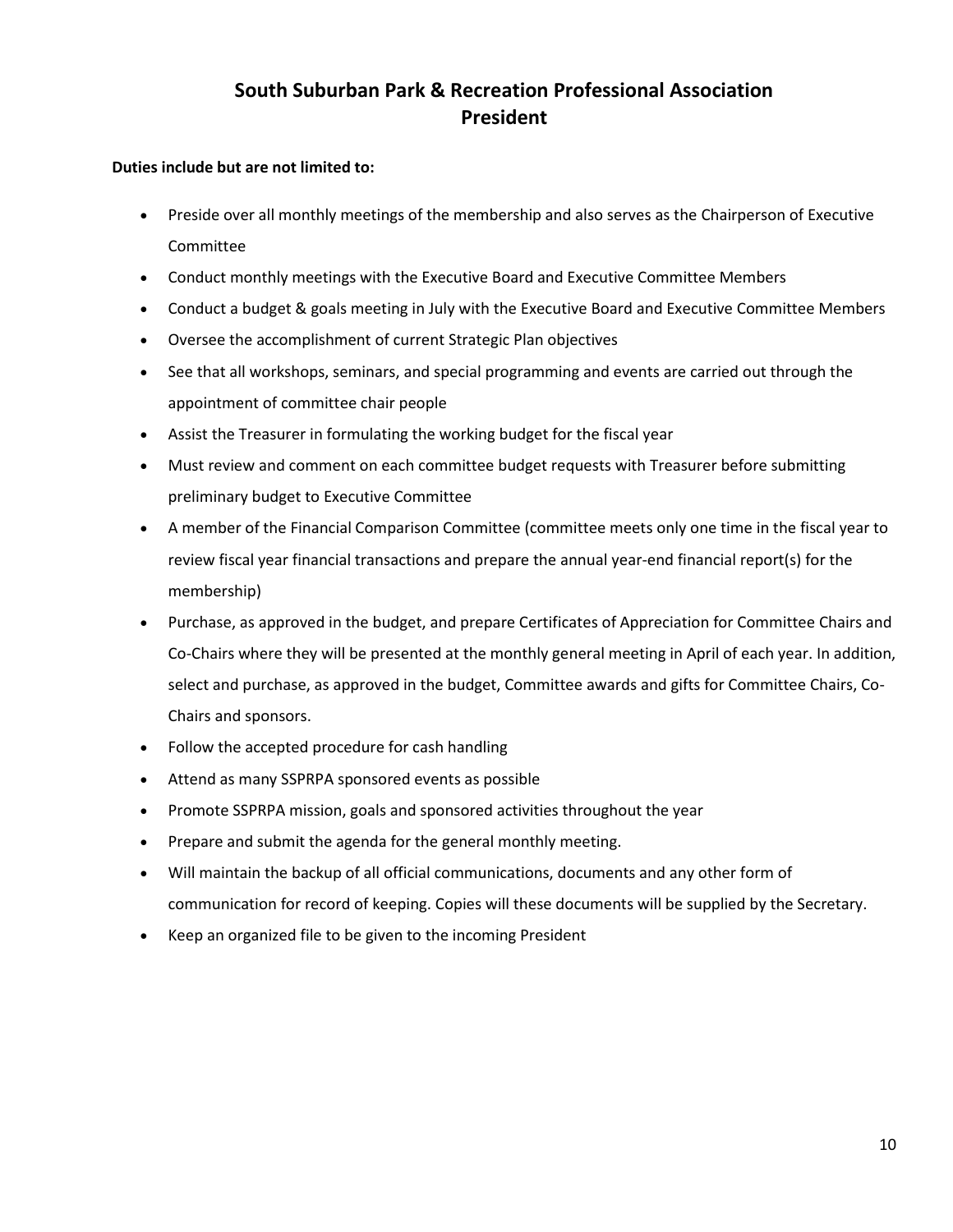# **South Suburban Park & Recreation Professional Association President Elect**

- Prepare and present a report at regular monthly meetings
- Attend Executive Board and Executive Committee meetings
- Assume duties of the President during his/her absence
- Assist the Treasurer in formulating and overseeing the operational budget for the fiscal year
- Assist the President in reviewing the proposed over-all operating budget
- Must review and comment on each committee budget requests with Treasurer before submitting preliminary budget to Executive Committee
- A member of the Financial Comparison Committee (committee meets only one time in the fiscal year to review fiscal year financial transactions and prepare the annual year-end financial report(s) for the membership)
- Assist with the accomplishment of current Strategic Plan objectives
- Act as advisor and consultant to President and Committee members
- Follow the accepted procedure for cash handling
- Attend as many SSPRPA sponsored events as possible
- Secure committee chairs for the upcoming year
- Perform any special duties or assignments as directed by the President, Executive Board and/or Executive Committee
- Seeks out and appoints committee chairs prior to when the election results are announced for the Executive Board for the upcoming year. This announcement would normally be at the end of April of each year. At the May general monthly meeting of the membership, and every year after, the President Elect will announce the Committee appointments that will serve in leadership during his or her term as President
- Serve as the Chairperson for the Nominating Committee
- Keep an organized file to be given to the incoming President Elect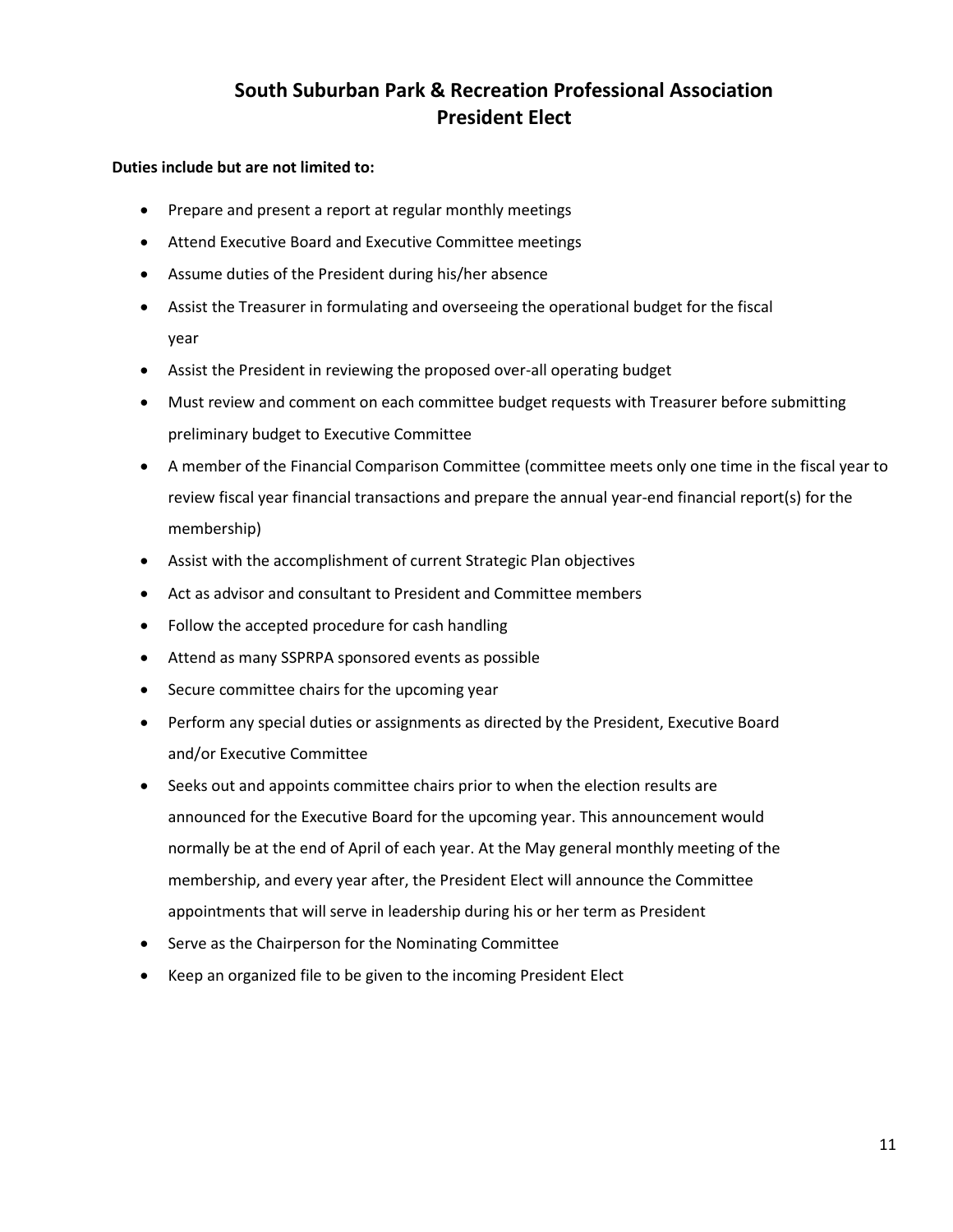# **South Suburban Park & Recreation Professional Association Secretary**

- Attend, prepare and present a report at all regular monthly meetings
- Submit the approved general monthly meeting agenda of the membership for posting to the association's web page
- Attend the Executive Board and Executive Committee meetings
- Record meeting minutes of all monthly meetings of the membership, Executive Board and Executive Committee meetings
- Compile and maintain a notebook/flash drive of all SSPRPA meeting minutes, photos or other memorabilia and all other special events and activities of SSPRPA
- Maintain By-Laws & Operation Manual and keep the documents current on the website.
- Send the prior month **unofficial** minutes of the monthly meeting to the webmaster to be posted on the Monday before the general monthly meeting. Once the **unofficial** meeting minutes are approved by the voting members, remove the **unofficial** meeting minutes from the web site and replace them with the **approved** meeting minutes
- Maintain files & passwords for association DropBox.3
- Respond to correspondence pertaining to SSPRPA business as directed by the Executive Board and/or Executive Committee
- Follow the accepted procedure for cash handling
- Must review and comment on each committee budget requests with Treasurer before submitting preliminary budget to Executive Committee
- A member of the Financial Comparison Committee (committee meets only one time in the fiscal year to review fiscal year financial transactions and prepare the annual year-end financial report(s) for the membership)
- Secure on at least an annual basis, through competitive RFPs, the proper insurance coverage for SSPRPA sponsored activities and events as well as employee dishonesty coverage. Once all insurance policies are received, submit copies of the same to the Executive Board as proof of coverage. Secretary will retain all original copies in a safe location.
- Perform any special duties or assignments as directed by the President or Executive Board and/or Executive Committee.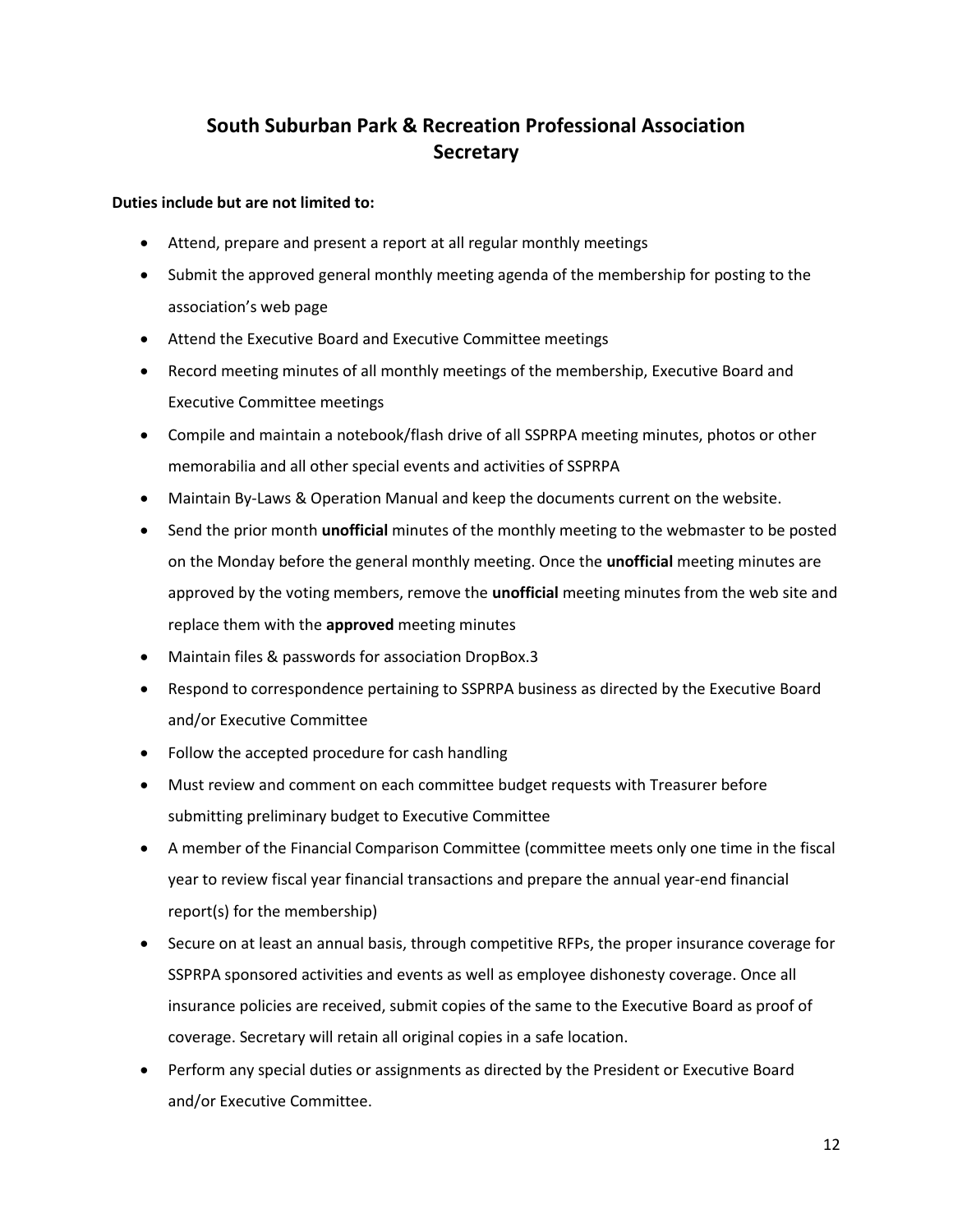- Attend as many SSPRPA sponsored events as possible.
- Work with membership/publicity to develop a monthly newsletter to be emailed to the membership as needed
- Will be the official record keeper of SSPRPA. All official original official communications, documents and any other form of communication record of keeping will be held by the Secretary. All such information will be passed on to each person holding this position.
- Supply a copy of all original official communications, documents and any other form of communications for record of keeping to the President. These copies will serve as a backup for the association
- Keep an organized file to be given to the incoming Secretary.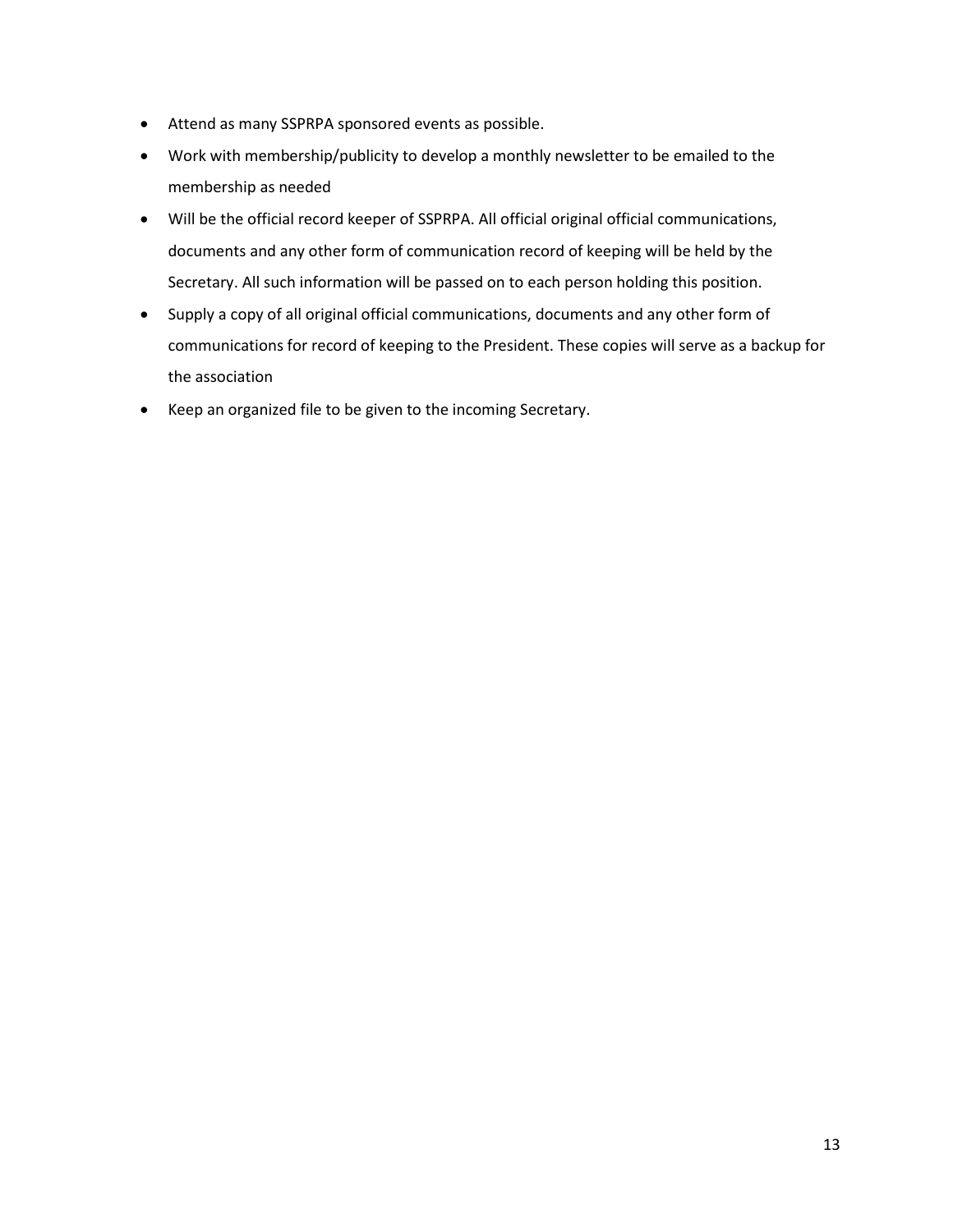# **South Suburban Park & Recreation Professional Association Treasurer**

- Prior to the general monthly membership meeting, prepare and present to the Past President a financial report of the association's financial transaction for review
- Prepare and present a financial report for all regular monthly meetings of the association's financial transactions. The same financial report should be submitted to the association's webmaster for posting on the web page
- Attend Executive Board and Executive Committee meetings
- Attend regular monthly meetings of the membership
- With the general monthly meeting confirmation list of attendees, check-in members, collect meeting luncheon fee, and prepare the invoices for those who RSVP but did not attend the meeting
- Deposits revenue funds in appropriate budgetary accounts
- Upon approval, prepare and disburses checks with proper backup for payment requests
- Be responsible for close fiscal controls that necessitates frequent communication with Executive Board and Executive Committee
- Educate all committee chairs on the accepted cash handling procedures of the association
- Distribute budgets worksheets to all committee chairs/co-chairs by May 1 of each year. Committee Chairs/Co-Chairs will return budget sheets to the Treasurer and President no later than June 1 of each year
- Prepare the operating budget to present to the Executive Board and Executive
- Committee for discussion no later than July 1 of each year.
- Present the proposed operating budget to the general membership at the September meeting of each year
- No later than November 1 of each year, submit financial records to the President from the prior end fiscal year-end. (Monthly reconciled bank statements, accounts payable records, revenue receipts and any other financial document)
- Keep an organized file to be given to the incoming Treasurer
- Maintain and keep proper record of the SSPRPA FEIN
- Maintain and keep proper record and status of the SSPRPA tax exempt number
- Attend as many SSPRPA sponsored events as possible
- Perform any special duties or assignments as directed by the President, Executive Board and/or Executive Committee
- Maintain the accounting & record system for all receivables and payables for the association as per the Local Records Act. Destroy financial records as per the Act, which in general terms, would be every seven (7) years. Example financial records for fiscal year 2011 (September 2011- August 2012) would be destroyed in September 2019.
- Maintain an accounting for all expenses of \$600 and above on a calendar year (January to December) for the preparation and the issuance of 1099-Miscellenous Forms as per the IRS rules and regulations. 1099 forms must be mailed out no later than January 31 of each year to those who received more than \$600 from the association. (Information on the 1099 form can be found in the Appendix of this Operation Manual)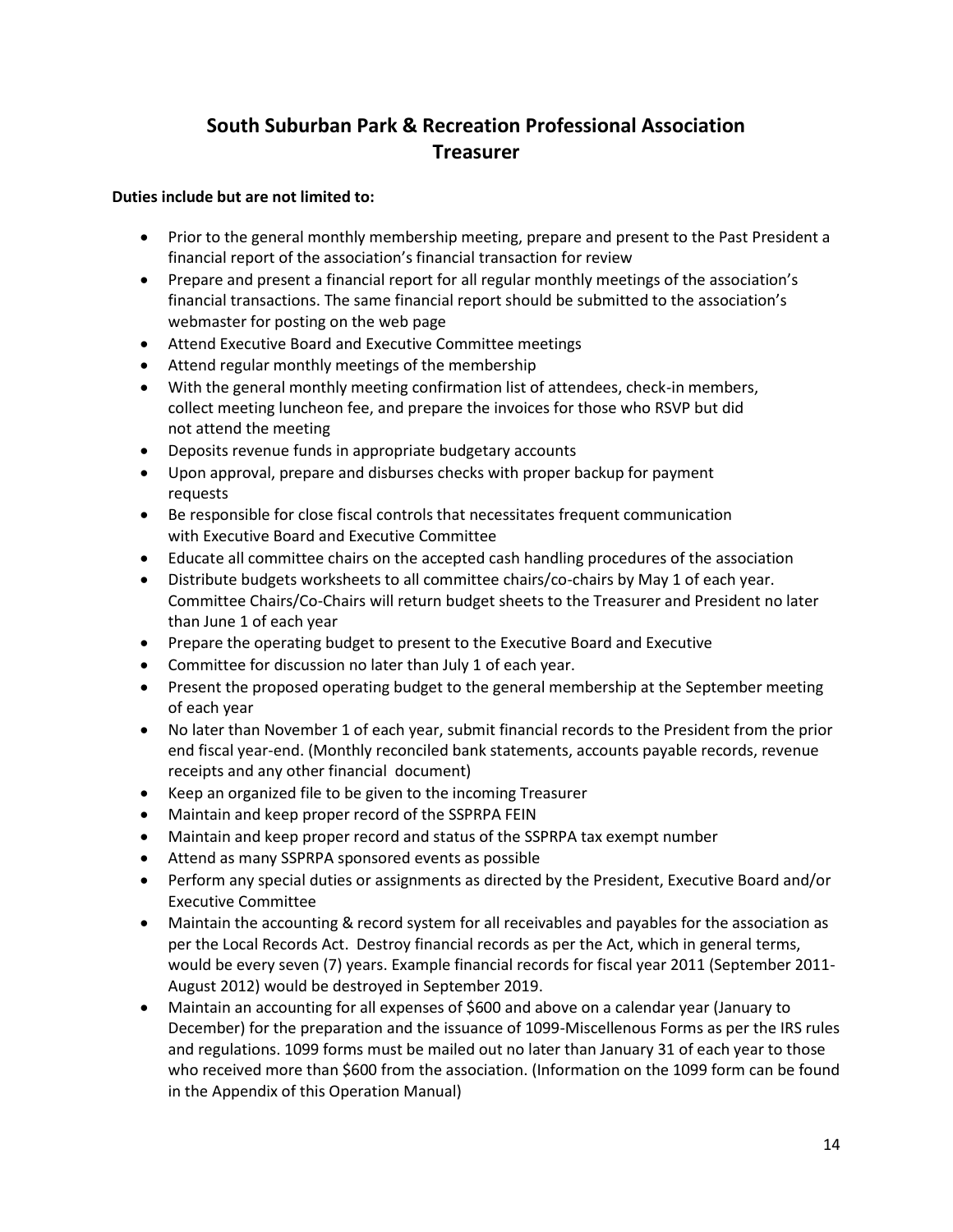# **South Suburban Park & Recreation Professional Association Past President**

- Must review and comment on each committee budget requests with Treasurer before submitting preliminary budget to Executive Committee
- A member of the Financial Comparison Committee (committee meets only one time in the fiscal year to review fiscal year financial transactions and prepare the annual year-end financial report(s) for the membership)
- Review duties with President to make the transition into the following year
- Attend all the Executive Board & Executive Committee meetings
- In the event that the President cannot perform his/her duties, the Past President will assume the duties of the President.
- If the treasurer becomes temporarily incapacitated and cannot fulfill their duties, the Past President will assume those duties until the Treasurer returns or the Executive Board appoints a replacement.
- Assemble an Annual Report to be distributed to the membership in September
- Act as a resource for the President, President-Elect, Secretary and Treasurer
- Attend as many as possible SSPRPA sponsored events
- Perform any special duties or assignments that the President, Executive Board or Executive Committee requests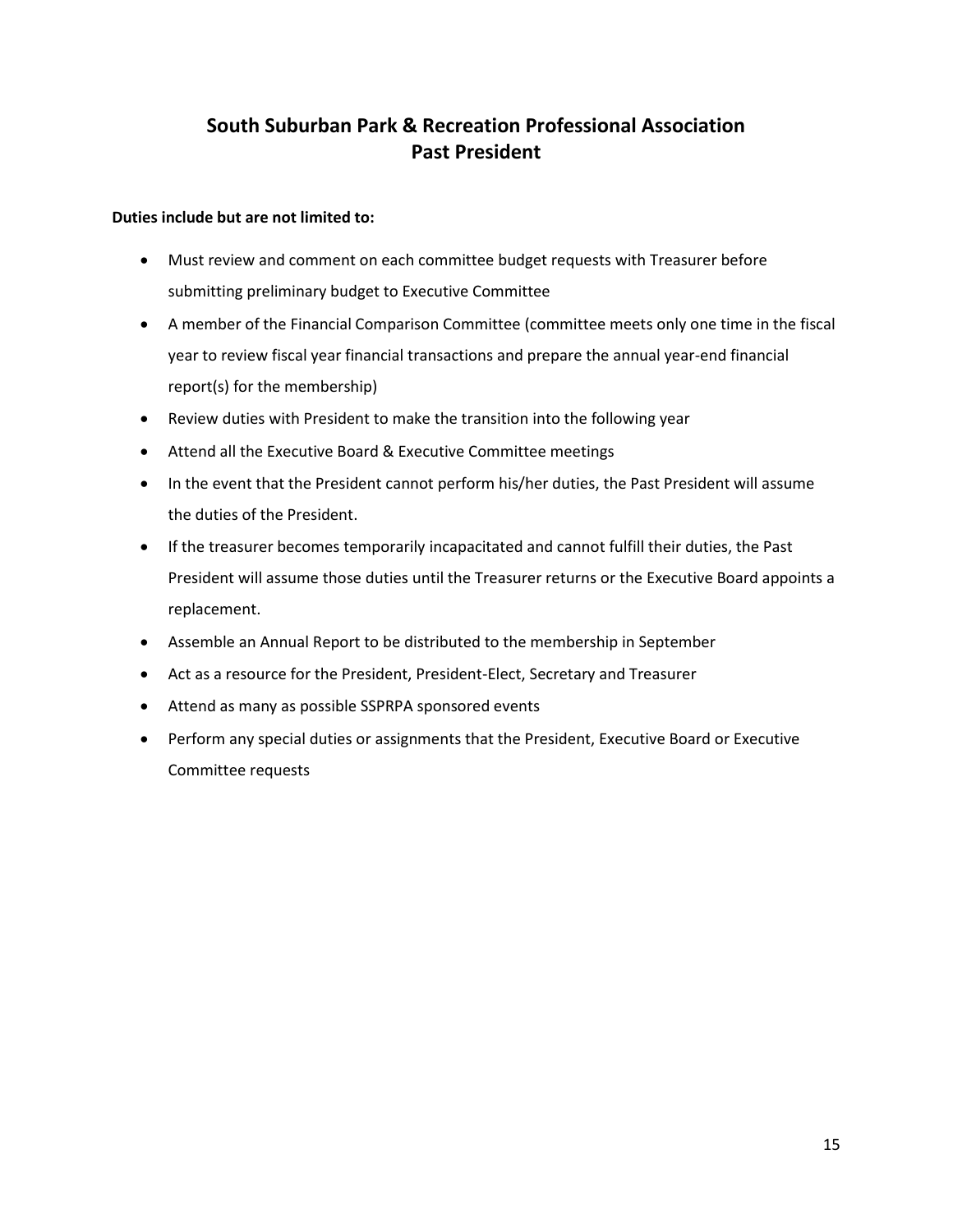# **GENERAL INFORMATION ON THE PURPOSE, DUTIES**

#### **OF THE EXECUTIVE BOARD AND EXECUTIVE COMMITTEE**

- $\circ$  Any Committee meeting notes, and general meeting program or round table notes, must be submitted to Membership/Publicity for posting no later than one week after the meeting is held.
- $\circ$  A group email account [\(ssprpa@gmail.com\)](mailto:ssprpa@gmail.com) for the association will be updated no later than June 1 of each year, or as needed, with new members of the Executive Board and Committee members. The Executive Board and Executive Committee will have access to this group email account for the purpose of communicating to the membership, as needed.
- $\circ$  Reviews proposed operating budget that is due from Treasurer on July 1 of each year
- $\circ$  No later than August 1, or in July (if needed) of each year the Executive Board will submit to the Executive Committee, for review, the operating budget for the upcoming fiscal year
- o Make available on the association's website, at least 10 days prior to the September general monthly meeting of each year, the proposed operating budget that will be presented to the membership at the September general monthly meeting.
- $\circ$  Executive Board must present and discuss the final draft of the proposed operating budget to the membership at the September monthly meeting of each year for approval.
- o Individual officer holders, Executive Board and Executive Committee shall maintain and keep an organized file to be given to the incoming office holder, committee chairperson. In addition, update the respective office and/or committee job duties/tasks.
- $\circ$  May/June of each year, review and update, if necessary, the SSPRPA Operation Manual
- $\circ$  If desired on a monthly basis reviews the Strategic Plan, Goals & objectives of the Association. At least the review should be conducted in May/June. Any revisions to any one of the documents should be made and maintained as the official copy for the association with the Secretary.
- o All members of the Executive Board will serve on the Nomination Committee and perform the duties as listed in the committee's job tasks.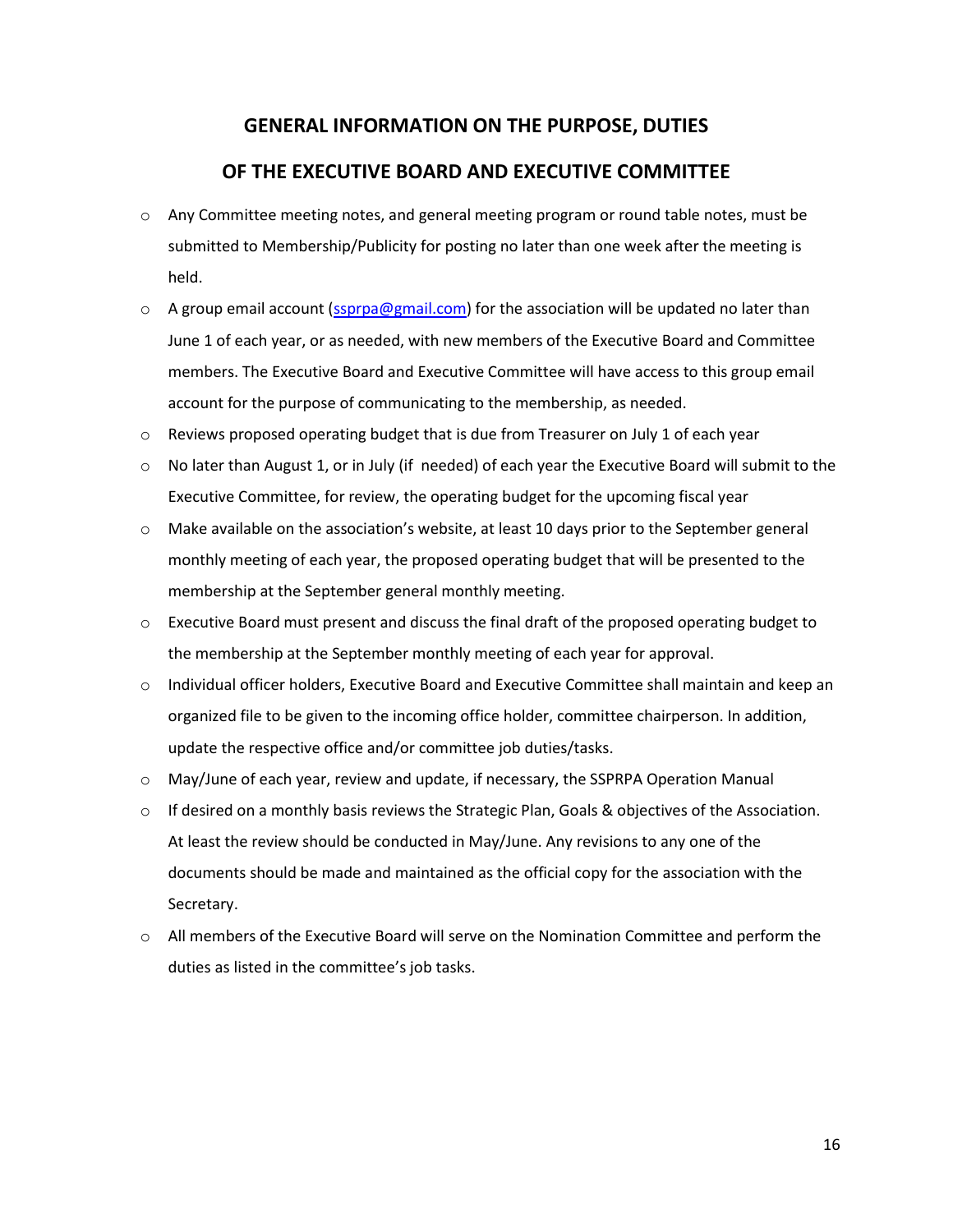

# Park & Recreation PROFESSIONAL ASSOCIATION

# **SSPRPA COMMITTEE JOB TASKS**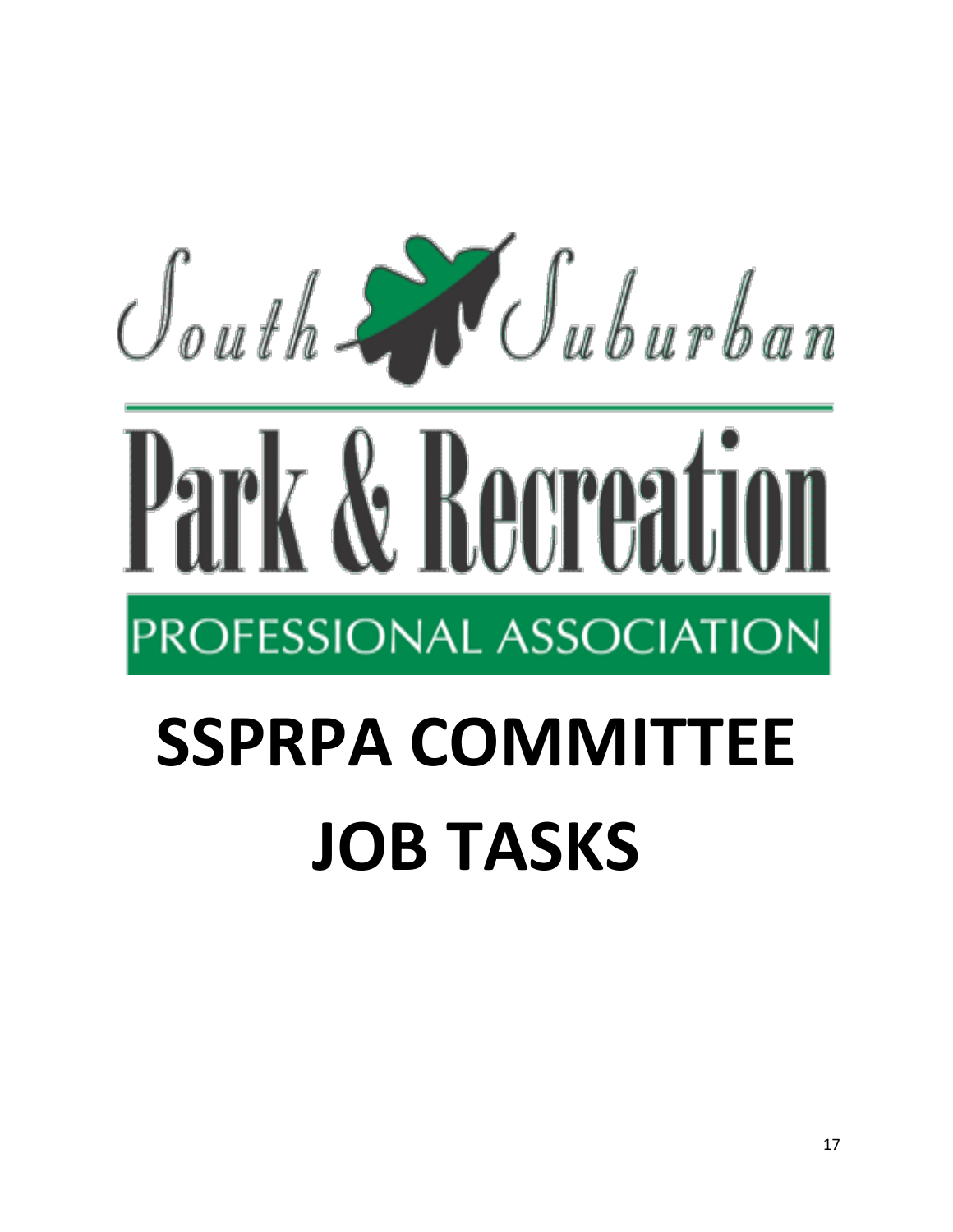# **Athletic Committee**

**Mission:** We strive to provide members of SSPRPA with valuable information about athletic trends to assist in offering quality athletic programs in the community.

#### **Duties include but are not limited to:**

#### **1.) Develop best practices for Athletic Programming**

- Use surveys to ask SSPRPA Athletic Programmers questions on various topics
- Keep multiple levels of communication to find information on all aspects of athletics
- Meet once a month during SSPRPA year to discuss current trends, issues, and successes within agencies

#### **2.) Introduce the Athletic Programmers of SSPRPA to new programming ideas**

- Bring in guest speakers to Athletic Committee Meetings to promote products and services
- Develop Master Lists of:
	- o Contractors
	- o Vendors

#### **3.) Collaborate with SSPRPA Athletic Supervisors to create co-op athletic programs.**

• Goal is to offer a minimum of 1 co-op program per year.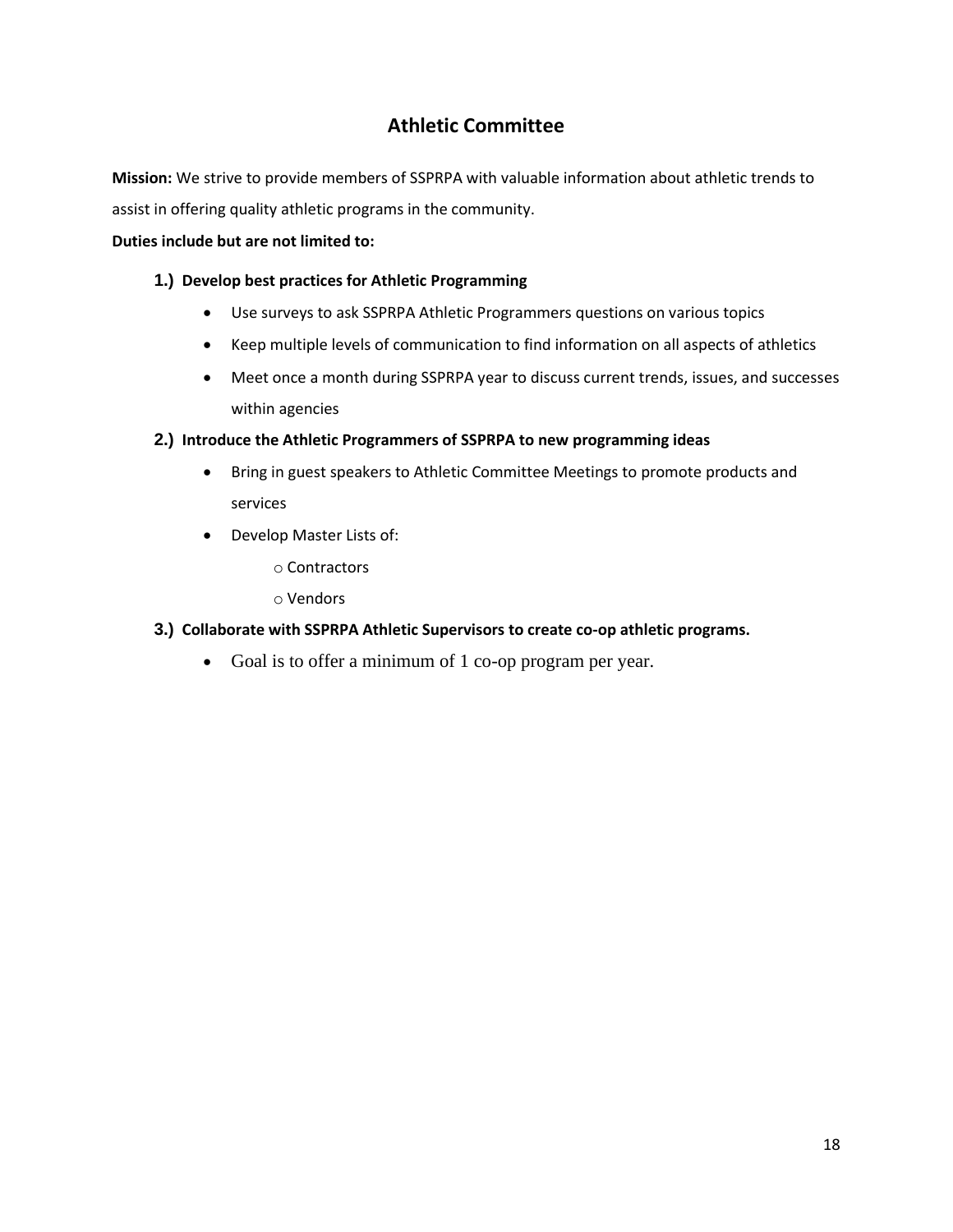# **Awards Committee**

**Mission:** To objectively coordinate the awards program for the South Suburban Park and Recreation Professional Association.

**Duties include but are not limited to:** The core of the committee is comprised of the Chairperson and Co-Chairperson. Judging the various association categories for awards, the Chairperson will select three (3) other SSPRPA members to serve on the Awards Committee bringing the total to five (5) committee members. When judging the nominations for the annual designated SSPRPA awards the committee will then consist of:

#### Chair Co-Chair Three (3) At Large SSPRPA Members

The Chair/Co-chair will confirm the makeup of committee once nominations are received. Judging of awards must remain objective. Potential Awards Committee members will be selected if they have not submitted a nomination or have been nominated to receive an award. If the Awards Chair/Co-chair is nominated for an award, they must remove themselves from the judging process for that particular year.

#### **Timeline for Committee Duties:**

#### **December/January**

• Responsible for the design and information in the Award Recognition Booklet.

#### **February**

• Submit booklet in timely manner for email distribution to all members and posting on website.

#### **March**

• Accept all nominations by deadline date set in March. Nominations accepted for the following SSPRPA awards:

#### Professional of the Year Young Professional Member of the Year Award

- Gather and verify the names of individuals who served on the various SSPRPA committees, along with the Chair and Co-Chair of these committees and submit these names to the President so he/she can make appreciation certificates for recognition at the April meeting.
- Gather and confirm members for Member Milestone of 5, 10, 15, 20 and 25 years or more and retirement recognition and make certificates. The awards committee prepares these certificates to present at the April meeting. It is recommended that the retiree certificates are framed.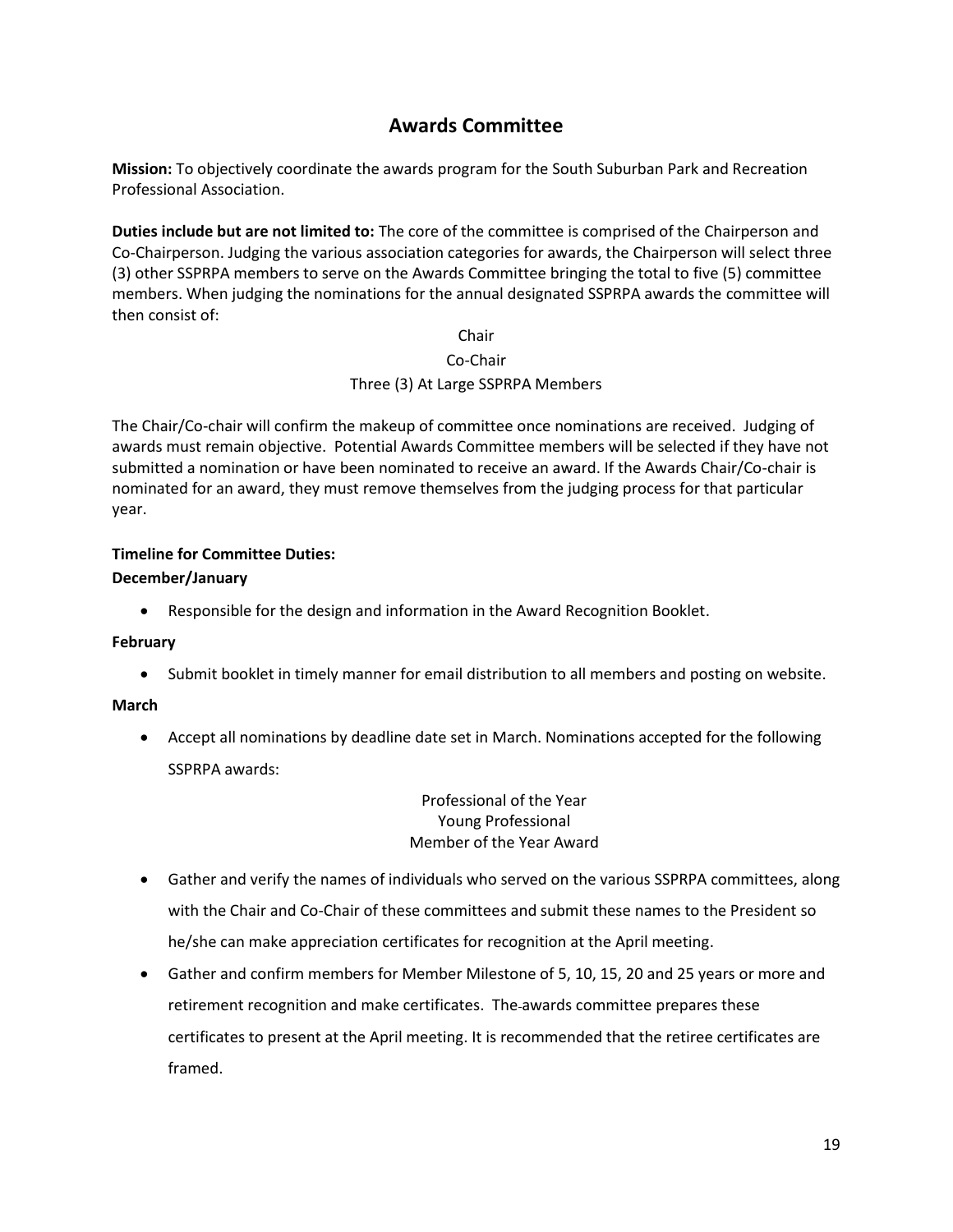- Gather elected and appointed Board Members who have served their agency for consecutively 5, 10, 15, 20 and 25 years or more.
- Schedule a meeting date with Awards Committee to review all the nominations
- Use the established evaluation criteria checklist to base selection of nominees for each award category.
- Order awards, certificates and certificate holders, frames and plaques.
- Prepare power point presentation for the awards presentation. Included in the power point presentation (not in any particular order) are the names of the current Executive Board, the names of the award winners, all SSPRPA committee's including; Chair and Co-chair included with the individual names serving on each committee, the names of any person being honored for Member Milestones or Retirement, and the names of all the Sponsors for the past year as a thank you.
- Confirm room set up for awards presentation. Provide host agency with any audio/visual needs.
- Review the President's role for presentation of awards.

#### **April**

- SSPRPA General Meeting-host awards presentation.
- Provide webmaster award recipients names to be posted on website after presentation.
- Submit all expenses, with receipts, to the Treasurer as per the cash handling procedures of SSPRPA.
- Evaluate process and make any changes if necessary for the following year.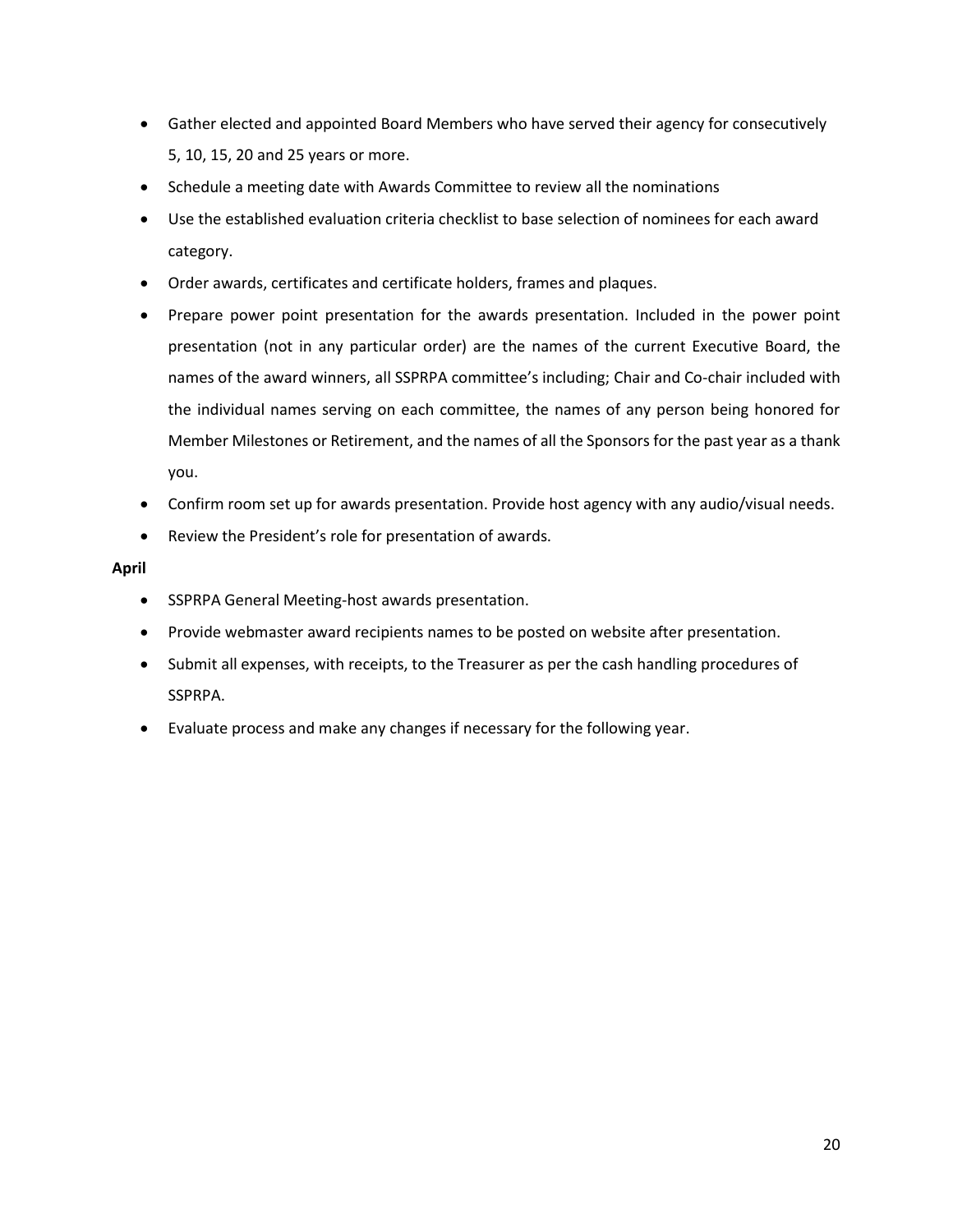## **SSPRPA Professional of the Year Judges Form**

Nominee: \_\_\_\_\_\_\_\_\_\_\_\_\_\_\_\_\_\_\_\_\_\_\_\_\_\_\_\_\_\_\_\_\_\_\_\_\_\_\_\_\_

Candidates for the Professional of the Year award MUST meet the following criteria:

|     | N.  | Must be a current SSPRPA member.                                                    |
|-----|-----|-------------------------------------------------------------------------------------|
| γ.  | N – | Must be an active participant on an SSPRPA Committee.                               |
| ⊇Y. | N.  | Served for five (5) or more years as a full-time parks and recreation professional. |

Candidates for Professional of the Year must meet a minimum of five of the following criteria: (please indicate for scoring purposes all that apply)

| 1 point                        | Hold a certification that maintains continuing education credits or units.                                                                                                                                                    |
|--------------------------------|-------------------------------------------------------------------------------------------------------------------------------------------------------------------------------------------------------------------------------|
| 1 point                        | Made a notable contribution to SSPRPA by serving as current or former committee chair<br>or serving on the Executive Board.                                                                                                   |
| 1 point                        | Dedication & experience in developing quality parks, facilities, and recreation services<br>for the agency they serve.                                                                                                        |
| 1 point                        | Accomplishments achieved as a professional benefit the agency they serve.                                                                                                                                                     |
| 1 point                        | Professional involvement in Illinois Park and Recreation Association (IPRA)<br>and/or National Recreation & Park Association (NRPA) committees/sections.                                                                      |
| 1 point                        | Demonstrate leadership qualities.                                                                                                                                                                                             |
| 1 point                        | Recognizable achievements and service to the park and recreation field within<br>the candidates' local community.                                                                                                             |
| 1point                         | Additional professional certifications that enhance and/or benefit the local agency.                                                                                                                                          |
| Total criteria met: __________ | Total points: Note that the set of the set of the set of the set of the set of the set of the set of the set of the set of the set of the set of the set of the set of the set of the set of the set of the set of the set of |
|                                |                                                                                                                                                                                                                               |
|                                |                                                                                                                                                                                                                               |
|                                |                                                                                                                                                                                                                               |
|                                |                                                                                                                                                                                                                               |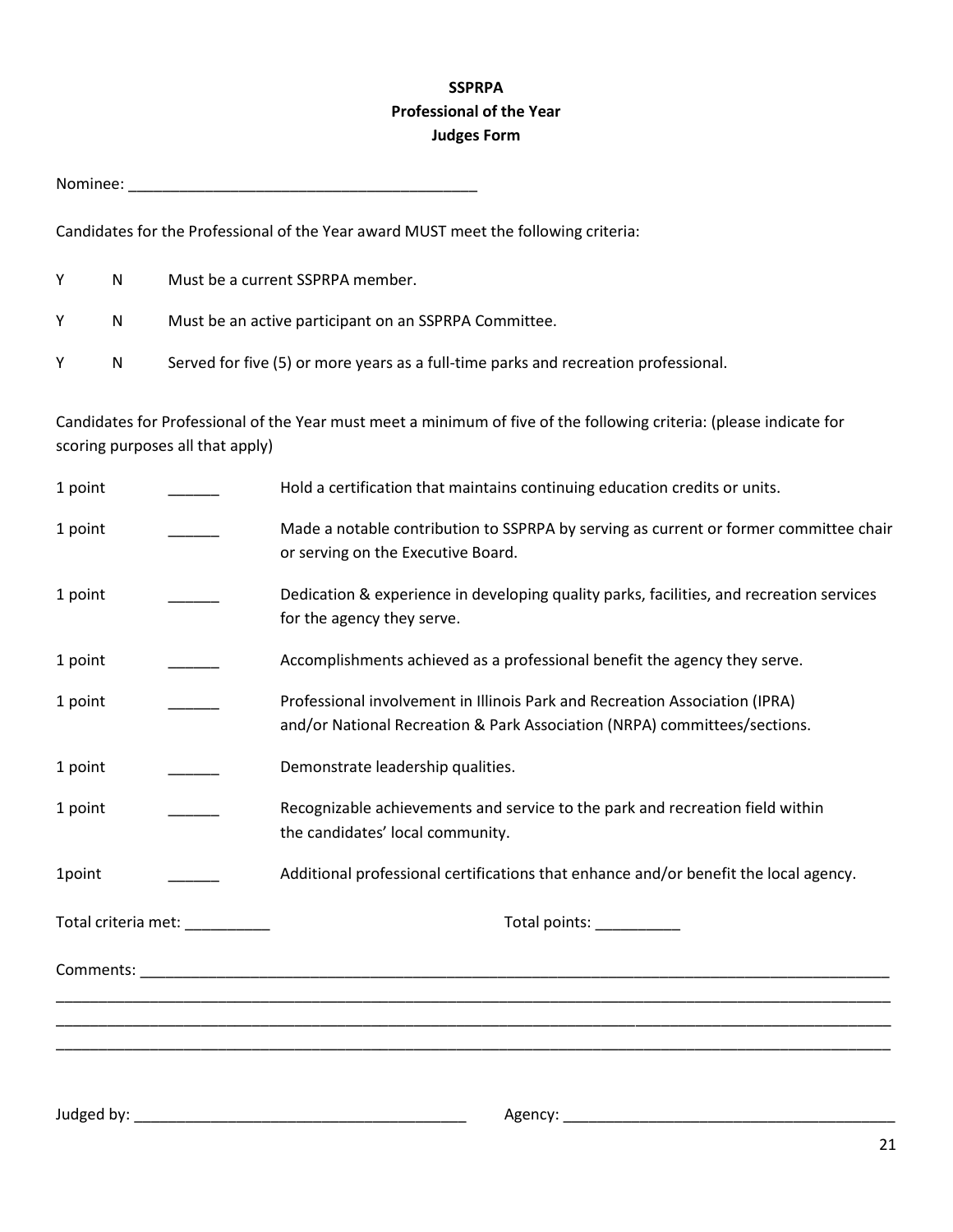## **SSPRPA Young Professional of the Year Judges Form**

|         |           |                                                                                                                      | Nominee: when the contract of the contract of the contract of the contract of the contract of the contract of the contract of the contract of the contract of the contract of the contract of the contract of the contract of |  |
|---------|-----------|----------------------------------------------------------------------------------------------------------------------|-------------------------------------------------------------------------------------------------------------------------------------------------------------------------------------------------------------------------------|--|
|         |           |                                                                                                                      | Candidates for the Young Professional of the Year award MUST meet the following criteria:                                                                                                                                     |  |
| Υ       | ${\sf N}$ |                                                                                                                      | Must be a current SSPRPA member.                                                                                                                                                                                              |  |
| Υ       | N         |                                                                                                                      | Must be an active participant on an SSPRPA Committee.                                                                                                                                                                         |  |
| Υ       | ${\sf N}$ | Served for minimum of one (1) year but less than five (5) years as a full-time parks and recreation<br>professional. |                                                                                                                                                                                                                               |  |
|         |           | scoring purposes all that apply)                                                                                     | Candidates for Young Professional of the Year must meet a minimum of five of the following criteria: (please indicate for                                                                                                     |  |
| 1 point |           |                                                                                                                      | Hold a certification that maintains continuing education credits or units.                                                                                                                                                    |  |
| 1 point |           |                                                                                                                      | Volunteered for SSPRPA event(s).                                                                                                                                                                                              |  |
| 1 point |           |                                                                                                                      | Achieved notable success within candidate's agency.                                                                                                                                                                           |  |
| 1 point |           |                                                                                                                      | Demonstrate a commitment and promotion of the park and recreation field within<br>the candidates' local community.                                                                                                            |  |
| 1 point |           |                                                                                                                      | Demonstrate leadership qualities.                                                                                                                                                                                             |  |
| 1point  |           |                                                                                                                      | Additional professional certifications that enhance and/or benefit the local agency.                                                                                                                                          |  |
| 1 point |           |                                                                                                                      | Professional involvement in Illinois Park and Recreation Association (IPRA)<br>and/or National Recreation & Park Association (NRPA) committees/sections.                                                                      |  |
| 1 point |           |                                                                                                                      | Attended 4 or more SSPRPA monthly meetings in one year.                                                                                                                                                                       |  |
|         |           | Total criteria met: __________                                                                                       | Total points: ___________                                                                                                                                                                                                     |  |
|         |           |                                                                                                                      |                                                                                                                                                                                                                               |  |
|         |           |                                                                                                                      |                                                                                                                                                                                                                               |  |
|         |           |                                                                                                                      |                                                                                                                                                                                                                               |  |

Judged by: \_\_\_\_\_\_\_\_\_\_\_\_\_\_\_\_\_\_\_\_\_\_\_\_\_\_\_\_\_\_\_\_\_\_\_\_\_\_\_ Agency: \_\_\_\_\_\_\_\_\_\_\_\_\_\_\_\_\_\_\_\_\_\_\_\_\_\_\_\_\_\_\_\_\_\_\_\_\_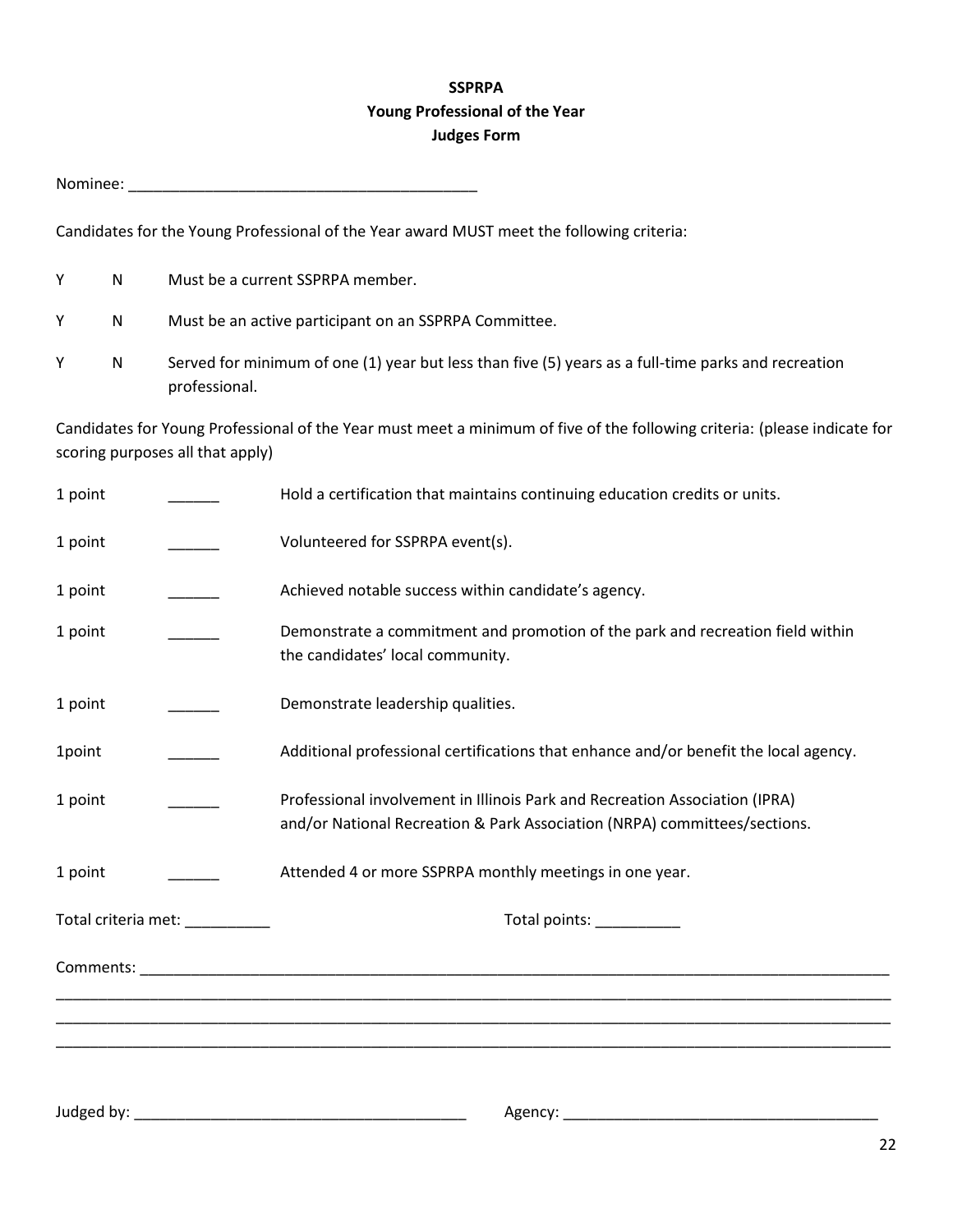## **SSPRPA Member of the Year Judges Form**

Nominee: \_\_\_\_\_\_\_\_\_\_\_\_\_\_\_\_\_\_\_\_\_\_\_\_\_\_\_\_\_\_\_\_\_\_\_\_\_\_\_\_\_

Candidates for the Member of the Year award MUST meet the following criteria:

| Y | N | Must be a current SSPRPA member.                                                        |
|---|---|-----------------------------------------------------------------------------------------|
| Y | N | Minimum of one (1) year of employment in a park and recreation agency or related field. |
| Y | N | Minimum of one (1) year as a member of SSPRPA                                           |
| Y | N | Major contribution during the previous year to SSPRPA                                   |
|   | N | Contributed to the overall success of SSPRPA                                            |

Candidates for Member of the Year must meet a minimum of three of the following criteria: (please indicate for scoring purposes all that apply)

| 1 point |                                | Attended 4 or more SSPRPA monthly meetings in one year.                   |  |
|---------|--------------------------------|---------------------------------------------------------------------------|--|
| 1 point |                                | Demonstrate leadership qualities.                                         |  |
| 1 point |                                | Dedicated to the field of parks and recreation as a role model to others. |  |
| 1 point |                                | Positive attitude.                                                        |  |
| 1 point |                                | Team player                                                               |  |
| 1point  |                                | Motivated to achieve goals                                                |  |
|         | Total criteria met: __________ | Total points: ___________                                                 |  |
|         |                                |                                                                           |  |
|         |                                |                                                                           |  |
|         |                                |                                                                           |  |
|         |                                |                                                                           |  |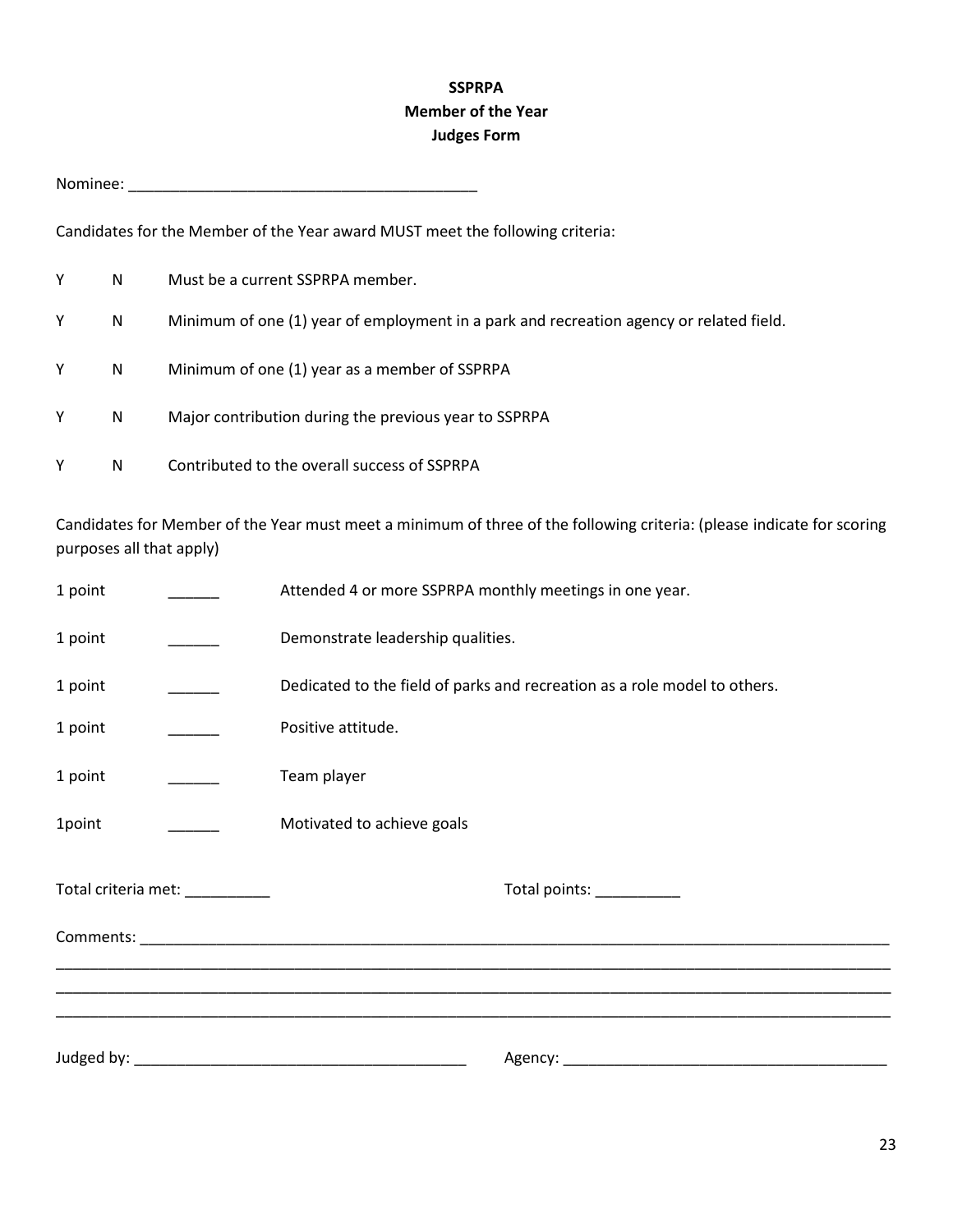# **Day Camp/Teen Committee**

**Mission:** To provide SSPRPA Members and other agencies providing summer camps, an amazing daylong training for their staff. In addition, we provide networking opportunities and roundtable discussions on various camp related topics revolving around Summer Day Camp as well as Teen Programming year-round.

**Timeline for Committee Duties:** This is a dual committee consisting off members who are part of the Day Camp Workshop Planning Group and those who plan/oversee summer day and teen camps and programs. The Members of the Day Camp Workshop portion of the committee meets regularly throughout the year to plan the annual Day Camp Workshop that is usually held on the first Friday in June. Committee members plan all workshop details including, but not limiting to, the opening speaker, 35-40 general interest sessions, workshop fee, location, AV requirements, supplies, lunch, giveaways, etc. The committee strives to offer a wide variety of training topics including hands-on activity-based sessions, safety, behavior management, inclusion, therapeutic recreation specific and other relative topics for all levels of camp staff.

Roundtable monthly meetings to discuss Day and Teen Camp and Program occur September-May and may meet during the summer based on committee needs.

#### **Day Camp Workshop:**

#### **January/February**

• Begin formal planning of the Day Camp Workshop

#### **March/April**

• The SSPRPA membership and area agencies are notified about the Day Camp Workshop, only after all details of the event have been finalized

#### **April/May**

• Registration packets are emailed to SSPRPA members and area agencies

#### **May**

• The deadline date (as established by the Committee in April/May) for returning the program registration

#### **June**

- Workshop is held
- Meet to evaluate and make recommendations for the following year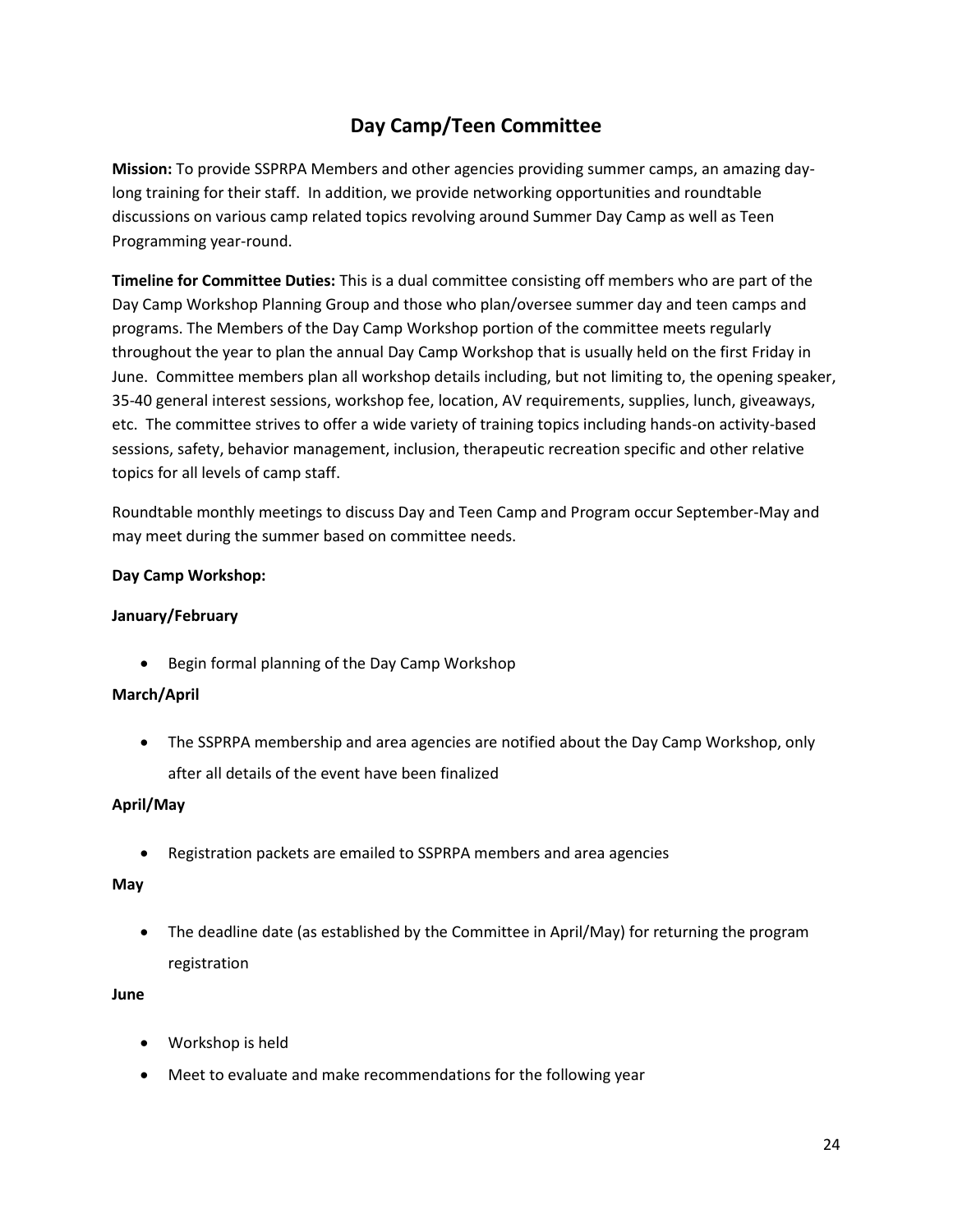- A report highlighting the workshop's registration fees and donations are submitted to the Treasurer as well as copies of individual and/or agency registrations
- Expenses for the workshop along with all receipts with all accompanying receipts are submitted to the Treasurer
- Outstanding registration fees still owing are submitted to the Treasurer for further processing
- Follow the accepted cash handling procedures for all cash transactions and reporting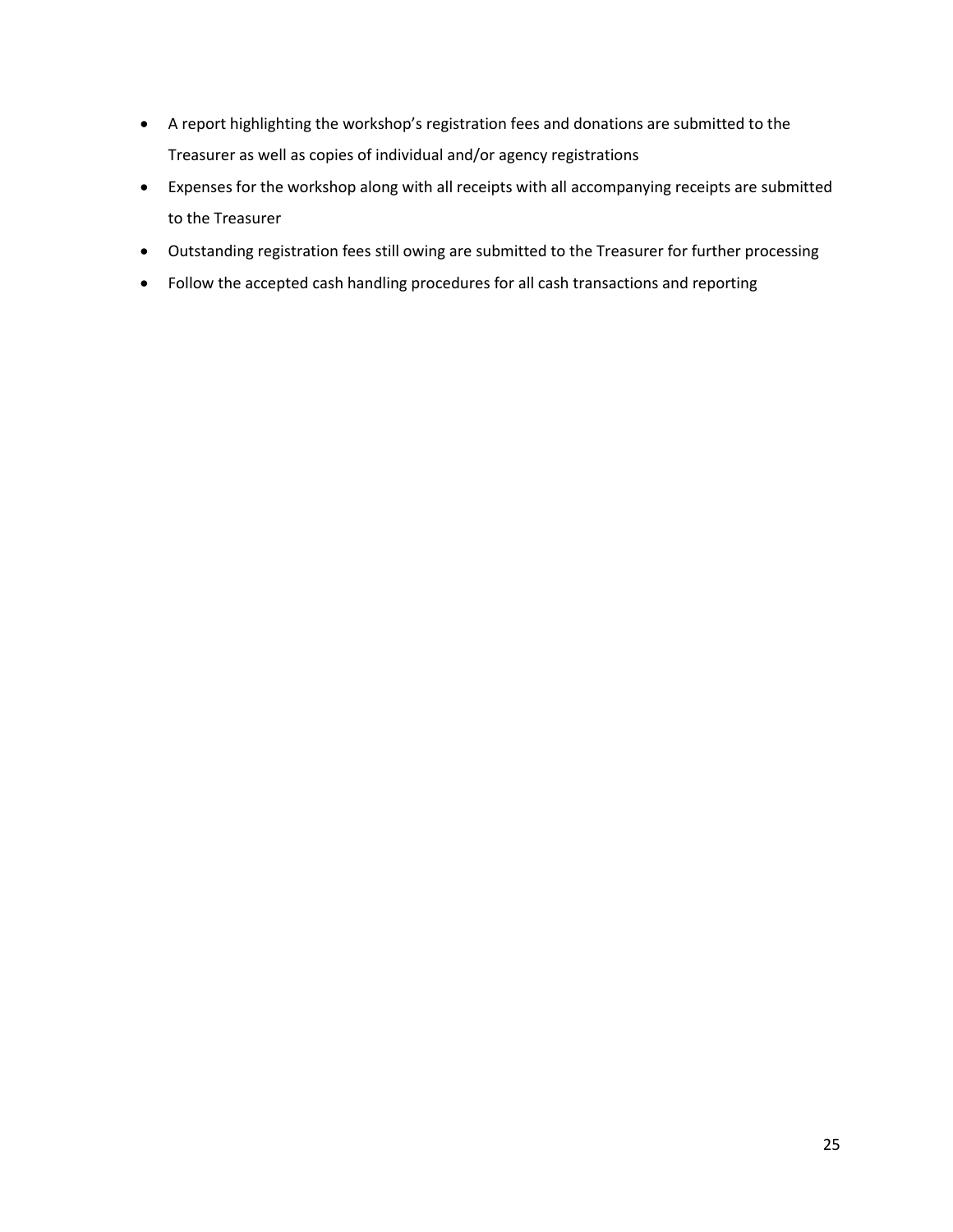# **Diversity Committee**

**Mission:** To start conversations with Park and Recreation professionals in order to work towards equity and inclusion in the profession and the communities we serve.

The committee will focus on history and education to address a variety of diversity topics.

#### **Goals**

1. To educate on the importance of diversity, equity and inclusion.

2. To spark conversations that have lasting impacts on members by bringing varying viewpoints to their workplaces and the communities they serve.

3. To provide diversity support to SSPRPA membership through history and education.

4. To publish a diversity, equity and inclusion corner in the SSPRPA newsletter.

5. To maintain a partnership with the IPRA Diversity Section.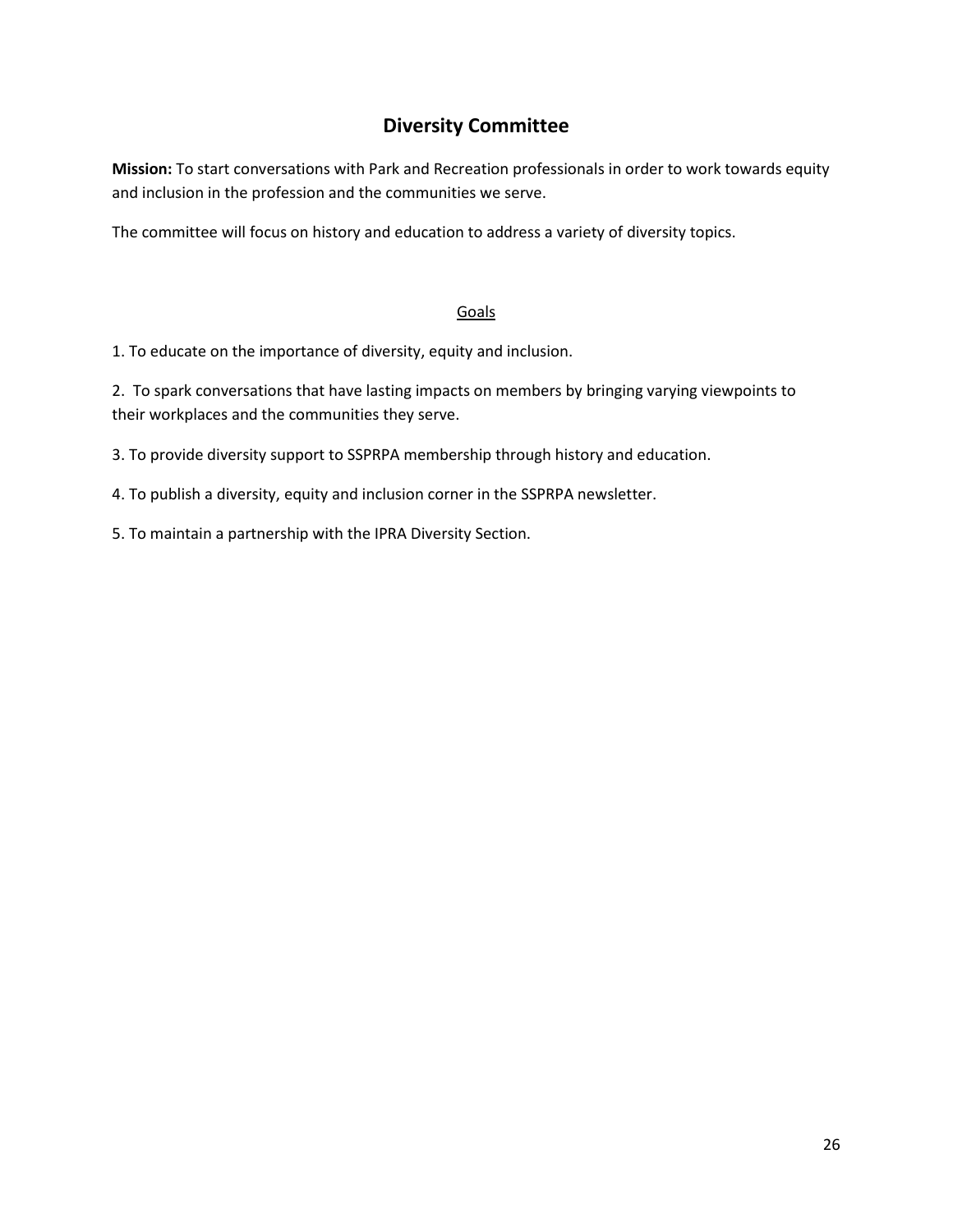# **Early Childhood Committee**

**Mission Statement:** Members of the Early Childhood Committee are dedicated to the important task of guiding and introducing children through their first formal education or recreational programming experience, to insure that each child's experience is positive.

The Early Childhood Committee was formed based on the fact that most park and recreation agencies have a Preschool Program and or Early Childhood classes. So to insure that children are receiving only quality, developmentally appropriate instruction and are being taught in a warm, caring environment, this committee was formed.

#### **Timeline for Committee Duties:**

- **September:** Identify topics for the yearly meetings.
- **October-May**: Discuss monthly topics with round table discussions.
- **December and January**: No Meeting due to Holidays, and Conference.
- **February**: Discuss IPRA/IAPD Annual Conference

#### **Monthly Committee Meetings:**

- Meetings will follow SSPRPA membership calendar, from September-May.
- All round table discussion.
- Rotate the meetings and or provide zoom meetings each month in an effort to attract and recruit more committee members.

#### **General Topics:**

- Getting Ready for the children
- Parent Handbooks
- Recruitment/Retention Strategies
- Addressing Parents
- Group Motivation
- Issues and Concerns

#### **General Tasks**

- Grow a network of members that are in the same line of work in the parks and recreation profession.
- Allow Early Childhood /Youth Program supervisors to discuss key topics and learn from other professionals what works for their agencies.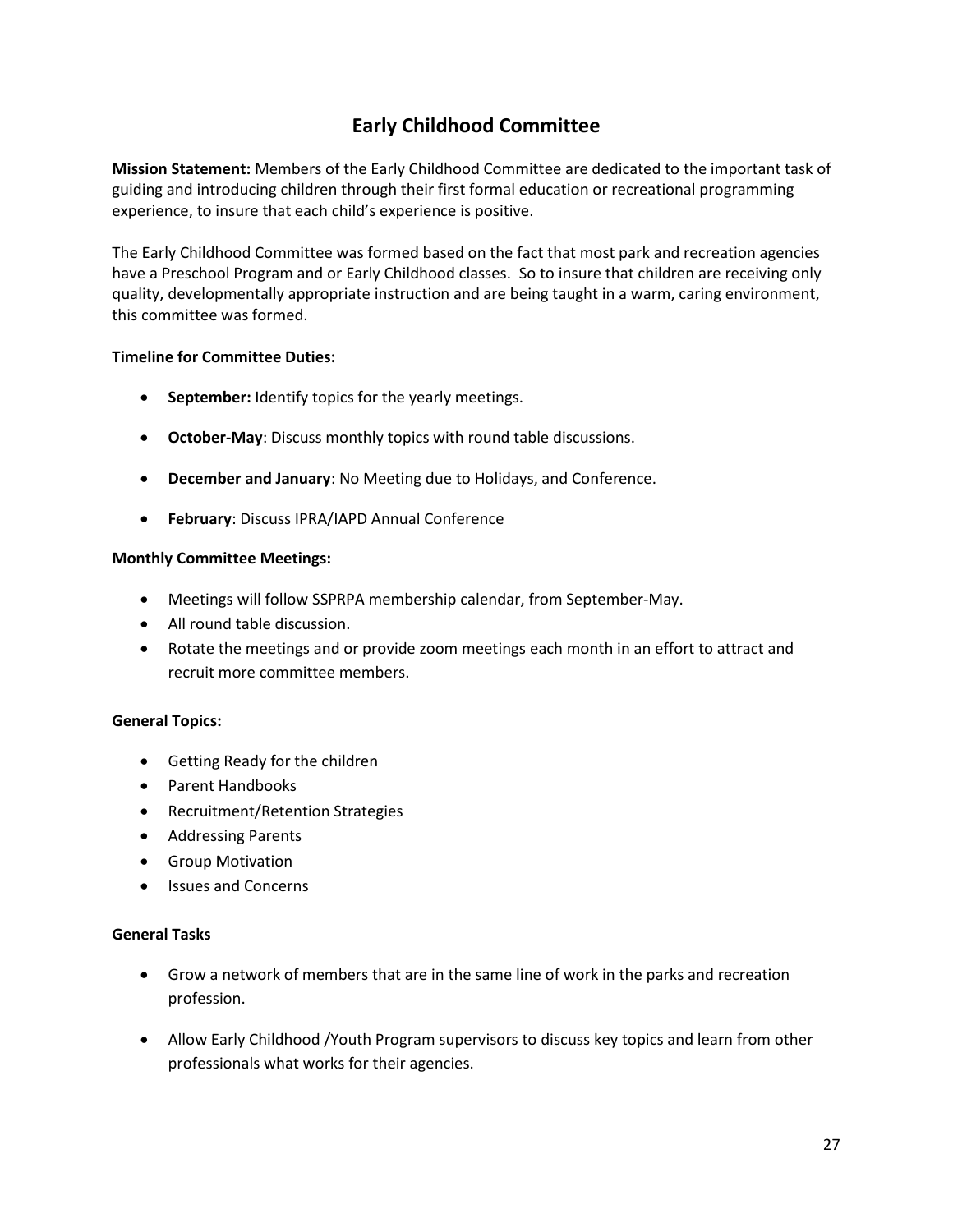# **Facility Committee**

**Mission:** To provide members of SSPRPA and other professionals in the parks & recreation field valuable information about the operation and maintenance of recreation facilities. This committee will strive to provide information to members about all aspects of facilities which will include: staffing, patrons, maintenance, programming, utilities, supplies/products, contractor information, and revenue streams.

In April of 2019 the membership voted to merge the responsibilities of the Aquatics Committee under the Facility Committee. The Facility Committee will host aquatics focused meetings as needed.

#### **Timeline for Committee Duties:**

- **September:** Brainstorm topics for the yearly meetings. Identify vendor's/contractors to visit and or have come speak at monthly meetings.
- **October-May**: Discuss monthly topics, have round table discussions, and visit and have speakers from various contractors/vendors
- **January**: Discuss IPRA/IAPD Annual Conference

#### **Monthly Committee Meetings:**

- Conduct monthly meetings in conjunction with the SSPRPA monthly meetings September-May.
- Have a monthly topic for discussion.
- Have monthly round table discussions.
- Rotate the meetings each month to see new facilities, and take building tours.
- Invite contractors to speak at monthly meetings about their product.
- Go to local contractors for tours and have them speak on product and services.

#### **General Topics:**

- Staff
- Patrons
- Contractors/vendors
- Supplies & products
- Facility issues
- Services
- Revenue streams
- Programs
- PR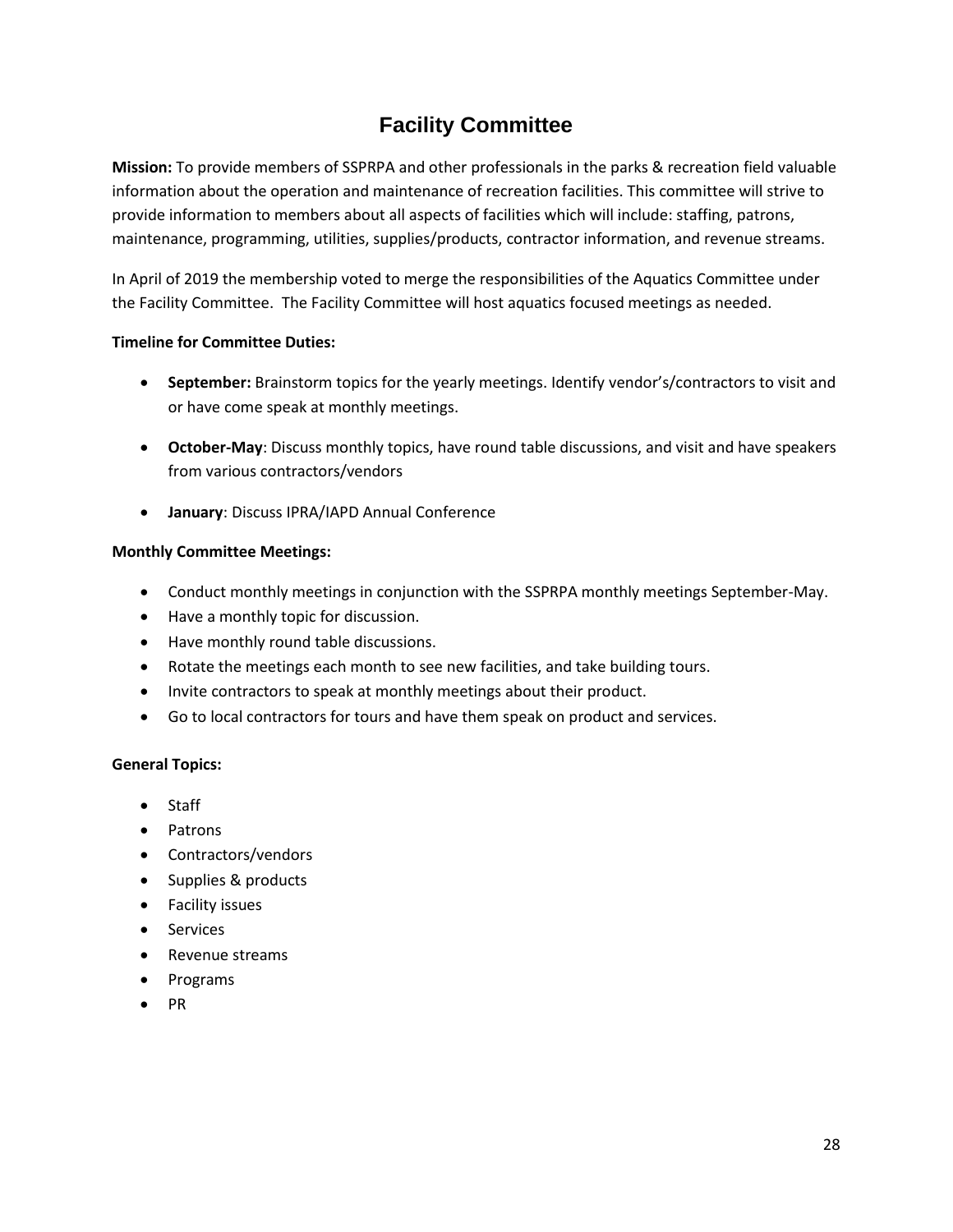#### **General Tasks**

- Grow a network of members that are in the same line of work in the parks and recreation profession.
- Allow for facility managers to discuss hot topics and learn from other professionals about what works for their agencies.
- Build the membership of the general SSPRPA membership by adding a committee that will bring in new potential members to the organization.
	- $\circ$  This new committee will bring in members that do not attend regular monthly meetings, and will allow them to network with other professionals in the field.
- Ask committee members to bring in lists of the vendors/contractors they use and start a group purchasing program to procure group discounts for services.
	- $\circ$  There are multiple vendors/contractors that agencies use. We would talk to them and negotiate discounts on services as well as group purchasing rates.
- Bring facility support staff to the monthly meeting.
	- $\circ$  Allowing the support staff to network with other staff and discuss various topics on facilities.
- Have roundtable discussions on current topics relating to daily facility issues.
	- o Parks & recreation professionals deal with similar situations at their agencies. The roundtable meetings provide an opportunity for members to learn what other are doing and learn from experiences of other professionals.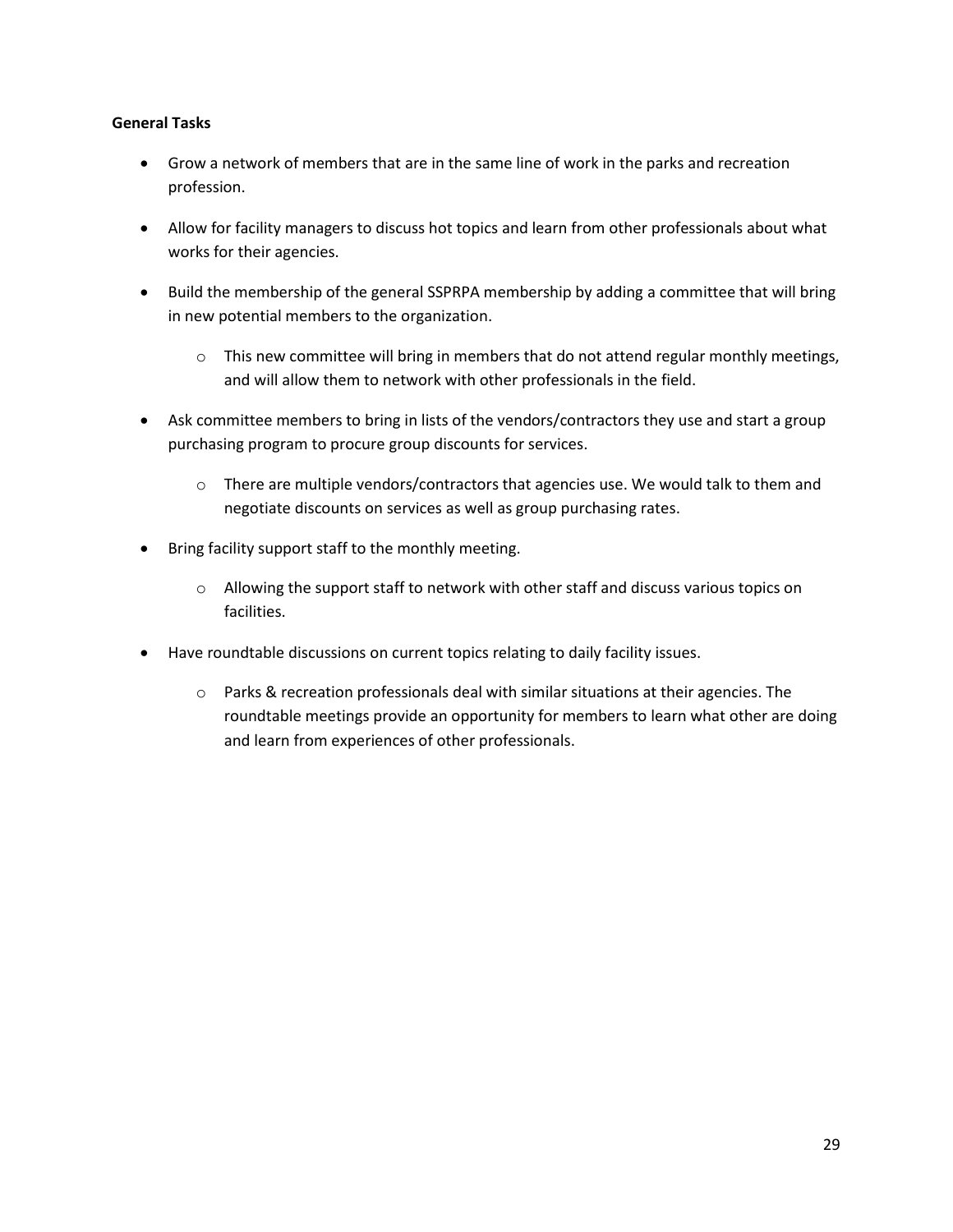# **Legislative Committee**

**Mission:** To keep abreast of legislation issues that may have an impact on parks, recreation, SRA's and conservation and inform the SSPRPA membership encouraging them to contact legislators and ask them to address these issues in a positive manner for the benefit of parks and recreation.

To plan and coordinate the Legislative Networking Social, a dinner event in Springfield each year concurrent with the IAPD Legislative Conference. This event will encourage networking among agency members, bringing together Directors, Board Members, Legislators and the Leadership of IAPD/IPRA to informally discuss issues pertaining to the SSPRPA membership and items being discussed at the Legislative Conference.

In March of 2019, the membership voted to merge the responsibilities of the Community Leader Banquet Committee under the Legislative Committee and the event became the Legislative Networking Social held at Alexander Steakhouse in Springfield following a reception at the Illini Club with the same mission it had in 1979 when the event originated in a restaurant in Orland Park, Illinois. In 1979, Directors, Board Members and Legislators met for an informal discussion on legislative issues impacting parks and recreation. The following year, the event was more formalized and was held at the Alsip Holiday Inn. Since then, the event has maintained the course of meeting its mission statement and is one of the premier events of any affiliate organization in the State bringing together Directors, Board Members, Legislators and the Leadership of IAPD/IPRA.

#### **Legislative Timeline for Committee Duties:**

#### **September-May**

- Attend general monthly meetings and report on current legislative matters. If not able to attend the meetings, designate a representative to present the legislative report.
- Keep in contact with Illinois Association of Park Districts (IAPD) & Illinois Park and Recreation Association (IPRA) regarding legislative matters and share information with SSPRPA members at meetings and through the website
- Provide representation for the Illinois Association of Park Districts (IAPD) & Illinois Park and Recreation Association (IPRA) Joint Legislative Committee
- Send out emails to the membership when needed to keep them informed and updated on legislative matters.
- Develop relationships with local legislators for the benefit of parks and recreation.
- Organize and implement the legislative breakfast, held each year in March

#### **January-May**

- Be responsible to develop the theme, secure the booth space, secure volunteers, and any other duties to have a SSPRPA booth at Parks Day in Springfield each year during the Legislative Conference.
- Annually participate in the Legislative Conference and Legislative Networking Social in Springfield.
- Serve on a workshop panel focusing on legislative mentoring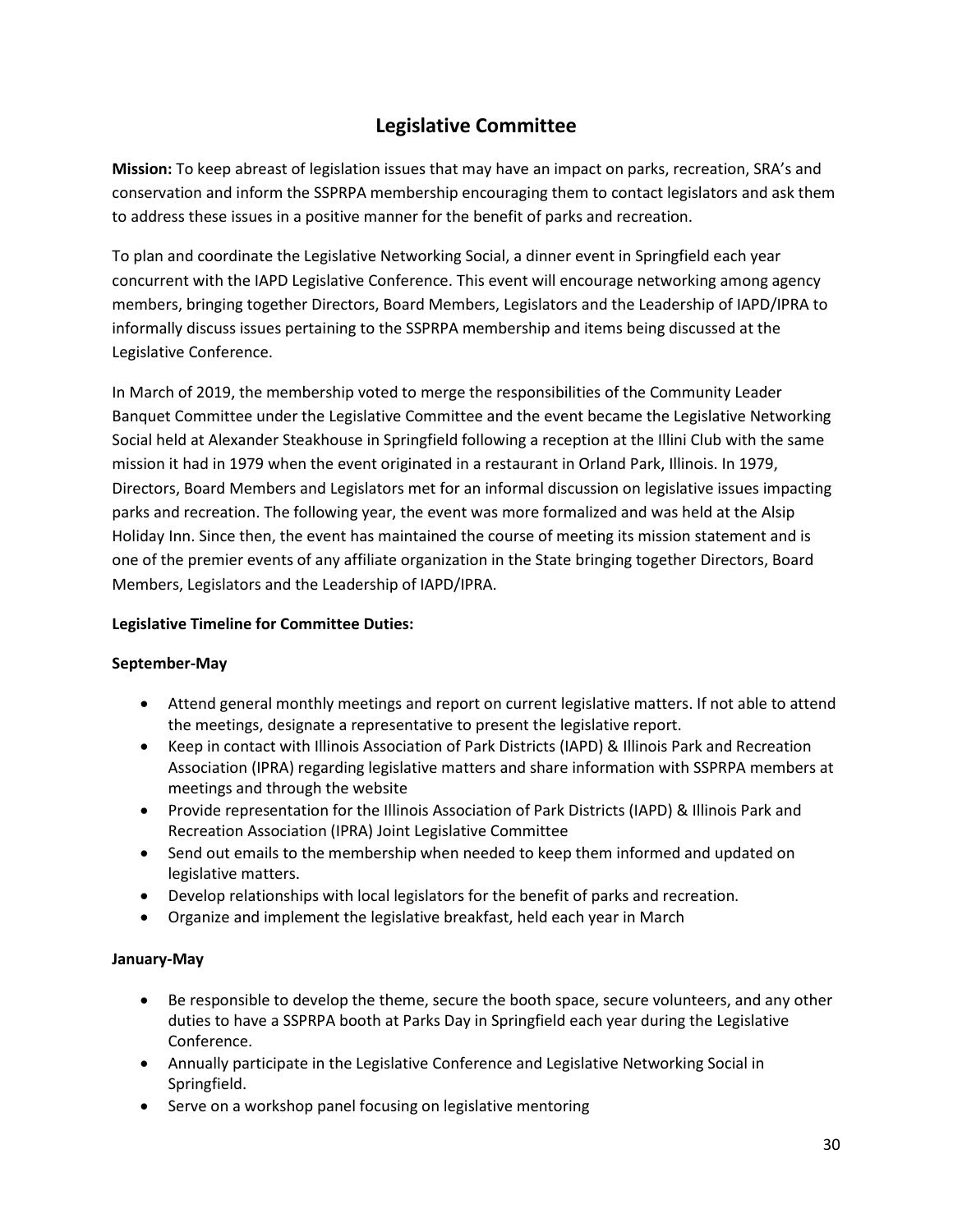# **Membership/Publicity Committee**

**Mission:** Strives to provide people with information about the South Suburban Park & Recreation Professional Association and encourage them to come and be a part of our organization. To assist in keeping the membership informed of association news through accurate, up-to-date website information, promoting association events with affiliates and keeping the membership informed of park related news and events.

#### **Timeline for Committee Duties:**

#### **June**

• Will update the email account (ssprpa@gmail.com) with new members of the Executive Board and Executive Committee. Will also be responsible to change the password on an annual basis and be the keeper of that password.

#### **July**

- Send out renewal applications through email to all SSPRPA members
- Post meeting locations for upcoming year on website
- Accept and process membership applications
- Promote membership to SSPRPA whenever possible

#### **August**

- Accept and process membership applications
- Format membership information for posting on website
- Update promotional materials for the year
- Assist in the creation and production of an Annual Report to the membership to be distributed at the September general meeting

#### **September**

- Promote membership drive at the first general monthly meeting of the membership
- Announce any new member at the first monthly general meeting of the membership

#### **Monthly**

- Send out evites to the membership for each general monthly meeting no less than 10 days prior to meeting date.
- Report RSVP numbers to the host site so proper accommodations can be arranged no later than the Tuesday before the meeting date.
- Prepare an RSVP list and submit to the Treasurer 48 hours prior to the general monthly meeting for proper recordkeeping – i.e., confirmation of attendance and backup for invoices for no shows.
- Work with Treasurer to assure RSVP agencies/individuals are current on their meeting fees and speak with delinquent members if needed.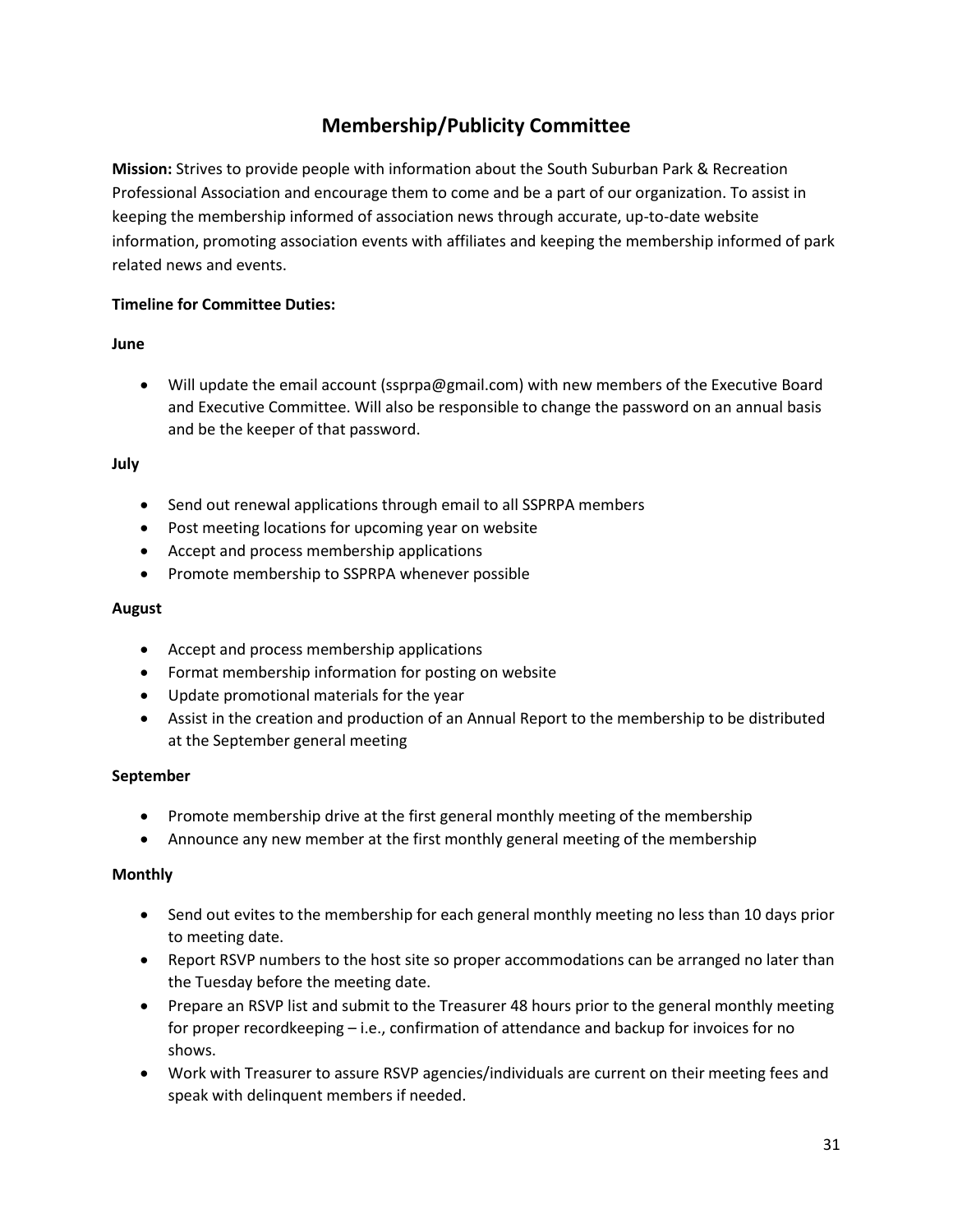- Update website as needed with association and committee minutes and announcements.
- Take photos of events and post on website. Maintain a file of all photos taken by various individuals of SSPRPA relating to programs offered by the association. File should be passed on to new committee chairs.
- Announce any new member at the first monthly general meeting of the membership
- Promote SSPRPA and its committees through community contacts and bring association highlights to IPRA and affiliates.
- Keep membership aware of news articles and stories pertaining to the recreation field.
- Continually update the SSPRPA Facebook page for the membership
- Follow the accepted procedure for cash handling
- Work with Secretary to assemble and distribute monthly newsletters to the membership

#### **Other**

- Receive and process membership applications that are received throughout the year. All new membership is added to the membership database
- Report the membership numbers and renewals throughout the year
- Promote membership opportunities to any individual working in the field of parks and recreation and any business that would have an interest in parks and recreation
- Prepare, and submit the same to the Secretary, a yearly membership comparison for historical records.
- The Membership/Publicity and Program Committees will need to work together with the exchange of information from the program committee to be posted on the webpage.
- Periodically review SSPRPA official logo to determine need for update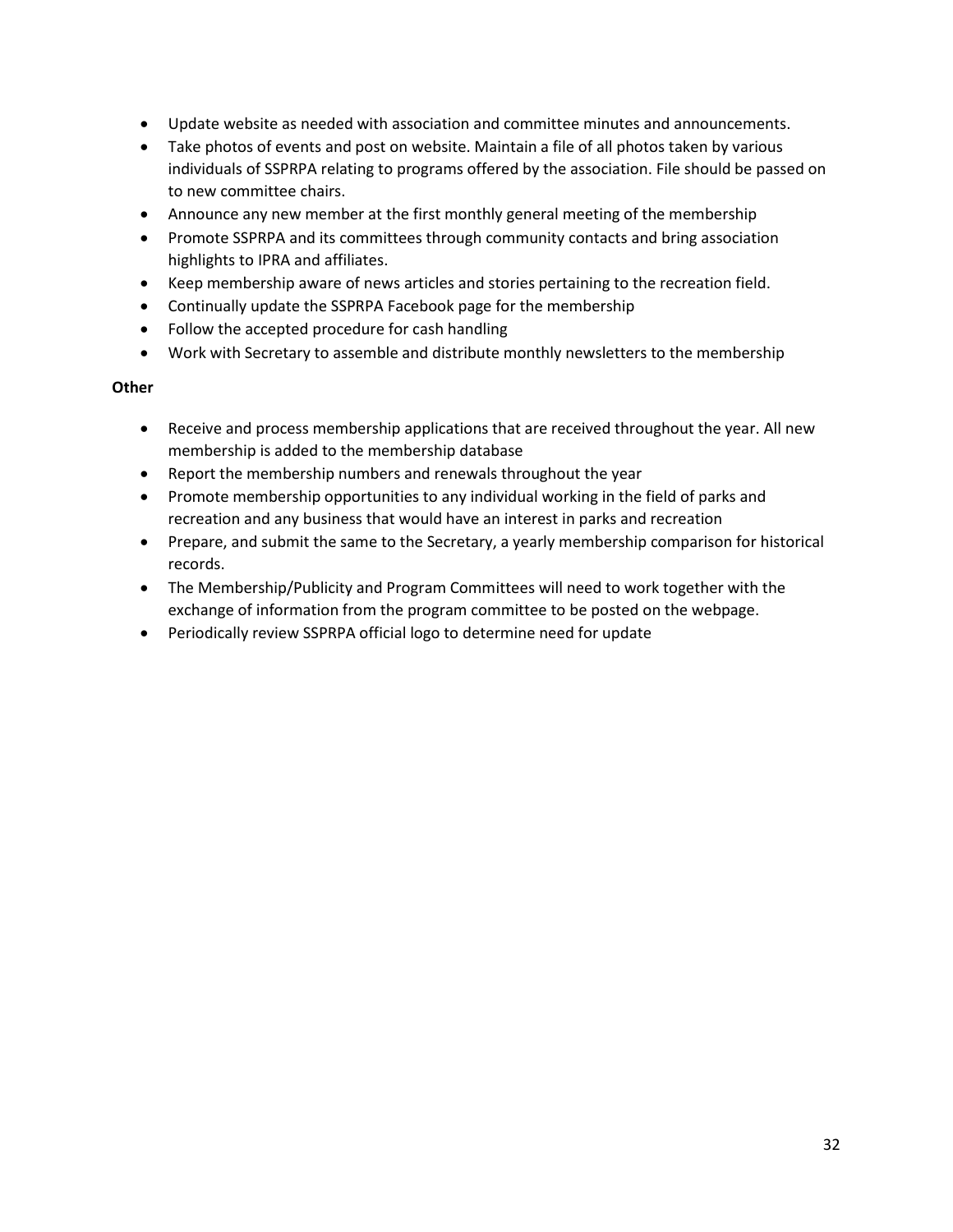# **Nominating Committee**

**Mission:** The nominating committee will seek candidates who are in good membership standing in SSPRPA to be on the ballot for annual Executive Board elections.

#### **Timeline for Committee Duties:**

Members of the Nominating Committee are:

#### President President Elect Secretary Treasurer Past President

#### **January**

• Begin to discuss with SSPRPA members to consider running for an Executive Board position. Have an election slate ready for the March meeting for President Elect (Every Year), Treasurer (Every 2 Years) and Secretary (Every 2 Years).

#### **February**

• Communicate with the nominating committee those members interested in running for a position.

#### **March**

• Ask the membership for additional nominations from the floor for the Executive Board positions at the general membership meeting. If the slate is not complete begin to discuss with members in good standings in SSPRPA to run for an Executive Board position.

#### **April**

• Prepare and distribute ballots as per the bylaws

#### May

• Determine and announce the winners of the election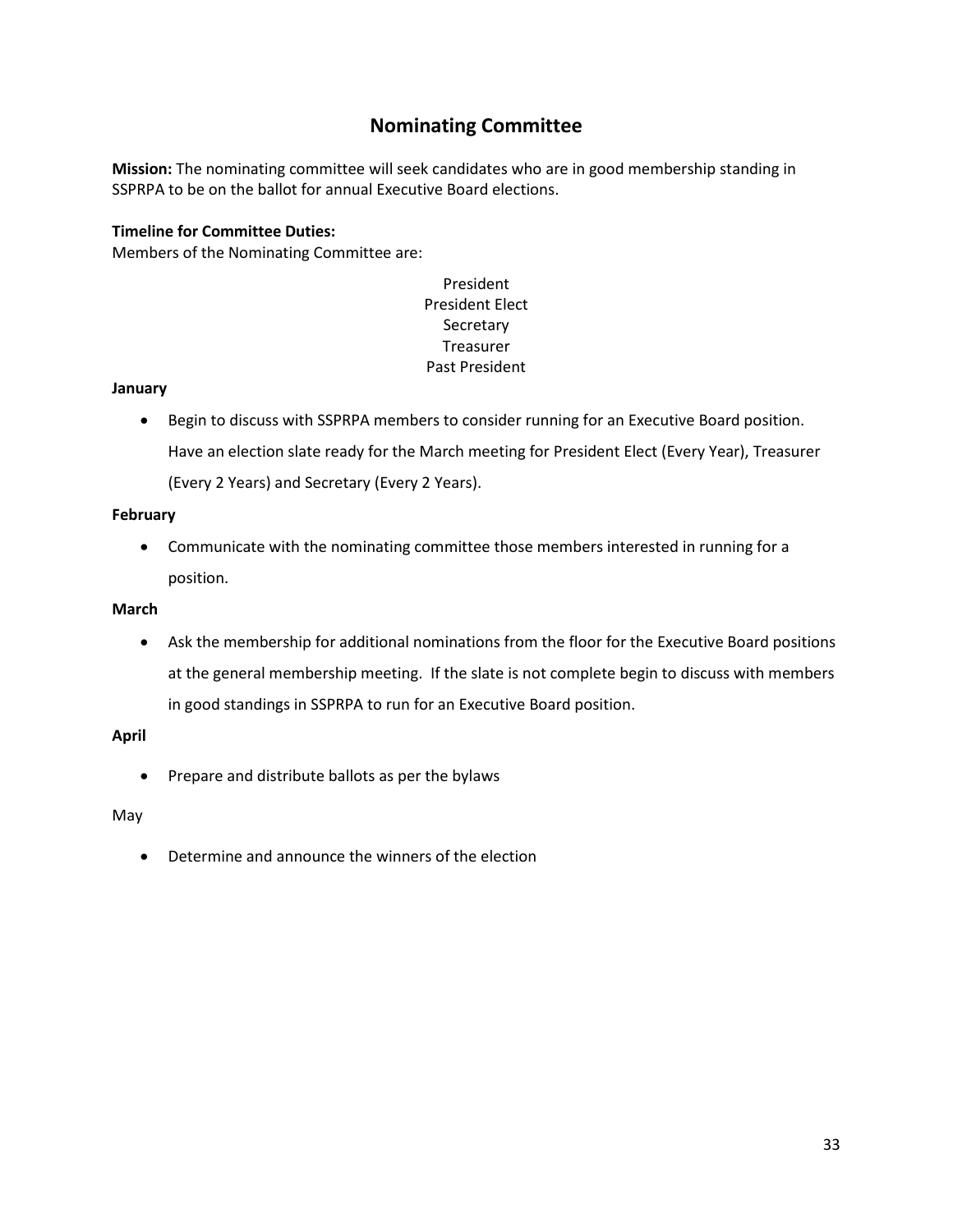# **Professional Development**

**Mission:** To work cooperatively with SSPRPA Members to provide quality educational sessions throughout the year.

#### **Timeline for Committee Duties:**

#### **May**

- Begin to search and confirm monthly program details, including but not limited to speakers and equipment needs, for the monthly general membership meetings for the upcoming year.
- Begin to search and confirm host sites for the monthly general membership meetings for the upcoming year.

#### **July**

- Finalize programs for all general monthly meetings for the upcoming year. Submit this information to the Executive Committee for review
- Give confirmed meeting programs to Publicity Committee for inclusion on the website

#### **Monthly**

- Obtain program ideas from the general membership throughout the year for future consideration
- Prepare one meeting to highlight students, colleges and universities
- Prepare one meeting to highlight legislative issues
- Secures speakers or round table leaders
- Plan and implement any other additional educational programs, as may be planned based on general interest from membership. These particular educational programs may be arranged to be held outside of general monthly membership meetings
- Follow the accepted procedure for cash handling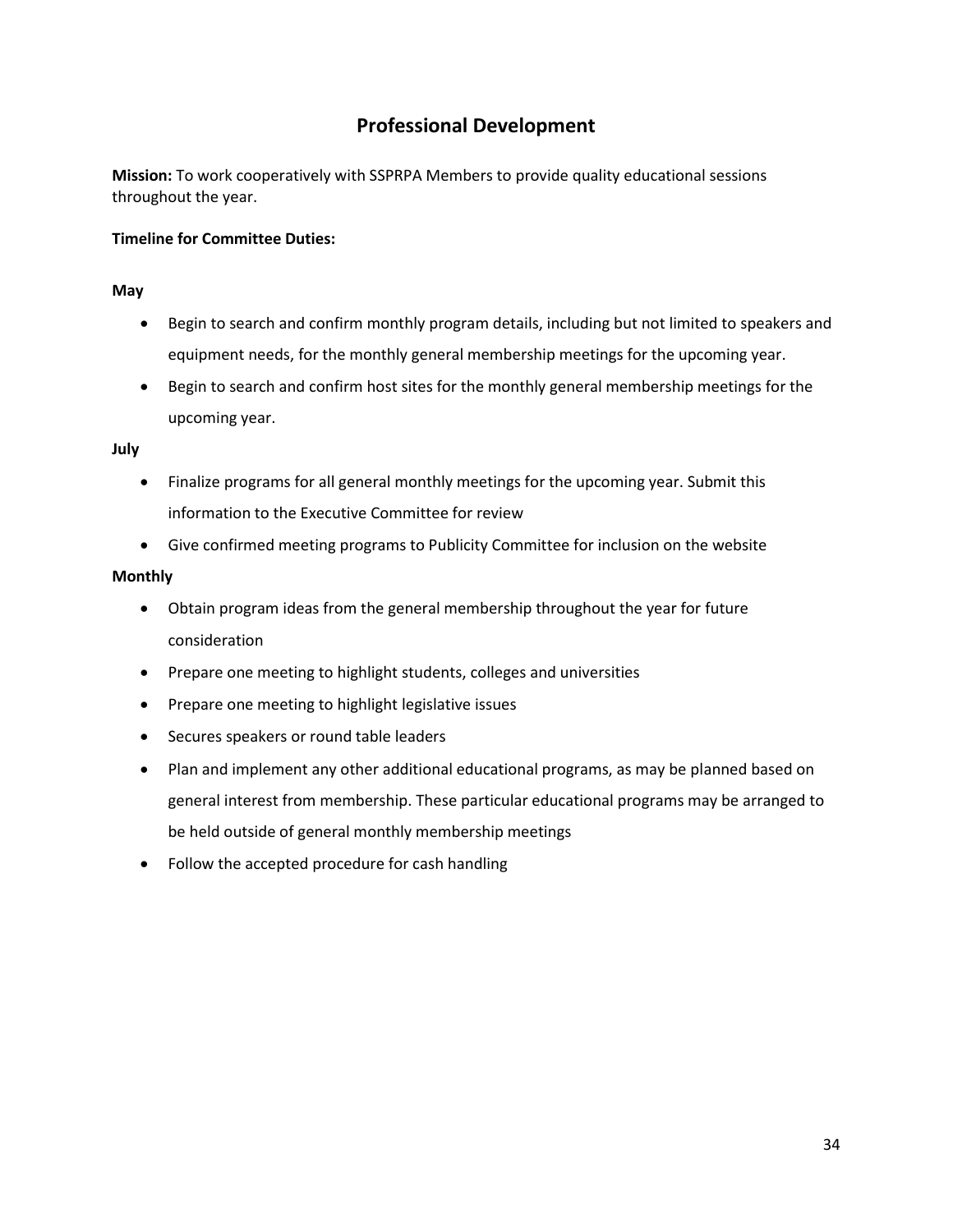# **School-Age Committee**

#### **Mission**

To provide members of SSPRPA and other professionals in the parks & recreation field a committee where school-age programming will be discussed. The School-Age committee will focus on school-aged programming such as Before/After school programs, youth enrichment classes, school day out and dance classes. During meetings members will focus on sharing ideas, problem solving and talk about current trends in these types of programs in the recreation field.

#### **Objective**

Allow recreation professionals to discuss, through roundtable discussions, current topics relating to school-age programs. Committee members will learn what other professionals in the field are doing and what is working at their agencies.

#### **Meeting Date/Time**

Monthly meetings/time/location will be set at this first meeting in August Committee will meet Monthly (August through May)

#### **Monthly Committee Meetings**

- Monthly round table update & discussion around school-age programming
- Monthly topic for discussion
- Meetings will be conducted through zoom currently and switch to in-person when possible and meet at various facilities on a rotating basis

#### **Topics to be discussed during meetings**

Idea sharing for programs Contractors/Staffing Current Trends Policies/Procedures Field Trip Ideas for school out days School Breaks (winter/spring) Round table updates & discussion Post IPRA/IAPD Conference discussions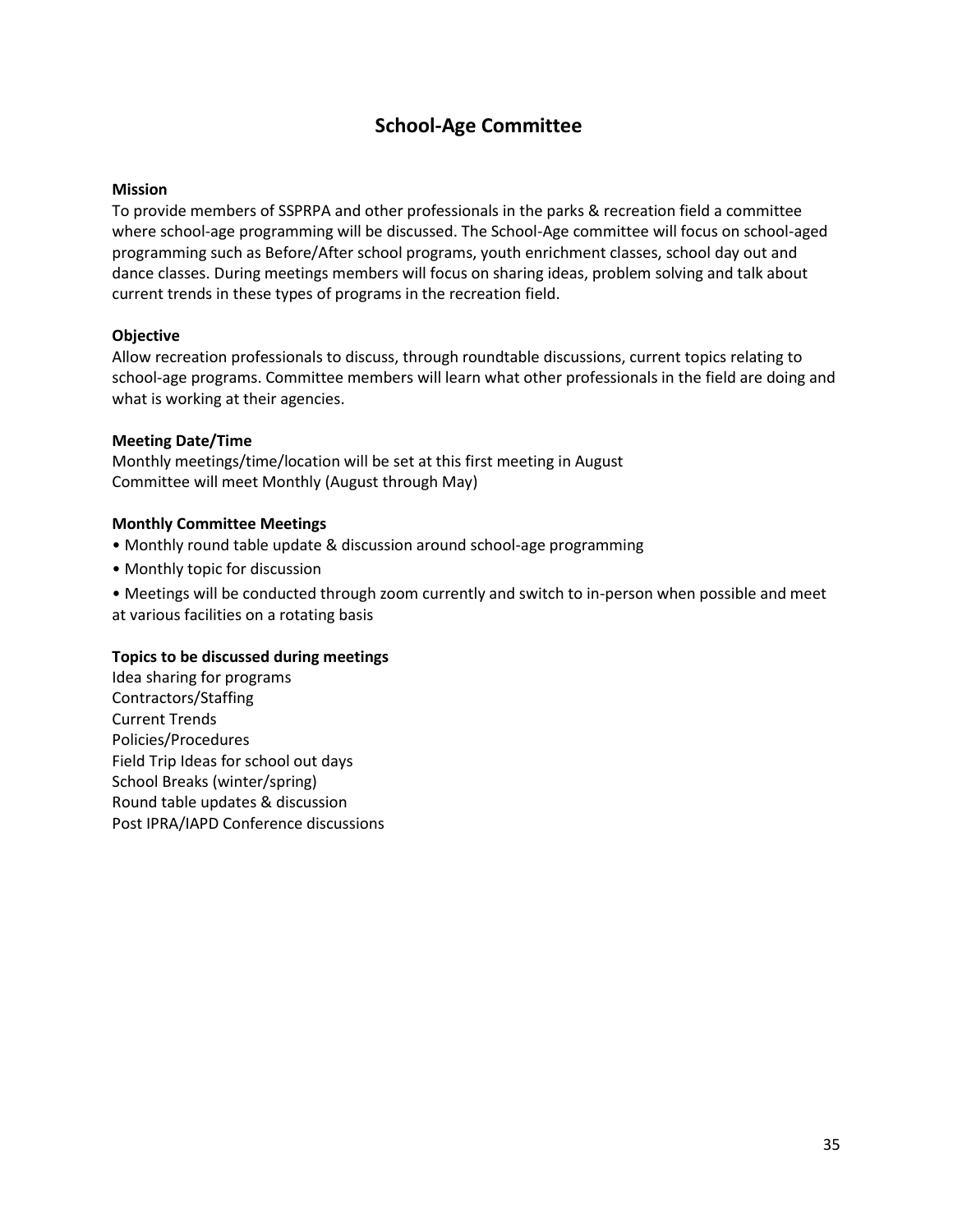# **Social Committee**

**Mission: To plan at least 3 social events throughout the year to provide more of a fun and laid-back networking opportunity for the membership.**

#### **Timeline for Committee Duties:**

#### **May**

• Solicit members for the Social Committee and hold meetings in conjunction with planning the socials.

#### **May-June**

• Secure location of the opening Golf outing Social and negotiate pricing for golf

#### **June-July**

• Solicit sponsorship for the food at the Golf outing Social

#### **September**

- $\bullet$  1<sup>st</sup> week of month provide all information for the opening Social to the Publicity Chair to send out invitation.
- Work with IPRA/IAPD conference managers to make arrangements for the State Conference Hospitality room, including but not limited to, securing the room, purchasing beverages and giveaways, arranging the entertainment, securing liquor pass, proper insurance and notifying the SSPRPA membership

#### **September-October**

• Identify the location and activity for the December Social

#### **September – December**

- Secure sponsor for the IAPD/IPRA Conference Social and identify the theme.
- Arrange for the entertainment at the IAPD/IPRA Conference Social.

#### **October**

• Solicit sponsorship for the December Social if one has not been secured

#### **November**

• The general monthly meetings have the information for the December Social to be announced at the meeting.

#### **December**

• Request \$300 for the bank at the door and tips for the staff at the hotel for the IAPD/IPRA Conference Social, as per the association'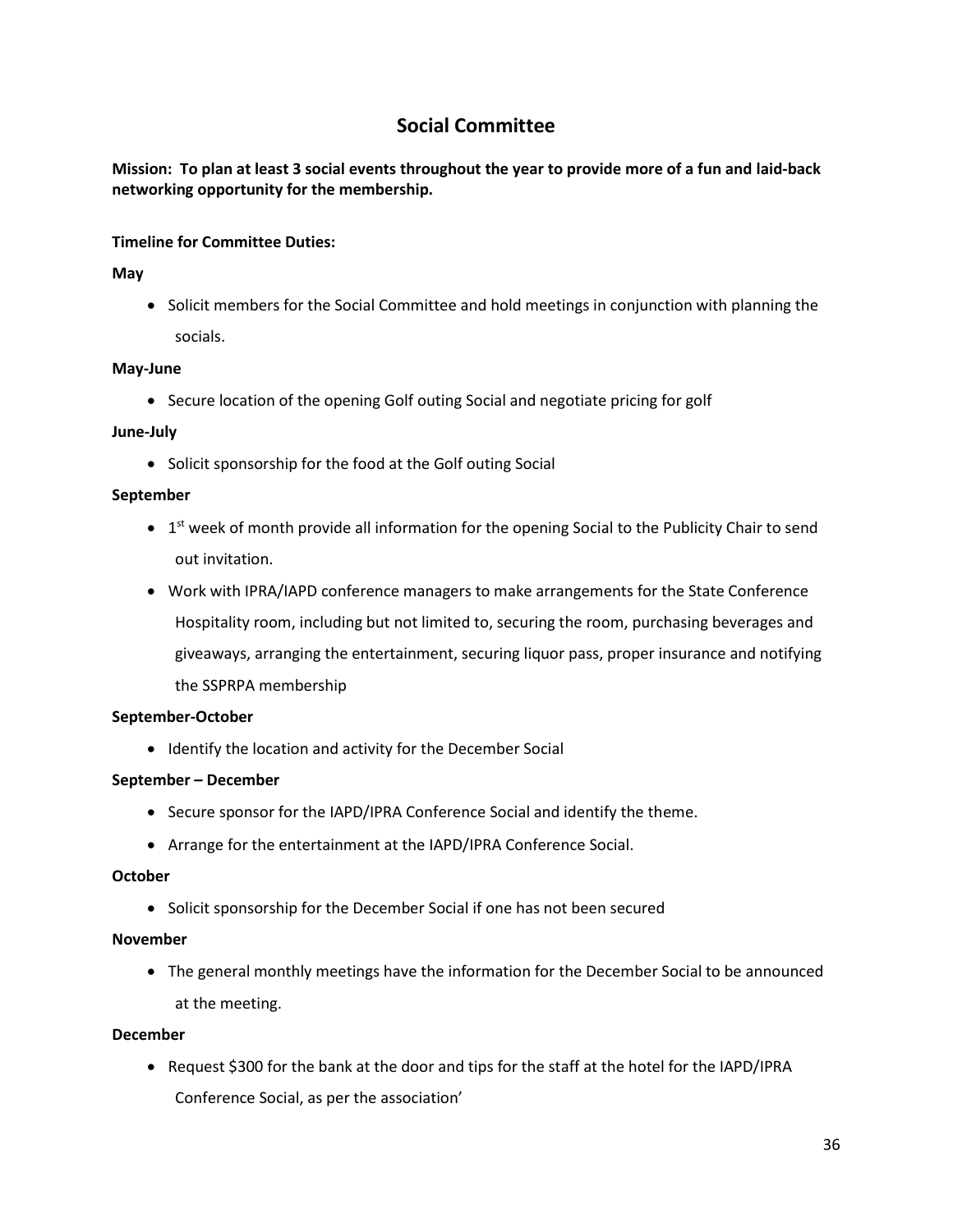#### **December –January**

• Prepare volunteer signup sheet ready to distribute to the membership for help work the door, run split the pot raffle and act as security. Confirm with volunteers the week of conference their shifts and duties.

#### **January**

- At the beginning of the month place the liquor order for the conference social
- Determine whether the hotel will allow chairperson to bring in the boxes of giveaways or if they need to be brought in through loading dock
- Secure the proper insurance, if it is required, for the conference social
- Order giveaways if they are not provided by the sponsor for the conference social.
- Week before conference confirm Liquor order and method for delivery
- Upon arriving at the hotel set up safety deposit box to deposit monies collected at the social event throughout the night.
- Accept delivery of liquor and secure the storage at the hotel
- Arrive at the designated room on the night of the social at least one half hour before the event to ensure everything is in place.
- Ensure that monies collected at the State Conference are secured and the SSPRPA cash handling procedures are followed.
- Monday after IAPD/IPRA conference get a money order with the proceeds from the door and deliver to the treasurer

#### **February**

• Begin to secure the location and activity for the May Closing Social

#### **March –April**

• Have the information for the May Social at the March and April meetings

#### **General Tasks**

- Construct cost analysis of each event and produce budget information and submit to the Treasurer prior to June 1 of each year
- Follow the accepted procedure for cash handling
- If request by Executive Committee and/or membership schedule additional group outings throughout the year.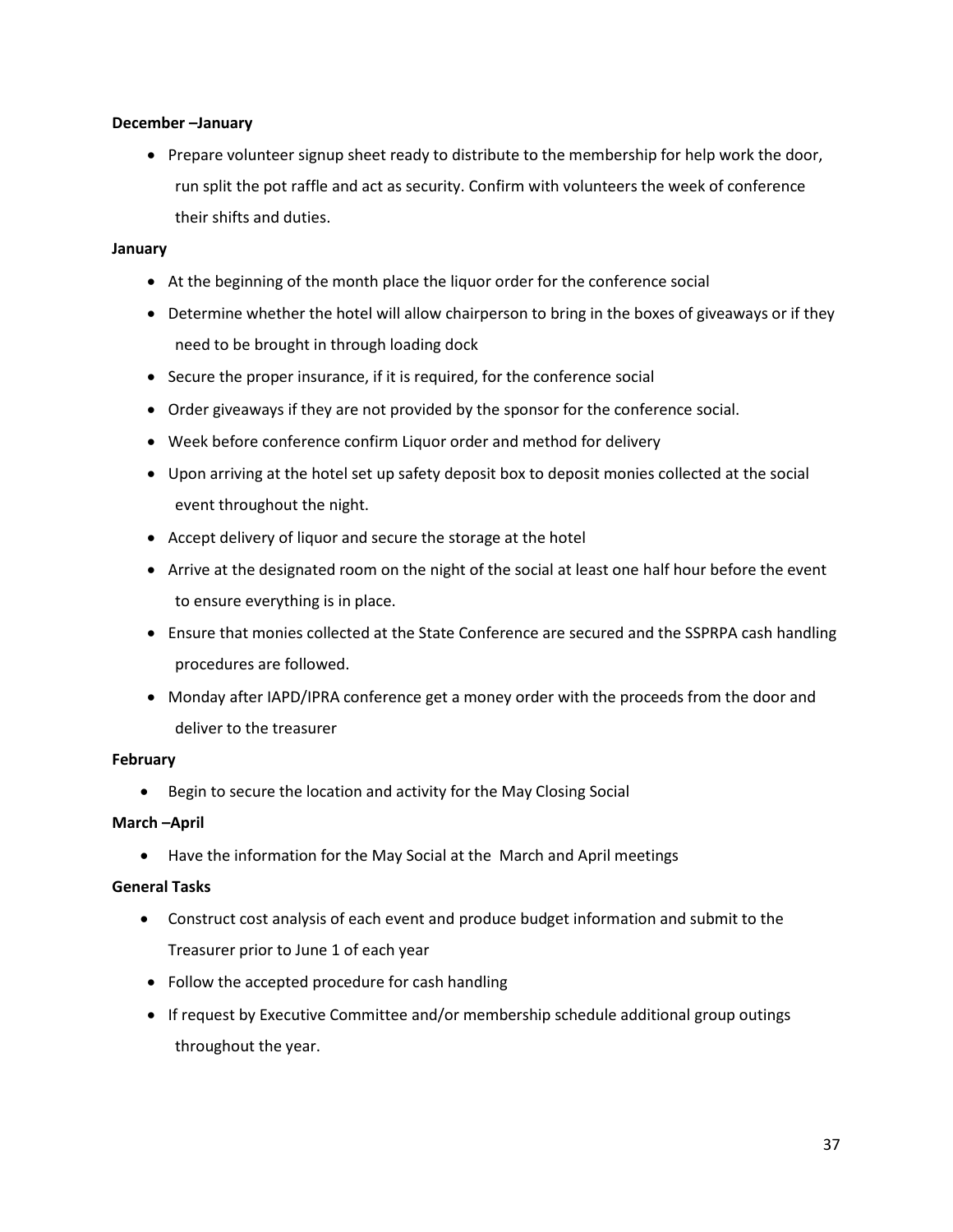# **Special Events Committee**

**Mission:** To provide members of SSPRPA and other professionals in the parks & recreation field valuable information about the formation and implementation of special events within the individual agencies. This committee will strive to provide information to members about all aspects of special event planning which will include: creating, planning, implementation, and evaluation methods.

#### **Timeline for Committee Duties:**

- **September:** Identify topics for the yearly meetings.
- **October-May**: Discuss monthly topics with round table discussions. Update and evaluate local vendors and concession needs.
- **January**: Discuss IPRA/IAPD Annual Conference

#### **Monthly Committee Meetings:**

- Meetings will follow SSPRPA membership calendar, from September-May.
- Have a monthly topic that is open to round table discussion.
- Rotate the meetings each month in an effort to attract and recruit more committee members

#### **General Topics:**

- Locations and Liabilities
- Safety and Security
- Sponsorships
- Vendors
- Volunteers and staff
- Marketing
- Evaluation tools

#### **General Tasks**

- Grow a network of members that are in the same line of work in the parks and recreation profession.
- Allow special events supervisors to discuss key topics and learn from other professionals what works for their agencies.
- Build the membership of the general SSPRPA membership by adding a committee that will bring in new potential members to the organization.
- Have discussions on current topics relating to special events trends and issues.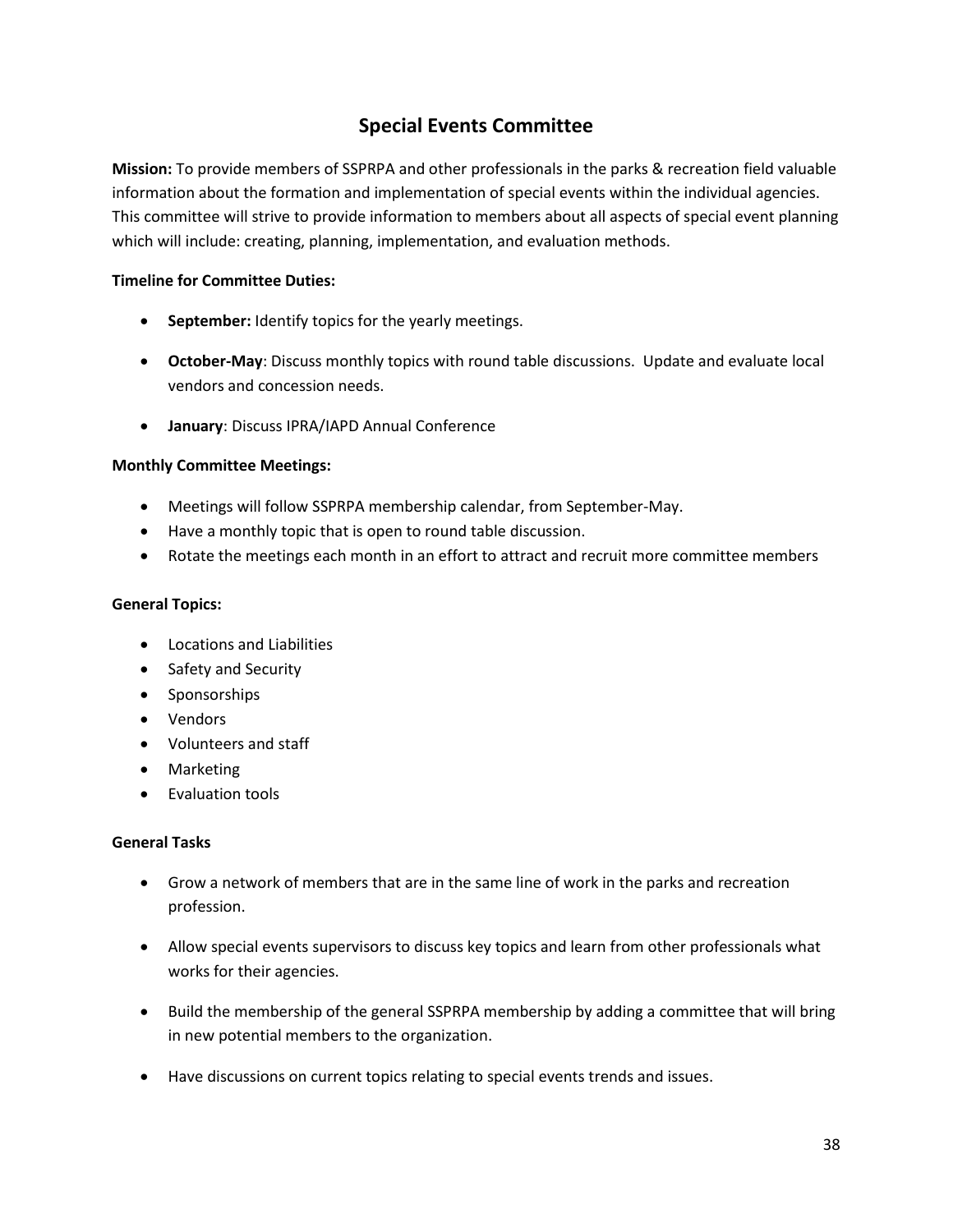# **Sponsorship Committee**

**Mission:** To supplement SSPRPA revenue, while giving associate members the opportunity to showcase their offerings and enhancing relationships between associates and professionals.

#### **Timeline for Committee Duties:**

#### **June**

- Develop guidelines and benefits for all levels of sponsorship support. Get approval from Executive Board before sending out this sponsorship information out
- Solicit and secure general monthly meeting sponsors. Work closely with Social Committee on social sponsorships and Program/Workshop Committee on possible sponsorship ties with the planned general monthly meeting programs/workshops

#### **July**

• Finalize sponsors for general monthly meetings and submit information to the Publicity Committee for inclusion on the website

#### **Monthly (September through May)**

- Verbally recognize and thank sponsors at monthly meetings
- Communicate meeting sponsors to Publicity and Program Committees
- Communicate with Treasurer on sponsor payment information
- Follow the accepted procedure for cash handling
- Confirm sponsors and any needs at least five business days prior to meeting
- Communicate any sponsor needs to meeting host

#### **April**

• Recognize and thank sponsors with a certificate of appreciation and possibly a small gift (if budgeted) at the awards ceremony at the end of the year

#### **Year Round**

- Maintain a good rapport with associate members
- Assist Membership Chair in recruitment of Associate Members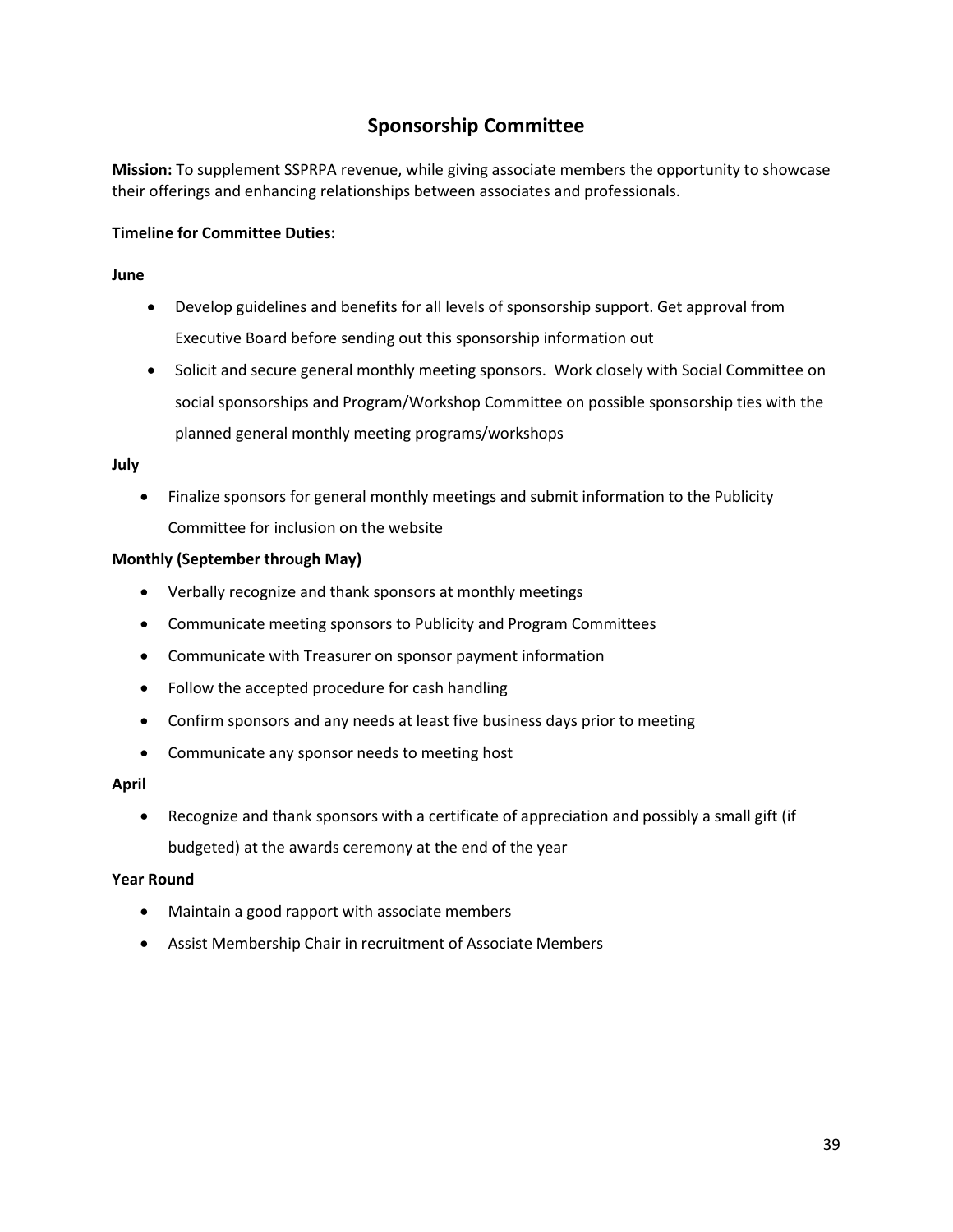# **Student Committee**

**Mission:** The student committee is to introduce and connect students, professionals, colleges and university educators to SSPRPA and the field of parks and recreation through networking, presentations and the SSPRPA resource center.

#### **Timeline for Committee Duties:**

#### **January**

- Prepare Graduate and Undergraduate Student Scholarships applications and submit to SSPRPA Executive Board for review of the content of the scholarship applications. Make changes to stay current within the industry.
	- The award will be \$500 for both graduate and undergraduate.

#### **February**

- Disseminate the opportunities to the colleges and universities for their students.
- Alert members to the scholarships available. Post both scholarships online.

#### **March**

- Deadline for submission of Scholarship Application
- The review of the graduate and undergraduate scholarship applications will be done by the Student Relations Committee (maximum 2 people), and the President of SSPRPA. The President Elect will serve as a judge *only* if the President cannot. This committee of three (3) decide the recipient in both categories
- Submit a check request with winners names to Treasurer
- Invited scholarship recipients to the April general monthly meeting

#### **April**

- Announced the recipients of the scholarships at the April monthly general meeting
- Create certificates to be presented or sent to the recipients of the scholarships.
- Prepare and send thank you letters to scholarship applicants not chosen.

#### **General Tasks**

- 1. Introduce SSPRPA to statewide college and university students on the goals of the committee and SSPPRA
- 2. Present at colleges and universities on the realities of the park and recreation career
- 3. Work with Membership Chairperson to promote student involvement in SSPRPA and membership listing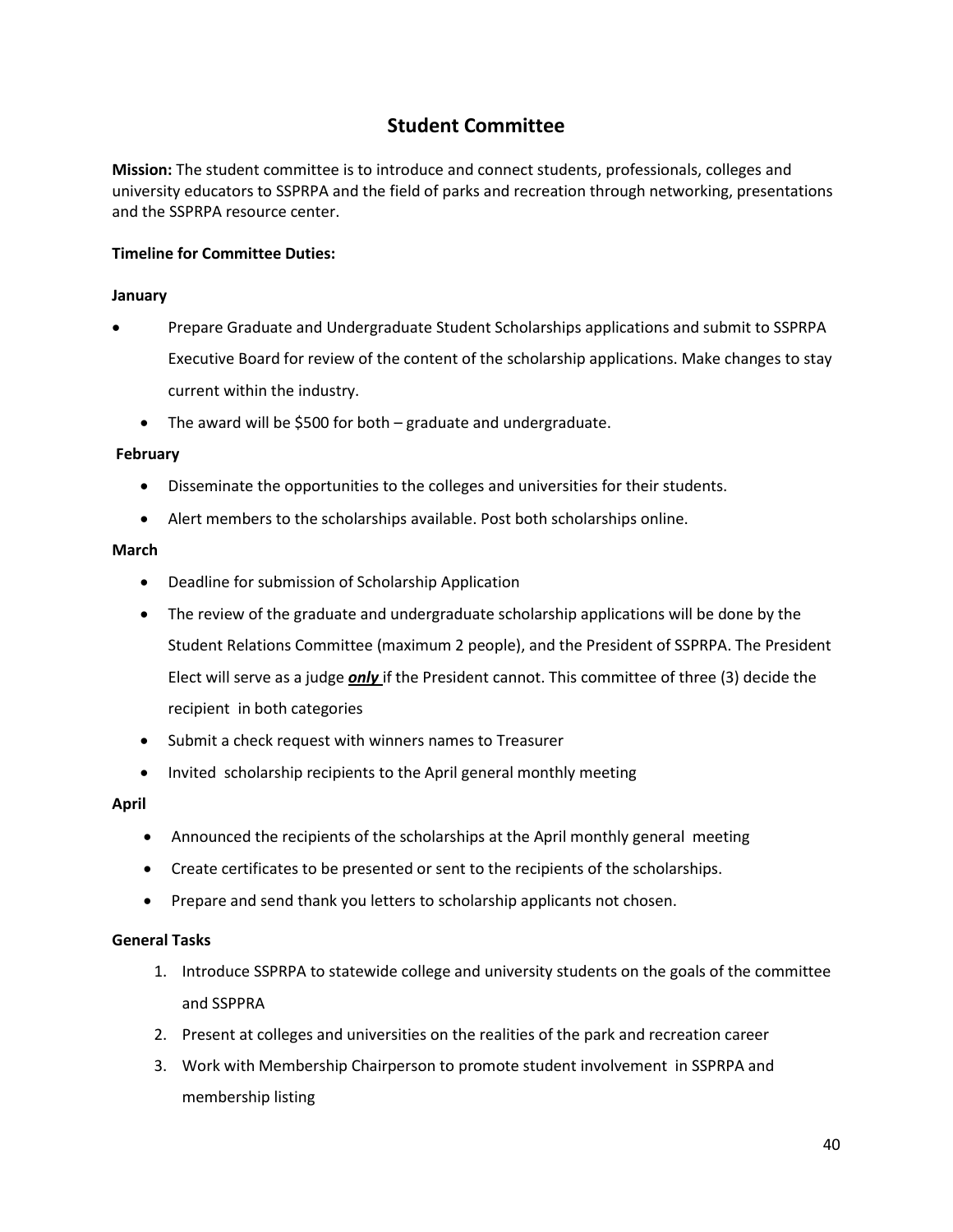- 4. Maintain Student and Volunteer Resource Center by contacting agencies yearly to confirm their offerings and any staff changes. Request involvement to those agencies not listed. Continue to alert the colleges and universities to the resource (3 times yearly)
- 5. Create a document to be distributed to students at the beginning of each semester that will include job and internship offerings, SSPRPA general information and scholarship opportunities.
- 6. Facilitate and set up mentorship program opportunities for fall and/or spring semesters for student members to network with professionals.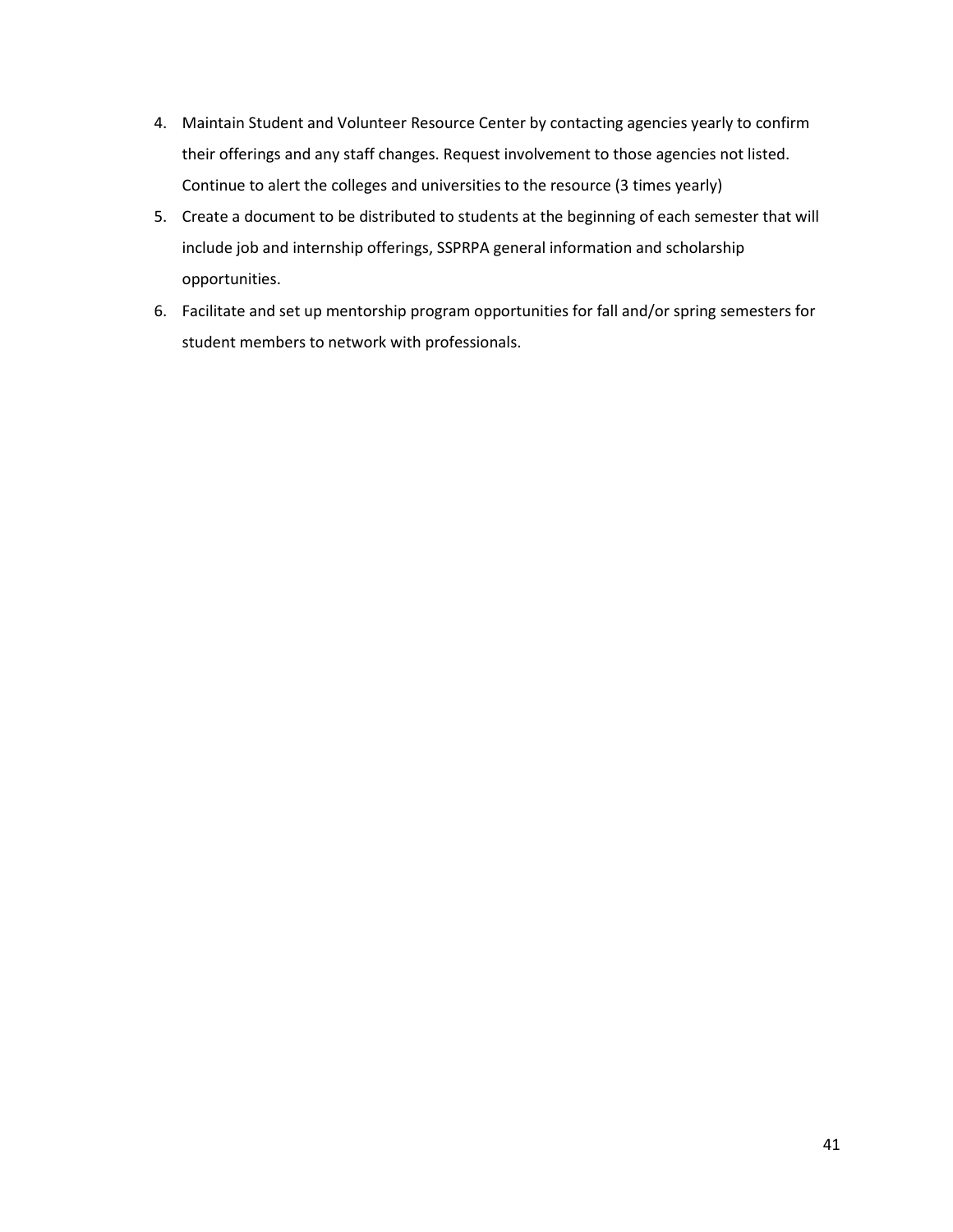

# **Under Graduate Scholarship Ranking to Determine Recipient**

#### **Eligibility – 1 point per element (Total 4 points)**

- 1. Be a student member of the South Suburban Park and Recreation Professional Association. (\$5 membership fee - applications at ssprpa.org).
- 2. Be currently pursuing a degree in the field of park, recreation, conservation, therapeutic recreation, massage therapy, and/or leisure services.
- 3. Show proof of enrollment in a college or university level parks and recreation program by providing official transcripts from college or university. (Seniors must have proof of enrollment in graduate studies the following year).
- 4. Carry a minimum of 2.5/4.0 or 3.0/5.0 grade point average for all courses of study.

#### **Application Process – 1 point per element (Total 7 points)**

- 1. Complete the application form.
- 2. Sign the application.
- 3. Have the department head or faculty member sign the application to verify student status and grade point average.
- 4. Include a resume outlining academic achievement, related professional experiences, leadership and demonstration of professional involvement.
- 5. Include a brief personal statement describing why they should receive the award.
- 6. Include one letter of recommendation from employer or professor in the field of parks and recreation.
- 7. Application postmarked before deadline

#### **Subjective: Points available 1 - 5**

The personal statement should contain concise explanation describing why they should receive the award. Award  $1 - 5$  points for the content of the personal statement.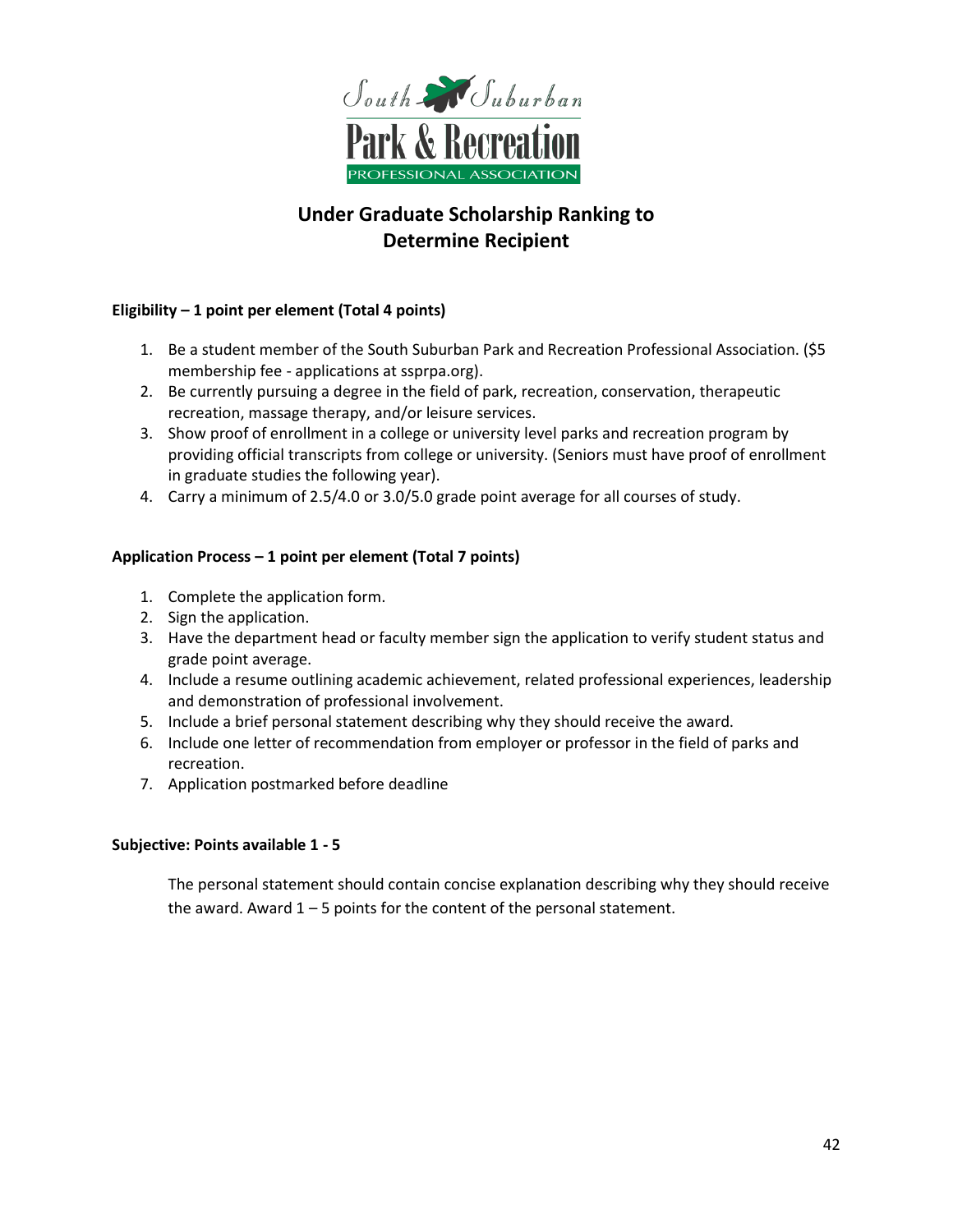

# **Graduate Scholarship Ranking to Determine Recipient**

#### **Eligibility – 1 point per element (Total 4 points)**

- 1. Be a member of the South Suburban Park and Recreation Professional Association for at least 5 years.
- 2. Be currently enrolled in a Masters degree program to enhance the field of park, recreation, conservation, therapeutic recreation, massage therapy, and/or leisure services. These include, but are not limited to: MPA, MBA, MRA
- 3. Show proof of enrollment in a University level Master's program by providing official transcripts from college or university.
- 4. Carry a minimum of 2.5/4.0 or 3.0/5.0 grade point average for all courses of study.

#### **Application Process – 1 point per element (Total 7 points)**

- 1. Complete the application form.
- 2. Sign the application.
- 3. Submit copy current grades and GPA.
- 4. Include a resume outlining academic achievement, related professional experiences, leadership and demonstration of professional involvement.
- 5. Include a personal statement describing your vision of this field, how your Masters degree will enhance it, personal volunteer experience, leadership roles and innovative techniques, services or programs that you developed or implemented.
- 6. Include one letter of recommendation from another professional in the field of parks and recreation.
- 7. Application postmarked before deadline.

#### **Subjective: Points available 1 - 5**

The personal statement should contain concise explanation on the student's vision of the recreation and parks field, how your Masters degree will enhance it, personal volunteer experience, leadership roles and innovative techniques, services or programs that you developed or implemented. Award  $1 - 5$  points for the content of the personal statement.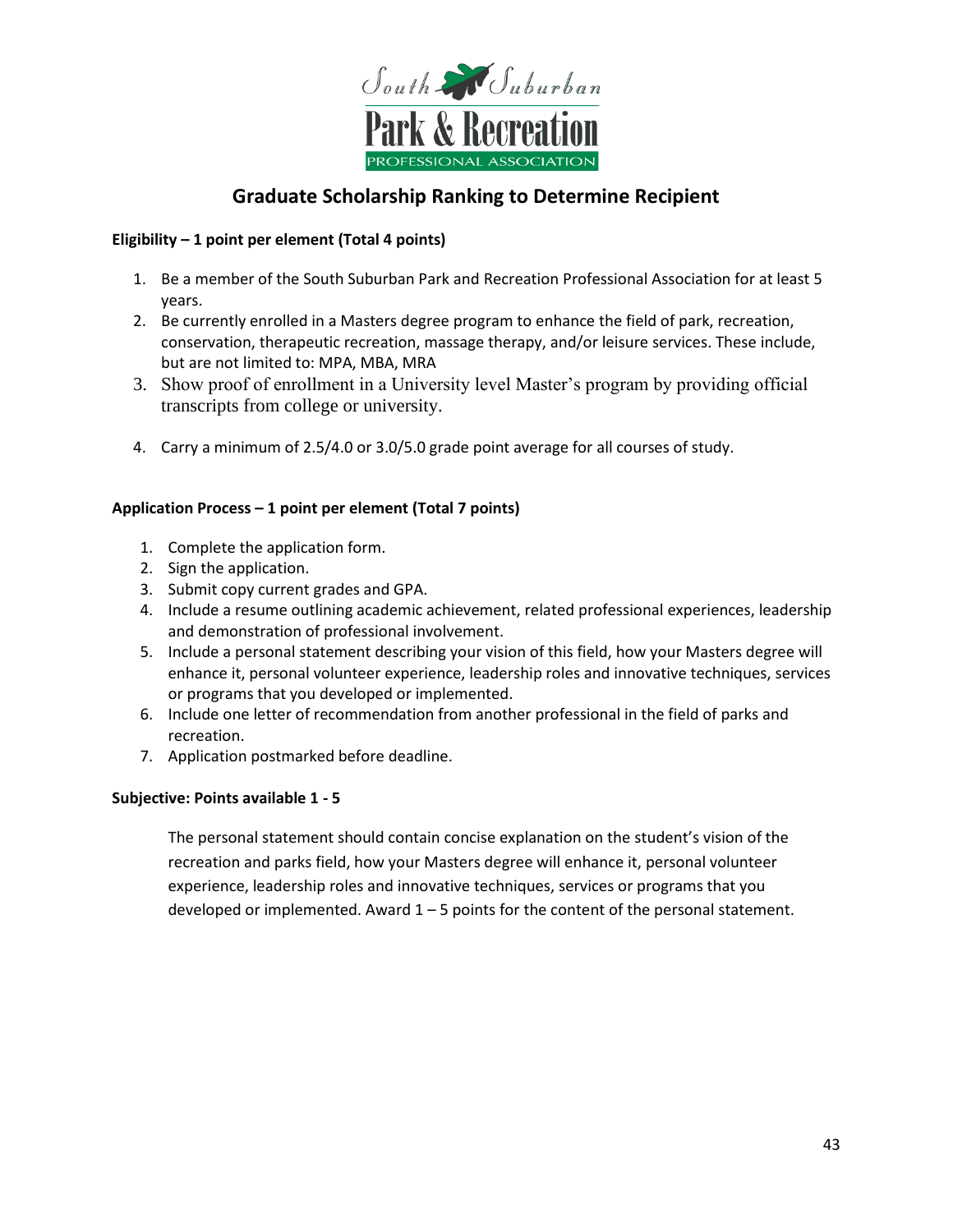# **Student Committee Undergraduate / Graduate Scholarship ranking**

<u> 1980 - Johann Barbara, martin amerikan ba</u>

Student Name:

School:

| <b>Eligibility</b>                                                                                                                                                                                                   | 1 point per element<br>(Total of 4 points) |
|----------------------------------------------------------------------------------------------------------------------------------------------------------------------------------------------------------------------|--------------------------------------------|
| 1. Be a student member of South Suburban Park and Recreation<br>Professional Association (\$5 membership fee)                                                                                                        |                                            |
| 2. Be currently pursuing a degree in the field 0f park, recreation,<br>conservation, therapeutic recreation, massage therapy, and/or<br>leisure services                                                             |                                            |
| 3. Show proof of enrollment in a college or university level parks<br>and recreation program by providing official transcripts. (Seniors<br>must have proof of enrollment in graduate studies the following<br>year) |                                            |
| 4. Carry a minimum of 2.5/4.0 or 3.0/5.0 grade point average for all<br>courses of study.                                                                                                                            |                                            |
|                                                                                                                                                                                                                      | <b>Total Points:</b>                       |

| <b>Application Process</b>                                                                                                                               | 1 point per element<br>(Total of 7 points) |
|----------------------------------------------------------------------------------------------------------------------------------------------------------|--------------------------------------------|
| Complete the application form.                                                                                                                           |                                            |
| Sign the application.<br>2.                                                                                                                              |                                            |
| 3.<br>Have the department head or faculty member sign the application to<br>verify student status and grade point average.                               |                                            |
| Include a resume outlining academic achievement, related<br>4.<br>professional experiences, leadership and demonstration of<br>professional involvement. |                                            |
| Include a brief personal statement describing why they should<br>5.<br>receive the award.                                                                |                                            |
| Include one letter of recommendation from employer or professor in<br>6.<br>the field of parks and recreation.                                           |                                            |
| Application postmarked before deadline.<br>7.                                                                                                            |                                            |
|                                                                                                                                                          | <b>Total Points:</b>                       |

| <b>Subjective</b>         | Points Available $1 - 5$ |
|---------------------------|--------------------------|
| <b>Personal Statement</b> |                          |
|                           | <b>Total Points:</b>     |

| Eligibility (total 4)                |  |
|--------------------------------------|--|
| <b>Application Process (total 7)</b> |  |
| Subjective (1-5)                     |  |
|                                      |  |
| <b>Total Points (max points 16)</b>  |  |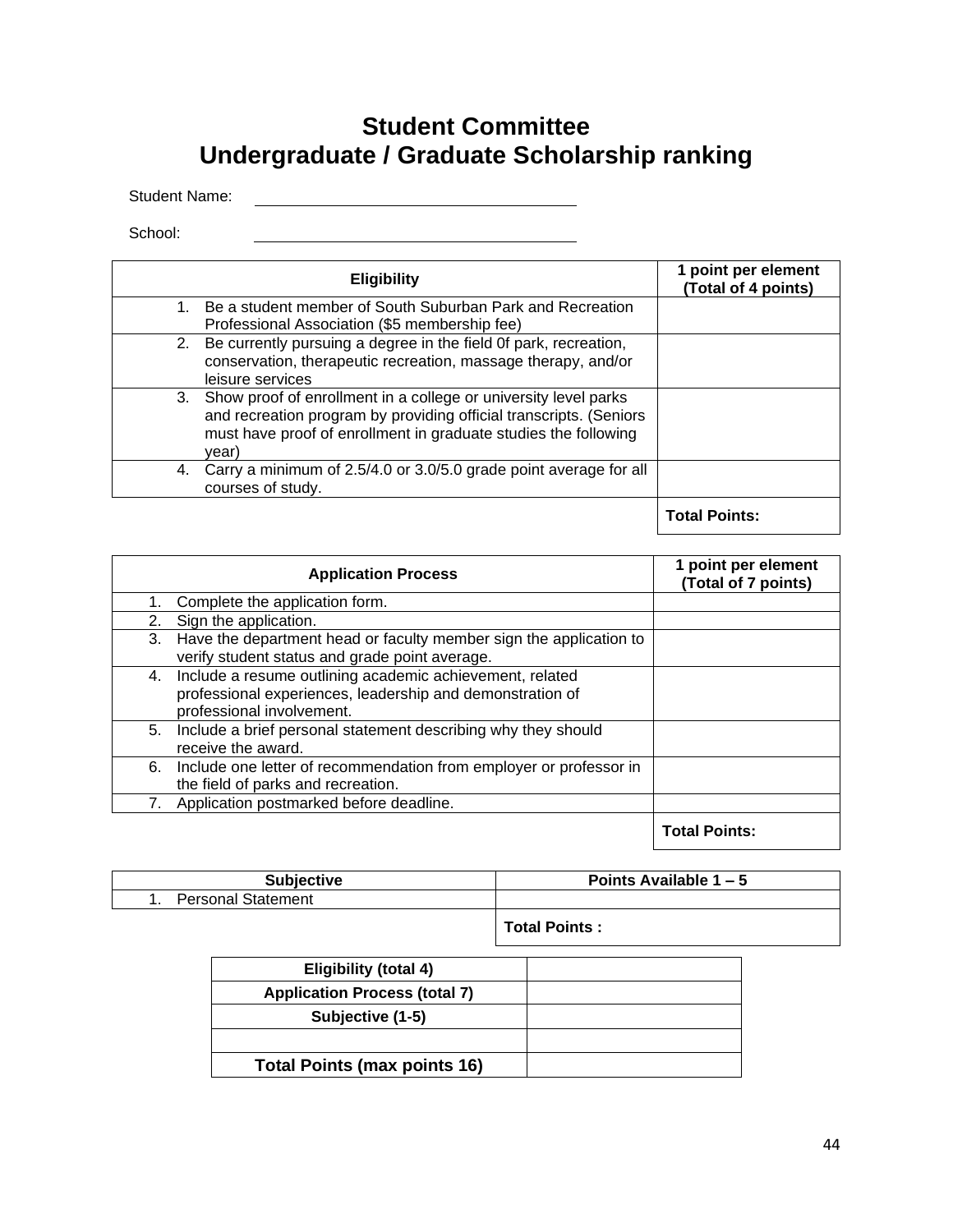# **GENERAL DUTIES, NOTES AND PROCEDURES FOR ALL COMMITTEES**

- We are a team…as committee chair, you will get to serve on the Executive Committee. As part of the Executive Committee, you will have opportunities to express your opinions, provide advice, and help establish communication lines with all members of our board as well as agency members.
- As a chairperson and as per the bylaws, select at least one other member to serve on committee
- Any Committee meeting minutes, must be submitted to the Membership/Publicity Chair for posting no later than one week after the meeting is held.
- Committee chairs who cannot attend meetings must submit reports to the President by the Tuesday before the general monthly meeting.
- Budgets worksheets (Example is included in the Appendix of this Operation Manual) will be distributed to all committee chairs by July 1 of each year by the Treasurer. Committee Chairs will return budget sheets to the Treasurer and President no later than July 31 of each year.
- Shall maintain and keep an organized file to be given to the incoming committee chairperson. In addition, suggest any updates to the respective committee job duties/tasks in this operation manual.
- All committee chairs will be required to keep a copy of all financial records relating to the committee's work throughout the year. All financial records will be submitted to the Treasurer by the end of the month and will be a part of the financial comparison conducted by the Executive Board. An example of the accounting log that should be maintained with the appropriate financial backup is included in the Appendix of this Operation Manual.
- Perform any special duties and/or assignments as directed by the President and/or Executive Committee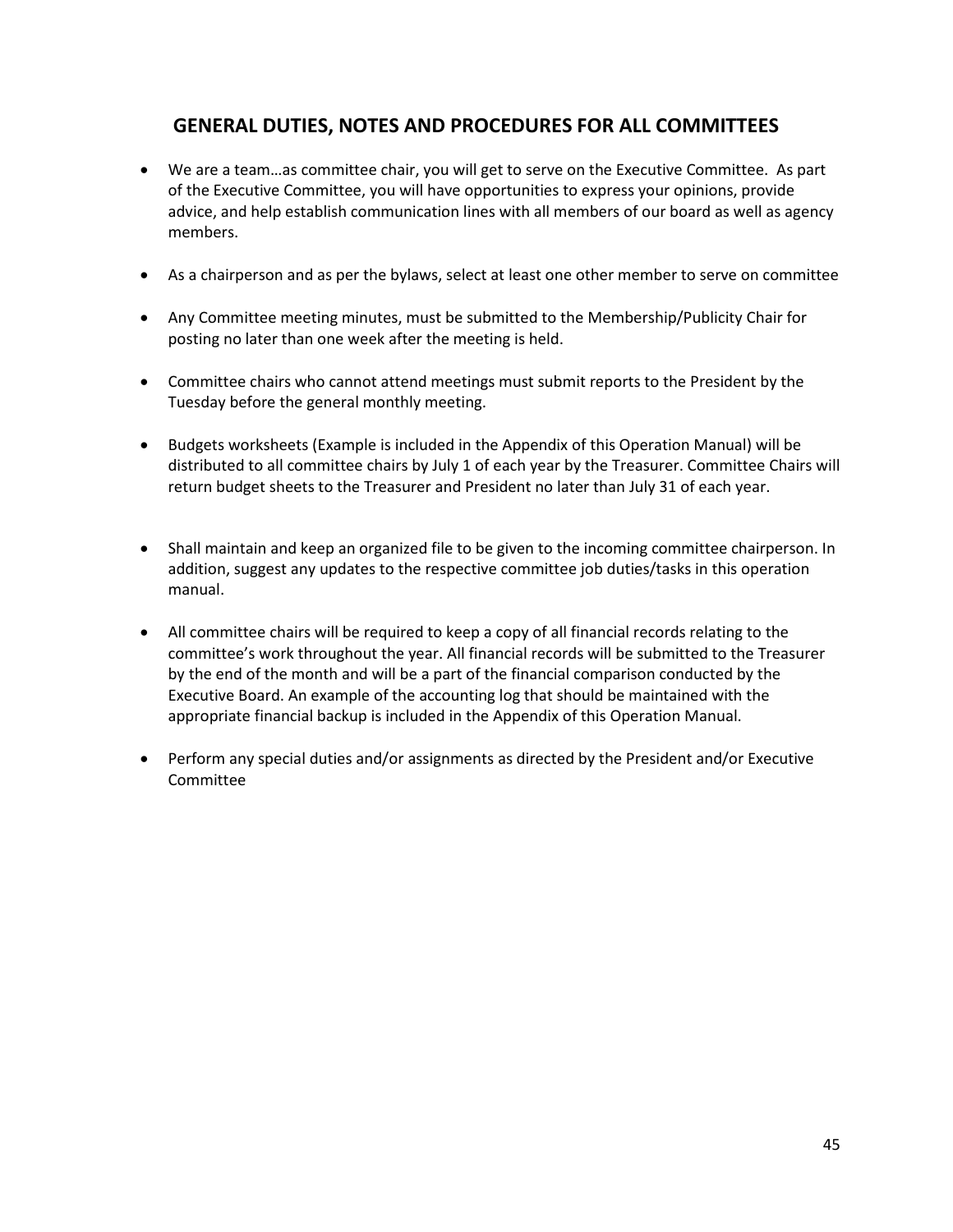

# **PURCHASING POLICY & CASH HANDLING PROCEDURE**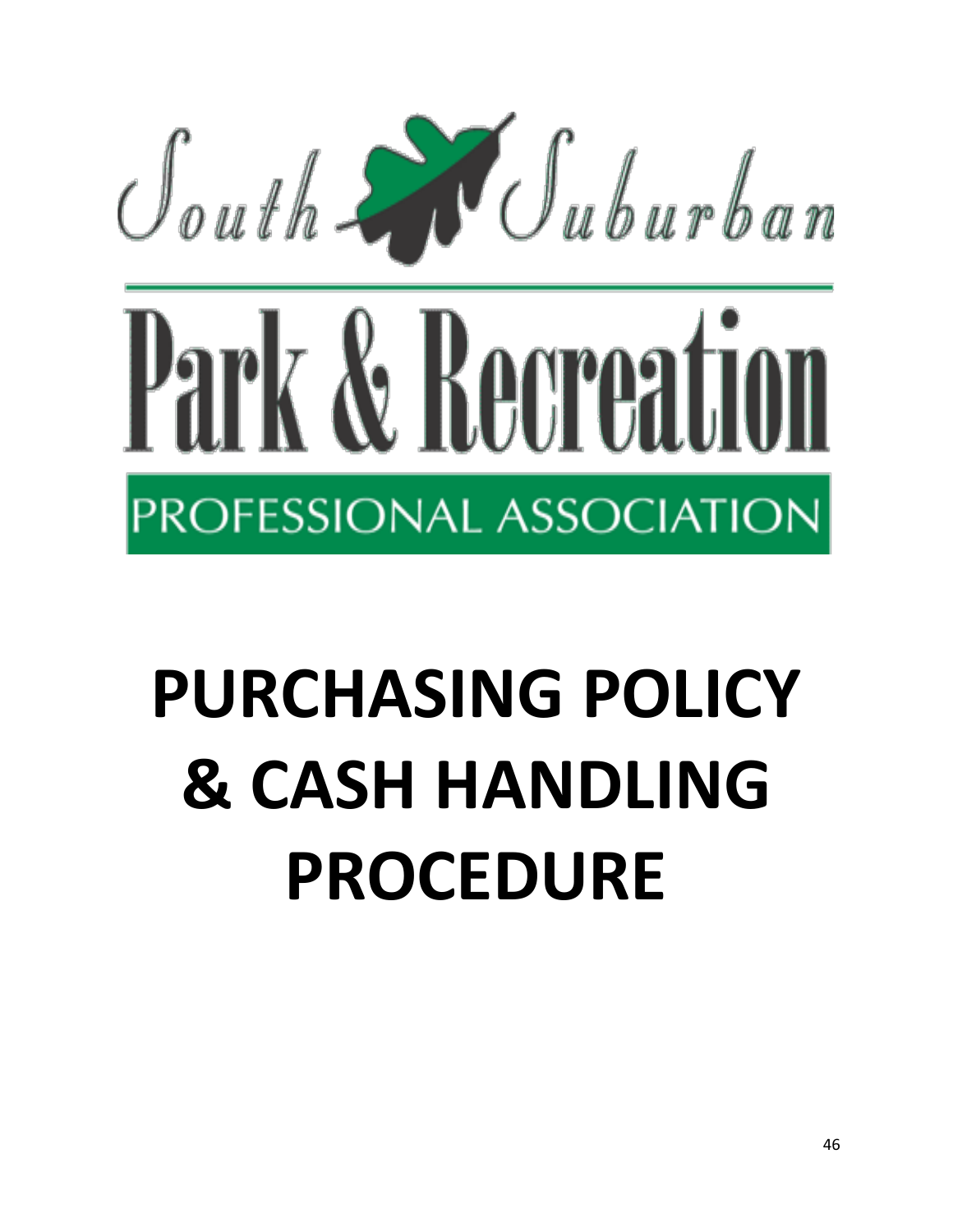# **Purchasing Policy & Cash Handling Procedure**

The SSPRPA is committed to the efficient and economical acquisition of quality goods and services in support of its overall mission. The intent of this Policy is to provide cost-controls, effectively manage the fiscal budget, and ensure that proper documentation is provided for all purchases. The following Purchasing Policy will serve as both rule and reference for all Members associated with the SSPRPA who are actively involved in the purchasing process.

#### **Documentation**

All documentation relating to purchases is given to the Board Treasurer within thirty (30) days of the purchase being made. A purchase order/check request is required to be given to the Board Treasurer for all purchases.

- Purchase orders
- Check requests
- Account number/s
- Invoices
- Receipts

Best practice encourages the use of agency monies when purchasing for SSPRPA in lieu of personal monies.

#### **Purchase Limits**

Any purchase of up to \$500.00 may be carried out by Committee Chairs. In this case, the signature of the Board President is not required. However, all documentation relating to the purchase must be filed accordingly (see "Documentation").

The Board President must sign, and thereby approve, each purchase order that indicates a Purchase over \$500.00.

To make a Purchase greater than \$500.00 that cannot be classified as a line item in the approved SSPRPA budget, the Board President must obtain the pre-approval of the rest of the officers of the SSPRPA (by at least a simple majority by the officers).

A minimum of three quotes must be obtained for any Purchase over \$1,000.00 and less than \$10,000.00, unless the purchase can be identified as a single-source contractual item (Senior Games, Socials, etc.), a professional service (accounting, website, etc.), or is Board authorized (State Conference, Community Leader Banquet, etc.)

Any line item in the approved SSPRPA yearly budget may be purchased without approval from the Board President. Any item(s) not included in the approved fiscal year budget of SSPRPA, approval of the purchase(s) must be received from the Executive Board. As with all purchases, all guidelines set forth by the purchasing policy must be adhered to in these instances.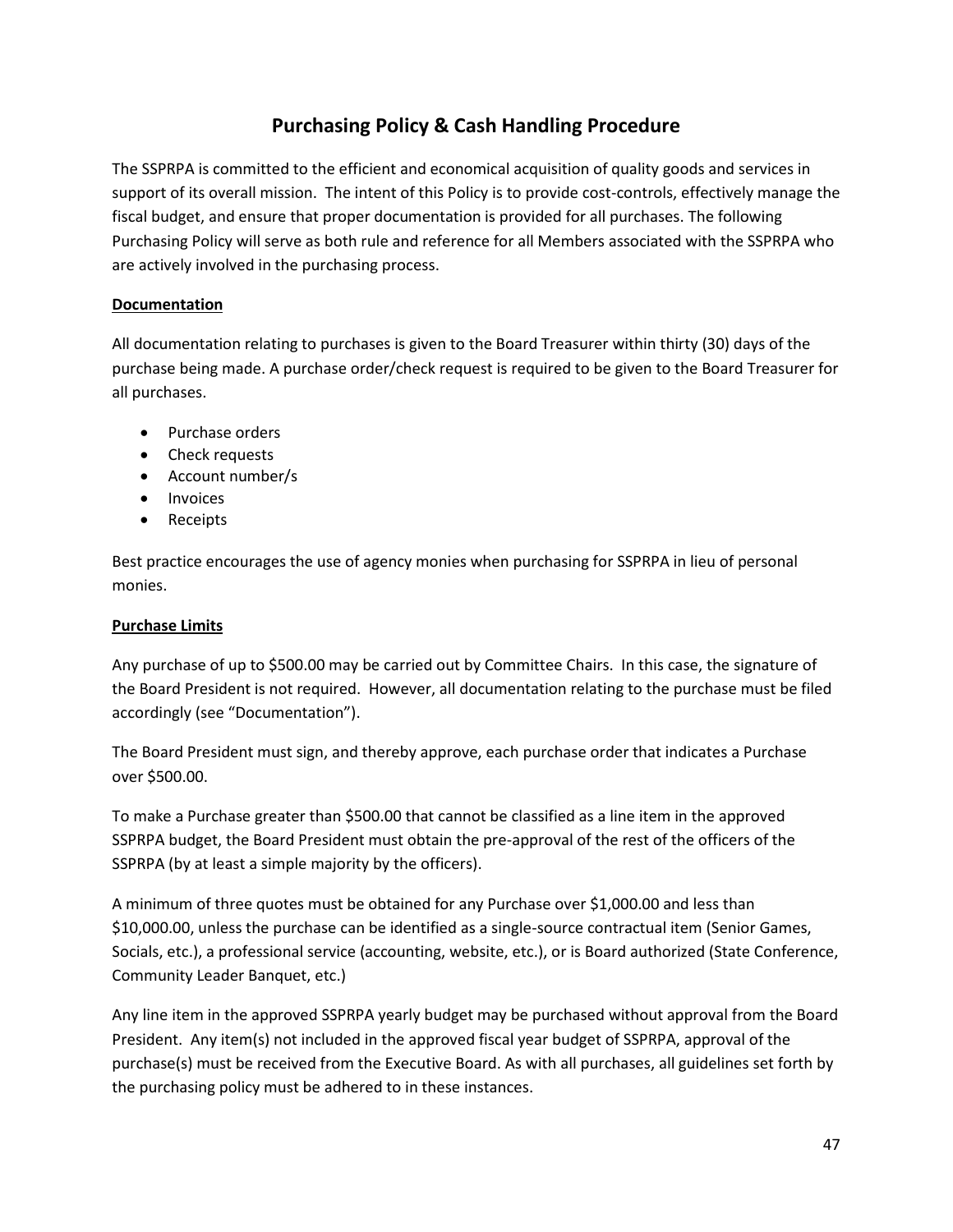#### **Competitive Bidding**

- For any purchase of \$10,000 or higher, the competitive bidding process must be initiated.
- The competitive bidding process may be instituted for any Purchase between \$4,000.00 and \$10,000.00 at the Board President's discretion.

#### **Cash Handling Procedures**

#### **(Events where the majority of revenue is cash)**

Knowing that the greater majority of SSPRPA sponsored events are paid by agency and /or personal checks, there are a few events that cash is the primary form of payment. It should be agreeable that the monthly lunches and the IAPD/IPRA Conference social are the two main events where cash is the primary source of revenue.

For at least these two events (and any other event where cash is the primary revenue source) the following cash handling procedure will be followed:

- Always be sure cash/checks are counted in a secure area, where there are no distractions, interruptions or strangers present.
- Two or more individuals will be present whenever cash is the main payment for the event. The Treasurer will never be one of these individuals.
- If the two individuals will be the only ones receiving the payments for the particular event (i.e. monthly lunches)… they will separately and independently count the cash/checks received for the event. When the cash/checks are counted, each individual will document the total amount received on a batch log, initial the log, date the log and insert the cash and their "documented" batch log into a lockable bank bag and then give the bank bag to the Treasurer or the person designated by the Treasurer. Please note – two things. 1) Do not tell each other your total amount. 2) Each individual should retain their batch total amount for their own record, confirmation of the amount, and in case there is a discrepancy with the pending deposit by the Treasurer.
- For larger events (i.e. the conference social) where there will be more than one batch of cash/checks, the procedure outlined above will be followed for each time there is a change in individuals receiving cash/checks for an event. In this case, each new batch of cash/checks will be given a new batch number and will go into a different bank bag.
- For the large event(s) the Treasurer will make all necessary arrangements to secure the use of the hotel safe (or the event's host safe) to receive and hold the bank bags until he/she departs the venue. If the host has a security force, arrangements should be made to have security personnel accompany the Treasurer to the venue's safe.
- After the event and within a reasonable time, the Treasurer will reconcile the bank bag(s) from the event. He/she will count the money in the bank bags and compare the total cash/checks counted with the batch logs that were inserted in the bag(s) by the individuals who originally counted the funds. If the Treasurer's amount agrees with the individual batch logs, the deposit will be made.